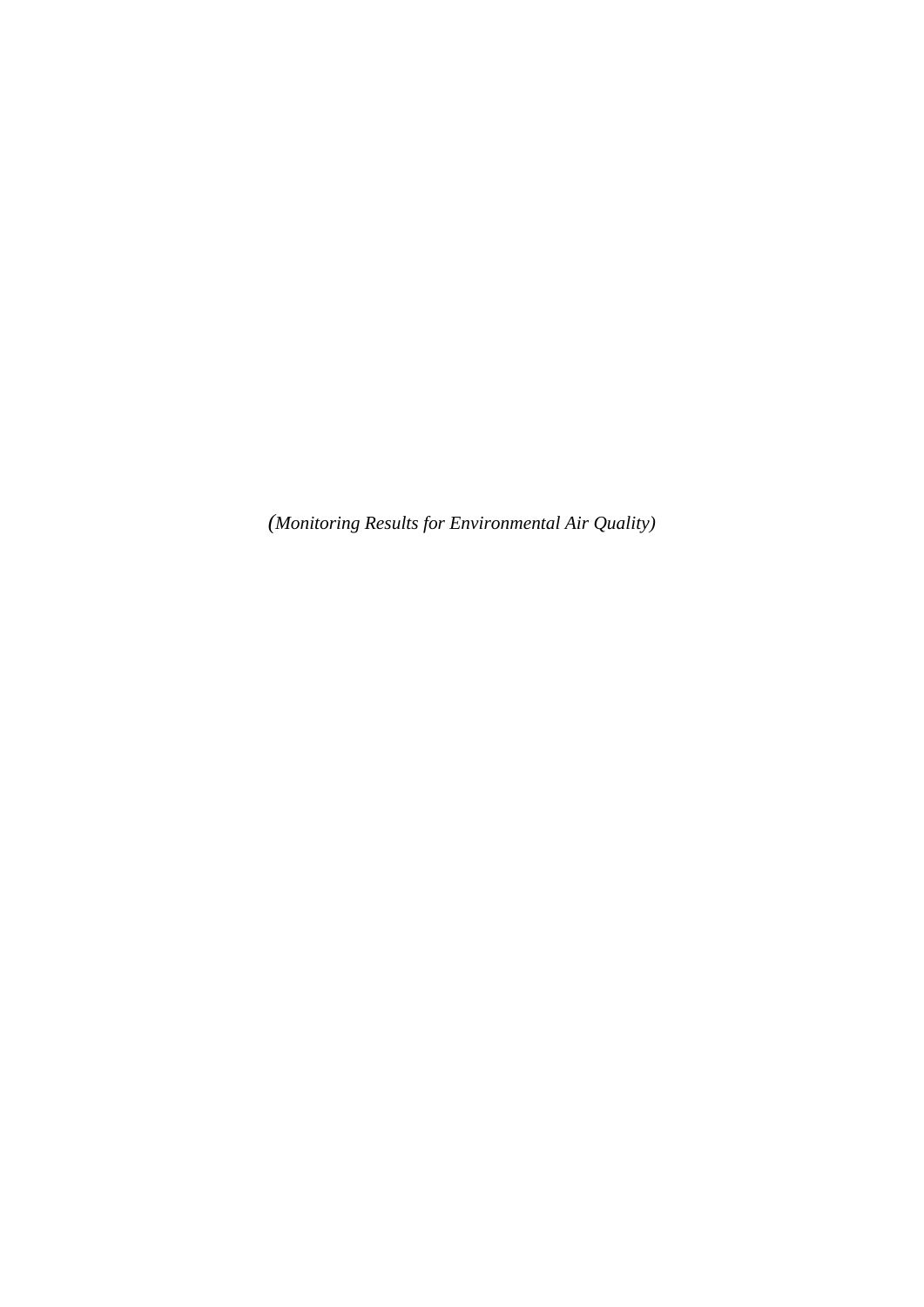$NO<sub>2</sub> Nitrogen Dioxide$ 

【一般局】

(Situation of achievement for *Environmental Quality Standards* ; *Hereafter "EQS" means Environmental Quality Standards)*



*(Situation of achievement for EQS of NO2 :General sta.)*





*(Situation of achievement for EQS of NO2 :Roadside sta.)*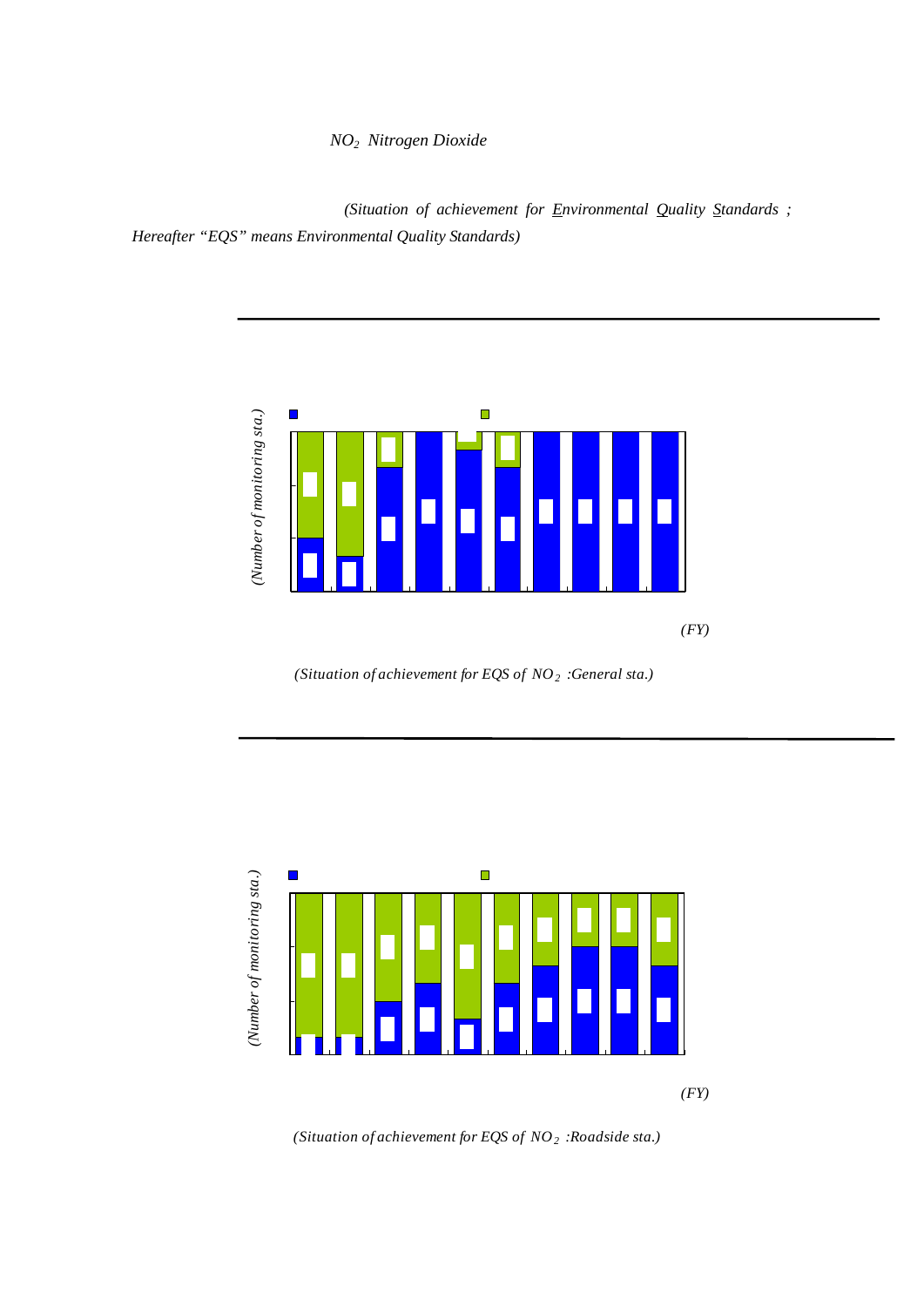$N O<sub>2</sub>$ ( *Measurement Result and assessment for NO <sup>2</sup> )*

|                       | (Monitoring station) | (Assessment of EQS)<br>98%<br>(<br>1)<br>$(98\%$ value of<br>daily average) | $\overline{2}$<br>$(Assess-$<br>ment) | (Valid<br>monitoring<br>day) | adapted to EQS,<br>and its rate) | (Days that | (Days that did not<br>adapted to EQS,<br>and its rate) |                | (Days that did not<br>adapted to<br>environmental<br><i>its rate</i> ) | 3<br>target value, and | (Annual<br><i>average</i> ) |
|-----------------------|----------------------|-----------------------------------------------------------------------------|---------------------------------------|------------------------------|----------------------------------|------------|--------------------------------------------------------|----------------|------------------------------------------------------------------------|------------------------|-----------------------------|
|                       |                      |                                                                             | $\pmb{\times}$                        | (days)                       | (days)                           |            | (days)                                                 |                | (days)                                                                 |                        |                             |
|                       | (Daishi)             | 0057                                                                        |                                       | 364                          | 361                              | 99.2       | 3                                                      | Q8             | 65                                                                     | 17.9                   | 0031                        |
|                       | (Tajima)             | 0058                                                                        |                                       | 364                          | 360                              | 989        | 4                                                      | 1.1            | 70                                                                     | 19.2                   | 0031                        |
|                       | (Kawasaki)           | 0055                                                                        |                                       | 364                          | 361                              | 99.2       | 3                                                      | Q8             | 69                                                                     | 19.0                   | 0031                        |
|                       | (Saiwai)             | 0054                                                                        |                                       | 365                          | 364                              | 99.7       | 1                                                      | Q3             | 92                                                                     | 25.2                   | 0028                        |
| (General              | (Nakahara)           | 0055                                                                        |                                       | 364                          | 363                              | 99.7       | 1                                                      | Q3             | 95                                                                     | 261                    | 0028                        |
| $sta.$ )              | (Takatsu)            | 0050                                                                        |                                       | 363                          | 363                              | 100        | $\overline{O}$                                         | 0              | 96                                                                     | 264                    | 0028                        |
|                       | (Miyamae)            | 0048                                                                        |                                       | 364                          | 364                              | 100        | $\mathsf O$                                            | $\mathbf 0$    | 127                                                                    | 34.9                   | QQ26                        |
|                       | (Tama)               | <b>QO45</b>                                                                 |                                       | 364                          | 364                              | 100        | $\mathsf O$                                            | $\overline{O}$ | 157                                                                    | 431                    | QQ24                        |
|                       | (Asao)               | 0038                                                                        |                                       | 363                          | 363                              | 100        | $\mathsf O$                                            | $\mathbf 0$    | 206                                                                    | 567                    | 0020                        |
|                       | (Kegami)             | 0070                                                                        | $\times$                              | 363                          | 330                              | 90.9       | 33                                                     | 9.1            | 13                                                                     | 36                     | QO45                        |
|                       | (Nissincho)          | 0053                                                                        |                                       | 363                          | 362                              | 99.7       | 1                                                      | Q <sub>3</sub> | 58                                                                     | 160                    | 0031                        |
|                       | (Shiyakushomae)      | 0061                                                                        | $\pmb{\times}$                        | 351                          | 342                              | 97.4       | 9                                                      | 26             | 31                                                                     | 88                     | 0038                        |
|                       | (Endohcho)           | <b>Q070</b>                                                                 | $\pmb{\times}$                        | 365                          | 325                              | 89.0       | 40                                                     | 11.0           | 10                                                                     | 27                     | QO46                        |
| (Roadside<br>$sta.$ ) | (Nakaharaheiwakouen) | 0053                                                                        |                                       | 365                          | 364                              | 99.7       | 1                                                      | Q3             | 60                                                                     | 164                    | 0031                        |
|                       | (Futago)             | 0065                                                                        | $\times$                              | 362                          | 334                              | 923        | 28                                                     | 7.7            | 8                                                                      | 22                     | QO45                        |
|                       | (Miyamaedairaekimae) | 0055                                                                        |                                       | 365                          | 365                              | 100        | O                                                      | $\mathsf{O}$   | 29                                                                     | 7.9                    | Q035                        |
|                       | (Honmurabashi)       | Q <sub>049</sub>                                                            |                                       | 359                          | 359                              | 100        | $\mathbf O$                                            | O              | 40                                                                     | 11.1                   | 0032                        |
|                       | (Kakio)              | <b>QO45</b>                                                                 |                                       | 363                          | 363                              | 100        | $\mathbf 0$                                            | O              | 50                                                                     | 138                    | 0030                        |

 $(1)$  98% extended to 98% and  $(98)$ 

 $\frac{1}{2}$   $\frac{98}{98}$  0.02ppm<br>3 1 0.02ppm  $(2)$  ,  $(3)$   $(98)$   $(0.06$ ppm  $\sim$ 98  $\sim$  0.06ppm  $\times$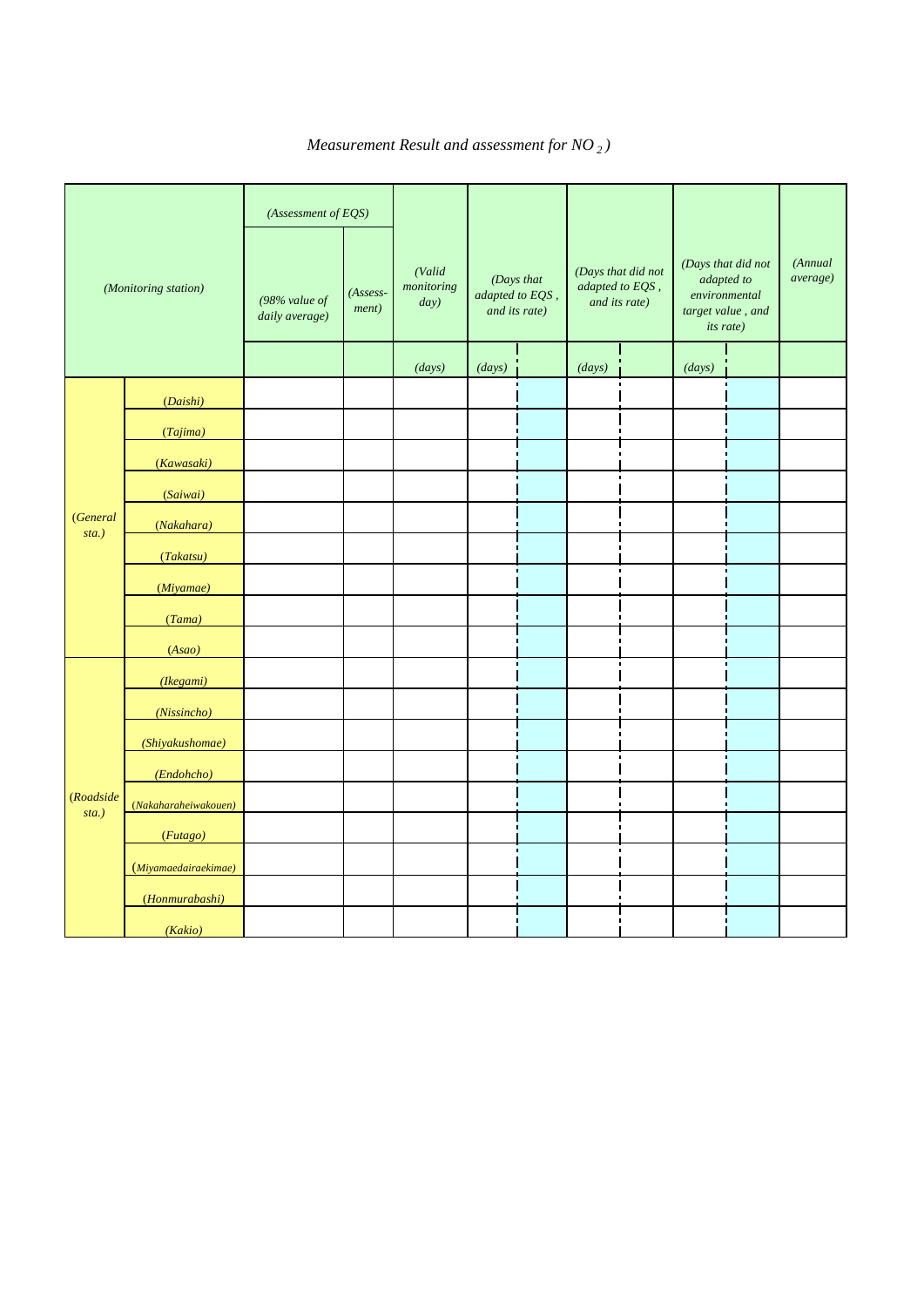

 $2001$ 

2006





*<sup>(</sup>Trend of annual average for NO <sup>2</sup> )*



*(Trend of 98% value of daily average for NO <sup>2</sup> )*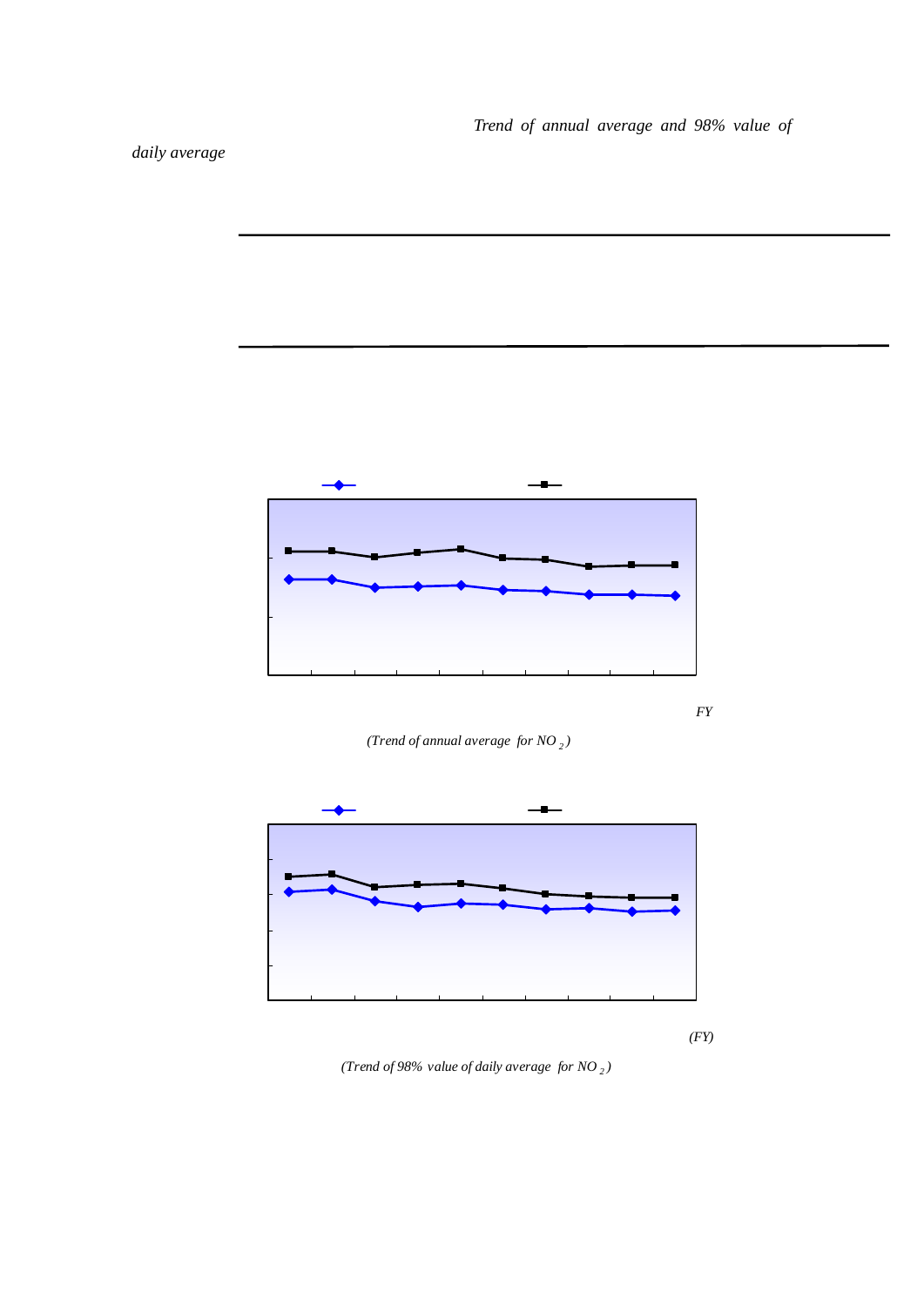Days that adapted to EQS and

*environmental target value , and its rate*

|      | $(OO\!G\!ppm)$     |     |      |     |      |      |      |      |
|------|--------------------|-----|------|-----|------|------|------|------|
|      |                    |     |      |     |      |      |      | 1999 |
|      | 98                 |     | 91   |     |      | 2006 |      |      |
|      |                    | 989 | 100  |     | 89.0 | 100  |      |      |
|      | Q <sub>02ppm</sub> |     |      |     |      |      |      |      |
|      |                    |     |      |     |      |      |      |      |
| 2001 | 20                 |     |      | 10  |      |      | 2006 |      |
|      |                    |     | 17.9 | 567 |      | 22   | 164  |      |
|      |                    |     |      |     |      |      |      |      |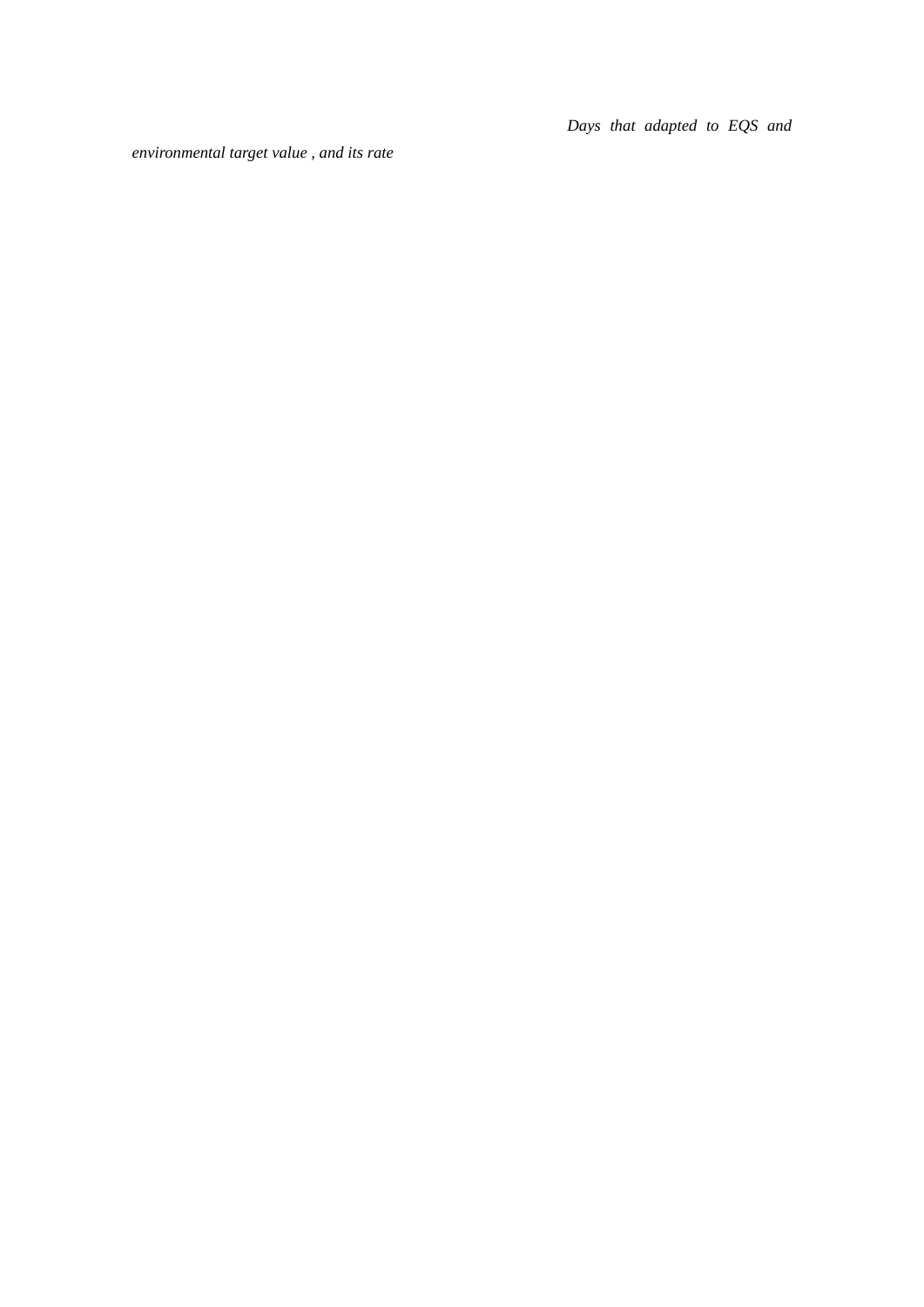|                                 |               |      | □NO2 002ppm |                 |                |          |          |                | □ 0.02ppm <no2<0.04ppm 0.04ppm="" 0.06ppm="" 0.06ppm<no2<="" no2="" th="" ■=""><th></th><th></th></no2<0.04ppm> |                |                |
|---------------------------------|---------------|------|-------------|-----------------|----------------|----------|----------|----------------|-----------------------------------------------------------------------------------------------------------------|----------------|----------------|
|                                 | 100%          |      |             |                 |                |          |          |                |                                                                                                                 |                |                |
|                                 | 80%           |      |             |                 |                |          |          |                |                                                                                                                 |                |                |
|                                 | 60%           |      |             |                 |                |          |          |                |                                                                                                                 |                |                |
|                                 | 40%           |      |             |                 |                |          |          |                |                                                                                                                 |                |                |
|                                 | 20%           |      |             |                 |                |          |          |                |                                                                                                                 |                |                |
|                                 | <b>O%</b>     |      |             |                 |                |          |          |                |                                                                                                                 |                |                |
| (FY)                            |               | 97   | 98          | 99              | $\infty$       | $\sigma$ | $\infty$ | $\alpha$       | O4                                                                                                              | O <sub>5</sub> | $\infty$       |
| QO6ppm <no<sub>2</no<sub>       | (days)        | 78   | 102         | 34              | $\overline{2}$ | 29       | 40       | 14             | 26                                                                                                              | 13             | 12             |
|                                 |               | 24   | 31          | 1.0             | Q <sub>0</sub> | Q9       | 1.2      | Q <sub>4</sub> | Q8                                                                                                              | Q <sub>4</sub> | Q <sub>4</sub> |
| NO <sub>2</sub> 006ppm          | (days)        | 3182 | 3167        | 3248            | 3249           | 3227     | 3231     | 3192           | 3241                                                                                                            | 3165           | 3263           |
|                                 |               | 97.6 | 969         | 99.0            | 99.3           | 99.1     | 988      | 99.6           | 99.2                                                                                                            | 99.6           | 99.6           |
| QO4ppm                          | (days)        | 752  | 778         | 665             | 628            | 646      | 543      | 461            | 402                                                                                                             | 412            | 429            |
| $NO2$ $O0$ $O0$ $O0$            |               | 231  | 238         | 203             | 19.2           | 19.8     | 166      | 14.4           | 123                                                                                                             | 130            | 131            |
| $002$ <no<sub>2&lt;004</no<sub> | (days)        | 1907 | 1763        | 1786            | 1978           | 1879     | 1854     | 2006           | 1877                                                                                                            | 1888           | 1857           |
|                                 |               | 585  | 539         | 54.4            | 605            | 57.7     | 567      | 626            | 57.5                                                                                                            | 59.4           | 567            |
| $NO2$ $OO2$ ppm                 | (days)        | 523  | 626         | 797             | 643            | 702      | 834      | 725            | 962                                                                                                             | 865            | 977            |
|                                 |               | 160  | 191         | 24.3            | 19.7           | 21.6     | 25.5     | 226            | 29.4                                                                                                            | 27.2           | 29.8           |
|                                 |               |      |             |                 |                |          |          |                |                                                                                                                 |                |                |
|                                 | $\mathcal{L}$ | 9    |             |                 |                |          |          |                |                                                                                                                 |                |                |
|                                 |               |      |             | NO <sub>2</sub> |                |          |          |                |                                                                                                                 |                |                |

*(Trend of concentration distribution of daily average for NO<sub>2</sub>: General sta.)* 

|                                    |               |      | □NO2 002ppm |      |          |          | □ Q02ppm <n02<q04ppm n02="" q04ppm="" q06ppm="" q06ppm<n02<="" th="" ■=""><th></th><th></th><th></th><th></th></n02<q04ppm> |          |      |                |          |
|------------------------------------|---------------|------|-------------|------|----------|----------|-----------------------------------------------------------------------------------------------------------------------------|----------|------|----------------|----------|
|                                    | 100%          |      |             |      |          |          |                                                                                                                             |          |      |                |          |
|                                    | 80%           |      |             |      |          |          |                                                                                                                             |          |      |                |          |
|                                    | 60%           |      |             |      |          |          |                                                                                                                             |          |      |                |          |
|                                    |               |      |             |      |          |          |                                                                                                                             |          |      |                |          |
|                                    | 40%           |      |             |      |          |          |                                                                                                                             |          |      |                |          |
|                                    | 20%           |      |             |      |          |          |                                                                                                                             |          |      |                |          |
|                                    |               |      |             |      |          |          |                                                                                                                             |          |      |                |          |
|                                    | <b>O%</b>     |      |             |      |          |          |                                                                                                                             |          |      |                |          |
| (FY)                               |               | 97   | 98          | 99   | $\infty$ | $\alpha$ | $\infty$                                                                                                                    | $\alpha$ | O4   | O <sub>5</sub> | $\infty$ |
| $006$ ppm $\kappa$ NO <sub>2</sub> | (days)        | 270  | 342         | 237  | 250      | 290      | 200                                                                                                                         | 138      | 122  | 89             | 112      |
|                                    |               | 83   | 105         | 7.2  | 7.7      | 90       | 62                                                                                                                          | 4.3      | 38   | 28             | 34       |
| NO <sub>2</sub> 006ppm             | (days)        | 2997 | 2923        | 3037 | 3014     | 2943     | 3030                                                                                                                        | 3080     | 3062 | 3121           | 3144     |
|                                    |               | 91.7 | 89.5        | 928  | 923      | 91.0     | 938                                                                                                                         | 957      | 96.2 | 97.2           | 966      |
| QO4ppm                             | (days)        | 1596 | 1489        | 1480 | 1571     | 1608     | 1494                                                                                                                        | 1345     | 1191 | 1156           | 1213     |
| $NO2$ $O2$ $O2$                    |               | 489  | 456         | 45.2 | 481      | 49.7     | 463                                                                                                                         | 41.8     | 37.4 | 360            | 37.3     |
| 002 <no<sub>2&lt;004</no<sub>      | (days)        | 1250 | 1245        | 1274 | 1270     | 1206     | 1248                                                                                                                        | 1593     | 1586 | 1764           | 1632     |
|                                    |               | 383  | 381         | 389  | 389      | 37.3     | 386                                                                                                                         | 49.5     | 49.8 | 55.0           | 501      |
| $NO2$ $OO2$ ppm                    | (days)        | 151  | 189         | 283  | 173      | 129      | 288                                                                                                                         | 142      | 285  | 201            | 299      |
|                                    |               | 46   | 58          | 86   | 53       | 40       | 89                                                                                                                          | 4.4      | 9.0  | 63             | 9.2      |
|                                    |               |      |             |      |          |          |                                                                                                                             |          |      |                |          |
|                                    |               |      | l           |      |          |          |                                                                                                                             |          |      |                |          |
|                                    | $\mathcal{C}$ | 9    |             |      |          |          |                                                                                                                             |          |      |                |          |

*(Trend of concentration distribution of daily average for NO2: Roadside sta.)* 

 $NO<sub>2</sub>$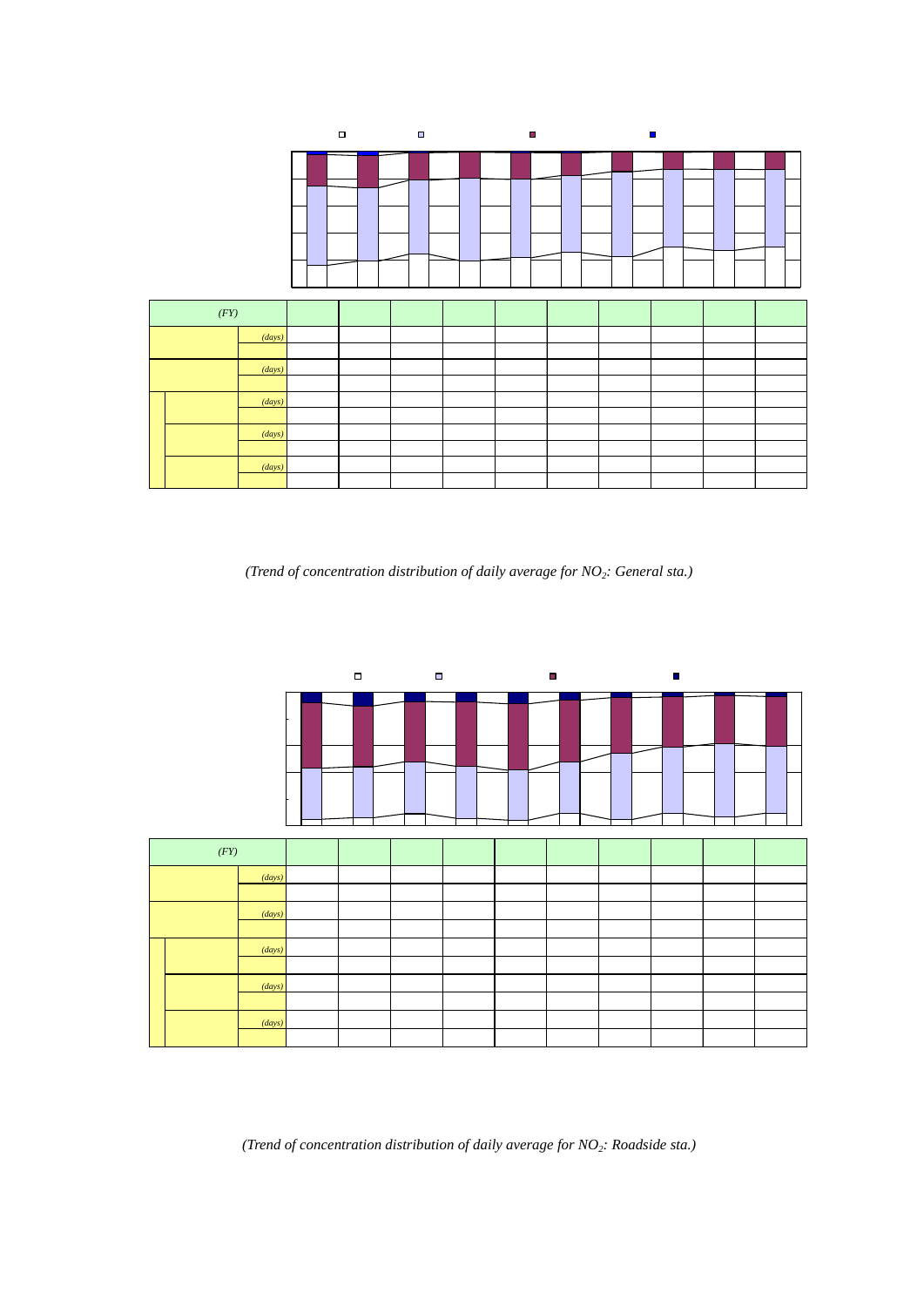

| 100%      |  |  |  |  |  |  |  |  |  |  |
|-----------|--|--|--|--|--|--|--|--|--|--|
|           |  |  |  |  |  |  |  |  |  |  |
| 80%       |  |  |  |  |  |  |  |  |  |  |
| 60%       |  |  |  |  |  |  |  |  |  |  |
| 40%       |  |  |  |  |  |  |  |  |  |  |
| 20%       |  |  |  |  |  |  |  |  |  |  |
| <b>0%</b> |  |  |  |  |  |  |  |  |  |  |

|  | (Monitoring sta.)                                            |        | (Daishi) | (Tajima) | (Kawasaki) | (Saiwai) | (Nakahara) | (Takatsu) | (Miyamae) | (Tama) | (Asao) |
|--|--------------------------------------------------------------|--------|----------|----------|------------|----------|------------|-----------|-----------|--------|--------|
|  | O <b>Oppm<sub>3</sub></b>                                    | (days) |          |          |            |          |            |           |           |        |        |
|  |                                                              |        | 08       | 1.1      | 08         | Q3       | Q3         |           |           |        |        |
|  | <b>NO2</b>                                                   | (days) | 361      | 360      | 361        | 364      | 363        | 363       | 364       | 364    | 363    |
|  | QOGppm                                                       |        | 99.2     | 989      | 99.2       | 99.7     | 99.7       | 100       | 100       | 100    | 100    |
|  | QO4ppm                                                       | (days) | 70       | 68       | 66         | 53       | 57         | 49        | 37        | 23     | 6      |
|  | <b>QOGppm</b><br>NO <sub>2</sub>                             |        | 19.2     | 187      | 181        | 14.5     | 157        | 135       | 102       | 63     | 1.7    |
|  | $0.02 < N_0 < 0.04$<br>NO <sub>2</sub><br>Q <sub>02ppm</sub> | (days) | 226      | 222      | 226        | 219      | 211        | 218       | 200       | 184    | 151    |
|  |                                                              |        | 621      | 61.0     | 621        | 600      | 580        | 601       | 54.9      | 505    | 41.6   |
|  |                                                              | (days) | 65       | 70       | 69         | 92       | 95         | 96        | 127       | 157    | 206    |
|  |                                                              |        | 17.9     | 19.2     | 19.0       | 25.2     | 261        | 264       | 34.9      | 431    | 567    |

 $NO<sub>2</sub>$  2006

(*Concentration distribution of daily average for NO 2 : General sta. FY 2006)*

 $\langle$  >

NO2≦0.02ppm 0.02ppm<NO2<0.04ppm 0.04ppm≦NO2≦0.06ppm 0.06ppm<NO2 0% 20% 40% 60% 80% 100%

| (Monitoring sta.)         |        | (Ikegami) | (Nissincho)    | (Shiyakusho-<br>mae) | (Endohcho) | (Nakahara-<br>heiwakouen) | (Futago) | (Miyamae-<br>dairaekimae) | (Honmura-<br>bashi) | (Kakio) |
|---------------------------|--------|-----------|----------------|----------------------|------------|---------------------------|----------|---------------------------|---------------------|---------|
| OO(ppmkNO <sub>2</sub> )  | (days) | 33        |                |                      | 40         |                           | 28       |                           |                     | C       |
|                           |        | 9.1       | Q <sub>3</sub> | 26                   | 11.0       | Q <sub>3</sub>            | 7.7      |                           |                     | C       |
|                           | (days) | 330       | 362            | 342                  | 325        | 364                       | 334      | 365                       | 359                 | 363     |
| QOGppm<br>NO <sub>2</sub> |        | 909       | 99.7           | 97.4                 | 89.0       | 99.7                      | 923      | 100                       | 100                 | 100     |
| QO4ppm                    | (days) | 213       | 72             | 166                  | 219        | 70                        | 225      | 122                       | 81                  | 45      |
| $NO2$ $OO(ppm$            |        | 587       | 19.8           | 47.3                 | 600        | 19.2                      | 622      | 334                       | 226                 | 124     |
| $002$ < $NO_2$ < $004$    | (days) | 104       | 232            | 145                  | 96         | 234                       | 101      | 214                       | 238                 | 268     |
|                           |        | 287       | 639            | 41.3                 | 263        | 64.1                      | 27.9     | 586                       | 663                 | 738     |
|                           | (days) | 13        | 58             | 31                   | 10         | 60                        | 8        | 29                        | 40                  | 50      |
| $NO2$ $OO2$ ppm           |        | 36        | 160            | 88                   | 27         | 164                       | 22       | 7.9                       | 11.1                | 138     |

 $NO<sub>2</sub>$  2006 (*Concentration distribution of daily average for NO 2 : Roadside sta. FY 2006)*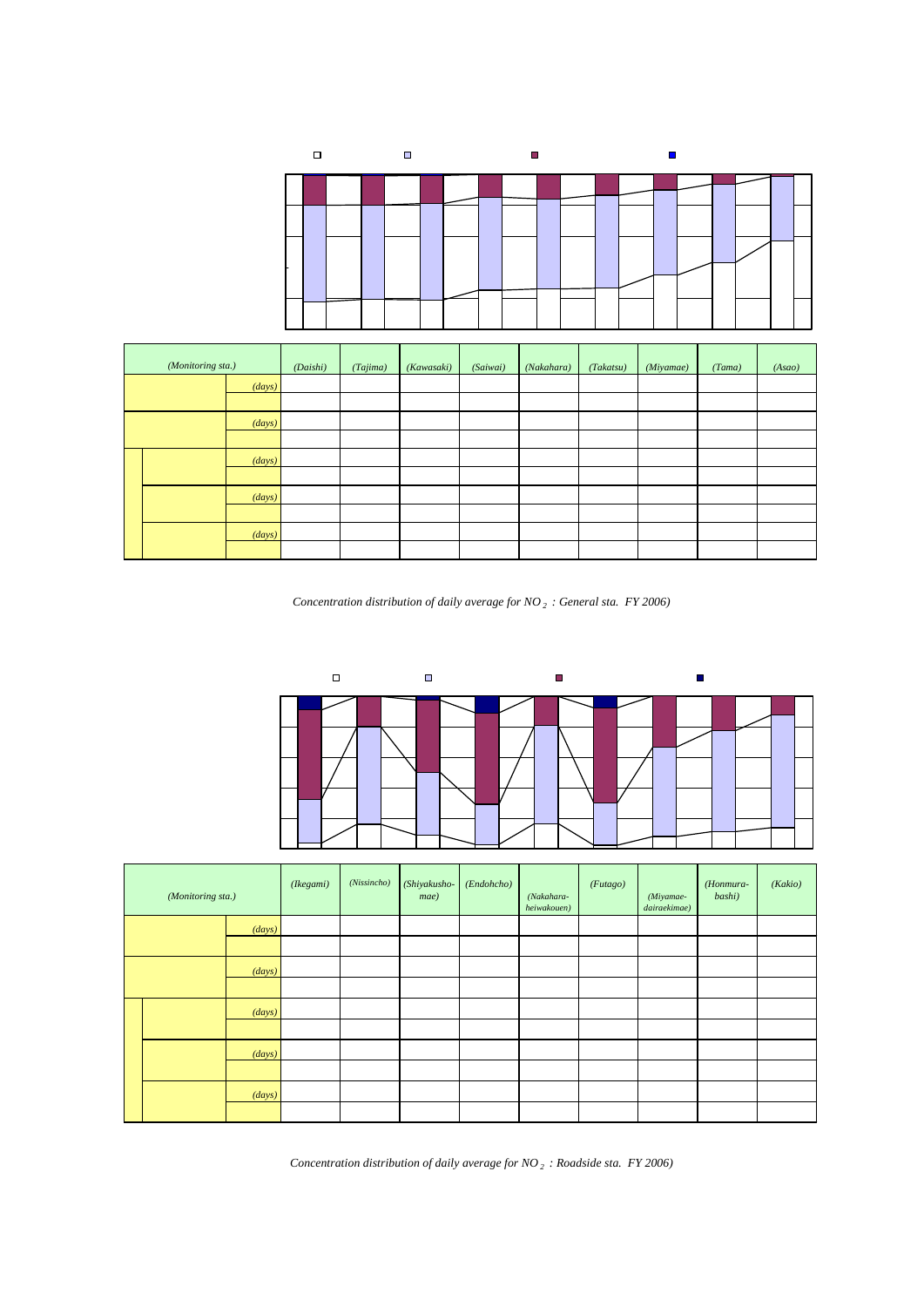$(Trend of annual average for NO<sub>2</sub>)$ 

|                  | (FY)                    | 74               | 75   | ppm<br>76 | 77   | 78   | 79                | $80^{\circ}$ | 81   | 82                       | 83   | 84                          | 85   | 86                | 87            | 88   | 89                   | 90        | 91            | 92    | 93   | 94               | 95        | 96   | 97   | 98          | 99                          | $\infty$         | $\Omega$         | $\infty$  | $\Omega$         | $\Omega$          | Œ.                | $\infty$         |
|------------------|-------------------------|------------------|------|-----------|------|------|-------------------|--------------|------|--------------------------|------|-----------------------------|------|-------------------|---------------|------|----------------------|-----------|---------------|-------|------|------------------|-----------|------|------|-------------|-----------------------------|------------------|------------------|-----------|------------------|-------------------|-------------------|------------------|
|                  |                         | 0029             | 0028 | 0028      | QQ26 | 0027 | 0025              | 0025         | 0024 | 0024                     | 0033 | 0037                        | 0033 | 0035 0036         |               | 0035 | 0036                 | 0038      | 0041          | 0038  | 0035 | 0036             | 0034      | 0035 | Q036 | Q036        | 0033                        | 0033 0034        |                  | 0033      | 0032             | 0031              | 0032              | 0031             |
|                  | Daishi                  |                  |      |           |      |      |                   |              |      |                          |      |                             |      |                   |               |      |                      |           |               |       |      |                  |           |      |      |             |                             |                  |                  |           |                  |                   |                   |                  |
|                  | <b>Tajima</b>           | 0 <sub>037</sub> | 0033 | 0037      | Q035 | 0036 | 0036              | 0033         | 0033 | 0028 0032                |      | 0032                        | 0033 | 0033              | 0036          | 0035 | 0036                 | 0037      | 0038          | 0036  | 0034 | 0035             | 0033      | 0034 | 0036 | 0036        | 0032                        | 0.032 0.034      |                  | 0031      | 0031             | 0030              | 0031              | 0031             |
|                  | Kawasaki                | 0032             | 0037 | Q035      | 0034 | 0030 | 0 <sub>0</sub> 24 | QQ27         | 0025 | 0023                     | 0034 | 0035                        | 0033 | 0 <sub>0</sub> 35 | Q036          | 0035 | 0037 0038            |           | 0039          | 0038  | 0035 | 0036             | 0034      | 0036 | Q036 | Q036        | 0 <sub>0</sub> <sub>3</sub> | Q034             | 0035             | 0033      | 0032             | 0031              | 0030              | 0031             |
|                  | Saiwai hokenfukusisentâ | 0031             | 0032 | 0033      | 0031 | 0026 | 0023              | 0028         | 0027 | 0.023 0.030              |      | 0035                        | 0032 | 0034              | 0034          | 0034 | 0034                 | 0.035     | 0037          | 0036  | 0034 | 0034             | 0033      | 0035 | 0035 | 0035        | 0032                        | 0032             | 0032             | 0031      | 0031             | 0029              |                   |                  |
|                  | Saiwai                  |                  |      |           |      |      |                   |              |      |                          |      |                             |      |                   |               |      |                      |           |               |       |      |                  |           |      |      |             |                             |                  |                  |           |                  |                   | 0027              | 0028             |
|                  | Nakahara                | 0030             | 0029 | 0030      | 0031 | QQ26 | 0022              | 0019 0019    |      | 0020 0029                |      | 0031                        | 0029 | 0031              | 0032          | 0031 | 0032                 | 0.033     | 0034          | 0033  | 0031 | 0030             | 0030      | 0033 | 0032 | 0032        | 0029                        | 0030 0030        |                  | 0029      | 0029             | 0027              | 0028              | 0028             |
| General          | Takatsu                 | 0030             | 0030 | 0030      | 0032 | 0035 | 0029              | 0027 0031    |      | (0.033) 0.031            |      | 0030                        | 0028 | 0032              | 0032          | 0031 | 0032                 | 0033      | 0034          | 0033  | 0032 | 0031             | 0031      | 0032 | 0032 | 0032        | 0030                        | 0031             | 0031             | 0030      | 0030             | 0027              | 0028              | 0028             |
| sta.             | Mivamae: saginuma       |                  |      |           |      | 0028 | 0025              | 0024         | 0021 | 0024                     | 0032 | 0 <sub>0</sub> <sub>3</sub> | 0027 | 0029              | 0030          | 0030 | 0030                 | 0.031     | 0033          | 0.032 | 0031 | 0030             | 0030      | 0032 | 0032 | Q032        | 0029                        | 0029             | 0.030            | 0028      | 0027             |                   |                   |                  |
|                  | Miyamae                 |                  |      |           |      |      |                   |              |      |                          |      |                             |      |                   |               |      |                      |           |               |       |      |                  |           |      |      |             |                             |                  |                  |           |                  | 0026              | 0027              | QQ26             |
|                  | Tama:hokenjyo           | 0026             | 0021 | 0028      | QQ26 | QQ26 | 0025              | 0026         | 0027 | QO24                     | 0032 | 0 <sup>0</sup> 34           | 0026 | 0028              | 0030          | 0030 | 0029                 | 0030      | 0033 0030     |       |      |                  |           |      |      |             |                             |                  |                  |           |                  |                   |                   |                  |
|                  |                         |                  |      |           |      |      |                   |              |      |                          |      |                             |      |                   |               |      |                      |           |               |       | QQ26 | 0.027            | QQ26      | 0028 | 0028 | 0028        | 0026                        | Q026             | 0026             | 0025      | 0025             | 0023              | 0023              | 0024             |
|                  | Tama<br>Asao            |                  |      |           |      |      | QQ26              | 0025         | 0025 | 0023 0024                |      | 0 <sup>024</sup>            | 0023 | 0024              | 0024          |      | 0025 0025 0025 0027  |           |               | 0025  | 0025 | Q <sub>024</sub> | QO24      | 0026 | QQ26 | 0025        | 0024                        | 0025             | 0022             | 0021      | 0022             | 0021              | 0021              | 0020             |
|                  | (General sta, average)  | 0031             | 0030 | 0032      | 0031 | 0029 |                   |              |      | 0026 0026 0026 0024 0031 |      | 0032 0029 0031              |      |                   | 0032          |      | $0032$ $0032$ $0033$ |           | $0035$ $0033$ |       | 0031 | 0031             | 0031      | 0032 | 0033 | 0.032 0.030 |                             | 0030 0030        |                  | 0029 0029 |                  | 0027              | 0027              | 0027             |
|                  |                         |                  |      |           |      |      |                   |              |      | 0048 0046 0047           |      | QO46                        | QO49 | QO51              | 0054          | 0054 | 0056                 | 0056      | 0056          | 0056  | 0051 | 0050             | QO49      | 0051 | 0051 | 0051        | QQ51                        | QO49             | 0 <sub>048</sub> | 0044      | 0 <sub>044</sub> | 0 <sub>043</sub>  | QO44              | QO45             |
|                  | <b>Ikegami</b>          |                  |      |           |      |      |                   | QO42         | 0038 | 0039                     | QO45 | QO42                        | QO43 | 0044              | QO49          | 0046 | QO45                 | 0046      | Q049          | QO47  | QO45 | QO45             | QO44      | QO46 | QO46 | QO46        | Q <sub>044</sub>            | 0044 0045        |                  | QO41      |                  |                   |                   |                  |
|                  | Shinkawadori            |                  |      |           |      |      |                   |              |      |                          |      |                             |      |                   |               |      |                      |           |               |       |      |                  |           |      |      |             |                             |                  |                  |           | 0034             | 0033              | 0032              | 0031             |
|                  | <b>Nissinncho</b>       |                  |      |           |      |      |                   |              |      |                          | 0035 | 0035                        | 0037 | Q039              | QO41          | QO41 | QO40                 | 0042      | 0044          | 0044  | 0040 | QO41             | 0039      | QO43 | QO43 | 0043        | QO40                        | 0043 0044        |                  | QO42      | QO43             | 0035              | 0 <sub>0</sub> 34 | 0038             |
|                  | Shiyakushomae           |                  |      |           |      |      |                   |              |      |                          |      |                             |      |                   |               |      |                      |           |               |       |      |                  |           |      |      |             |                             |                  |                  |           |                  |                   |                   |                  |
|                  | Endohcho                |                  |      |           |      |      |                   | QO44         |      | 0036 0036 0040           |      | 0035                        | 0037 | 0037              | 0037          | QO42 | QO43                 | QO42      | 0044          | 0043  | 0041 | 0040             | 0039      | QO41 | QO41 | QO40        | 0039                        | 0051             | 0000             | QO47      | 0048             | QO45              | Q046              | Q046             |
|                  | Kiduki                  |                  |      |           |      |      |                   | Q035         | 0032 | 0032                     | 0034 | 0037                        | 0034 | 0038              | 0038          | 0037 | Q036                 | 0036 0038 |               |       |      |                  |           |      |      |             |                             |                  |                  |           |                  |                   |                   |                  |
|                  | Nakaharaheiwakouen      |                  |      |           |      |      |                   |              |      |                          |      |                             |      |                   |               |      |                      |           |               |       | 0037 | 0036             | 0037      | 0038 | 0039 | 0.038 0.034 |                             | 0035 0036        |                  | 0033      | 0033             | 0031              | 0032              | 0031             |
| Roadside<br>sta. | Takatsuivuiiro          |                  |      |           |      |      |                   |              |      | 0043 0043 0036 0041 0036 |      |                             |      |                   |               |      |                      |           |               |       |      |                  |           |      |      |             |                             |                  |                  |           |                  |                   |                   |                  |
|                  | Futago                  |                  |      |           |      |      |                   |              |      |                          |      |                             |      |                   | 0045 0043     | QO44 | QO43                 | 0044      | 0047          | 0046  | QO45 | 0043             | 0044      | Q046 | 0045 | QO47 QO47   |                             | 0046 0049        |                  | QO47      | 0046             | Q044              | QO44              | QO45             |
|                  | Maginu                  |                  |      |           |      |      | Q036              | 0033         | 0030 | 0036 0039                |      | 0038                        | 0039 | 0040              | 0038          | 0038 | 0.036                | 0040      | 0038          | 0038  | 0036 | 0036             | Q036      | 0037 | 0037 | 0038        | 0035                        | 0035             |                  |           |                  |                   |                   |                  |
|                  | Mivamaedairaekimae      |                  |      |           |      |      |                   |              |      |                          |      |                             |      |                   |               |      |                      |           |               |       |      |                  |           |      |      |             |                             |                  |                  | 0042 0039 | 0038             | 0037              | Q036              | 0035             |
|                  | Tamakuyakushomae        |                  |      |           |      | 0039 | QQ27              |              |      | 0034 0026 0032 0042 0039 |      |                             | 0037 |                   | $0038$ $0041$ | Q039 | 0038                 | 0039      | 0039          |       |      |                  |           |      |      |             |                             |                  |                  |           |                  |                   |                   |                  |
|                  | Honmurabashi            |                  |      |           |      |      |                   |              |      |                          |      |                             |      |                   |               |      |                      |           |               |       |      | 0035             | 0038      | QO40 | 0039 | 0040        | 0038                        | 0 <sub>037</sub> | 0038             | Q035      | 0036             | 0033              | 0033              | 0032             |
|                  | Kakio                   |                  |      |           |      |      |                   |              |      | 0024 0022 0025 0024      |      |                             | 0025 | 0.026 0.027       |               | 0025 | 0025 0.027           |           | 0034 0035     |       | 0034 | 0034             | 0036      | 0036 | 0038 | 0036        | 0034                        | 0035 0033        |                  | 0031      | 0031             | 0032              | 0031              | 0030             |
|                  | Roadside sta, average   |                  |      |           |      | 0039 |                   | 0032 0039    |      | 0035 0035 0039 0037      |      |                             |      | $\cos$ 0040 0041  |               |      | 0041 0040 0041       |           | Q043 Q044     |       | 0041 |                  | 0040 0040 | QO42 |      | 0042 0042   |                             | 0040 0042 0043   |                  |           |                  | 0 <sub>0</sub> 37 | 0 <sub>0</sub> 37 | 0 <sub>037</sub> |

 $1978$   $1983$   $4$ 

1991

60 12

注4)遠藤町測定局は2000年4月に、市役所前測定局は2000年8月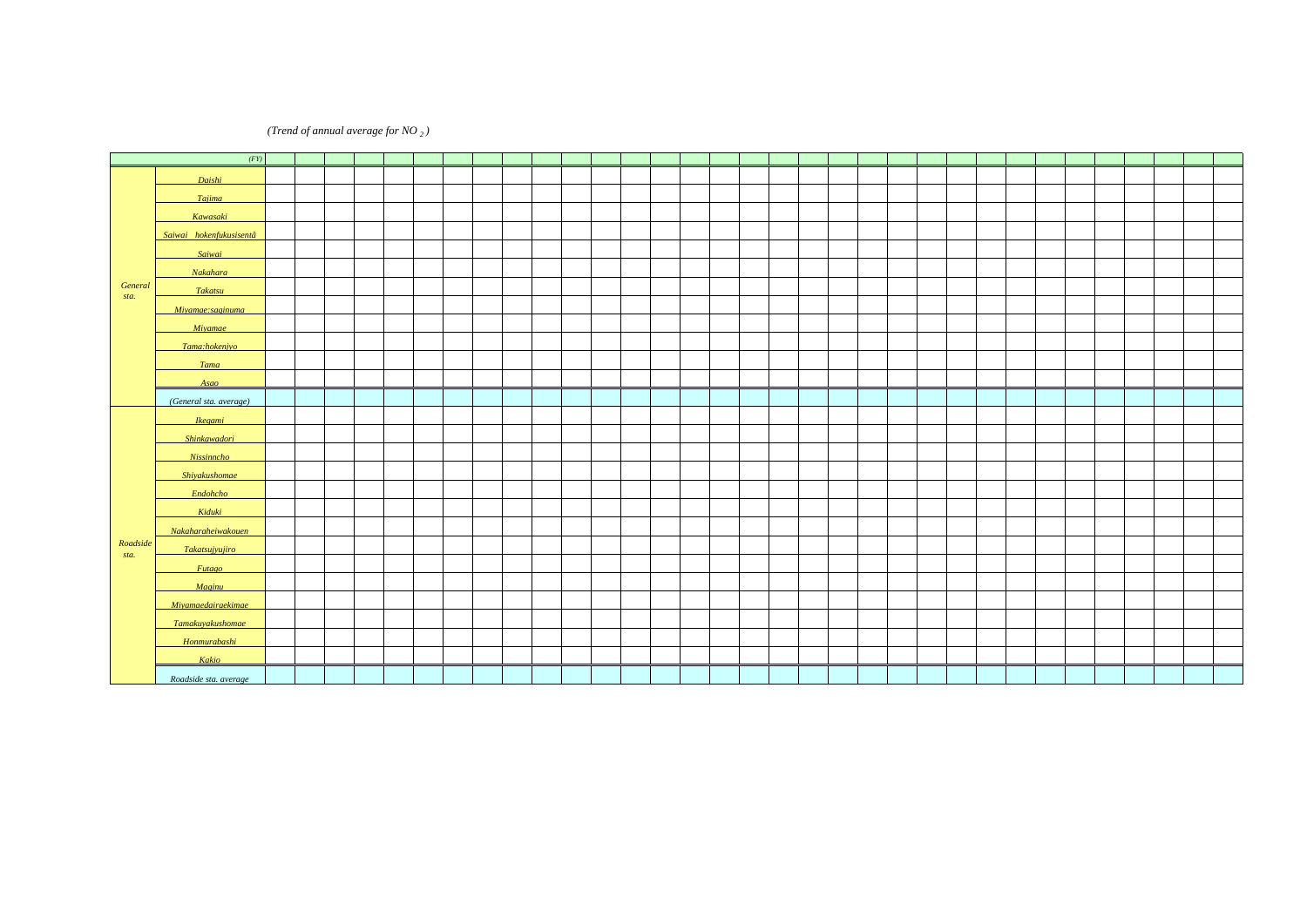### **98** (*Trend of 98% value of daily average for NO* <sub>2</sub> *)*

|          |                         |        |      | ppm          |             |                  |      |                |      |             |      |                            |      |                  |           |                  |      |                    |                  |               |      |      |                  |          |          |          |               |          |                |                  |
|----------|-------------------------|--------|------|--------------|-------------|------------------|------|----------------|------|-------------|------|----------------------------|------|------------------|-----------|------------------|------|--------------------|------------------|---------------|------|------|------------------|----------|----------|----------|---------------|----------|----------------|------------------|
|          | (FY)                    | 78     | 79   | $80^{\circ}$ | 81          | 82               | 83   | 84             | 85   | 86          | 87   | 88                         | 89   | 90               | 91        | 92               | 93   | 94                 | 95               | 96            | 97   | 98   | 99               | $\infty$ | $\sigma$ | $\infty$ | $\infty$      | $\alpha$ | O <sub>5</sub> | $\infty$         |
|          | Daishi                  | 0050   | 0048 | QO48         | QO45        | Q <sub>049</sub> | 0057 | 0068           | 0059 | 0065        | Q075 | 0064                       | 0066 | 0000             | 0074      | 0070             | 0063 | $Q$ <sup>067</sup> | QQ61             | 0063          | QQ67 | 0069 | 0000             | Q059     | 0000     | 0000     | 0057          | Q059     | 0057           | 0057             |
|          | Tajima                  | Q077   | 0068 | 0063         | QQ63        | 0052             | 0060 | 0068           | 0065 | 0065        | Q076 | 0067                       | QO74 | QO71             | 0074      | 0067             | 0066 | Q067               | Q <sub>061</sub> | QQ62          | 0068 | 0070 | 0059             | 0058     | 0000     | 0061     | 0.058         | 0058     | 0057           | 0058             |
|          | Kawasaki                | 0054   | 0042 | 0059         | <b>QO44</b> | 0000             | 0058 | 0066           | 0000 | 0063        | Q074 | 0065                       | Q073 | Q076             | 0074      | 0067             | 0065 | Q071               | 0062             | 0062          | 0066 | 0068 | 0061             | 0057     | QQ61     | 0062     | 0058          | 0058     | 0052           | 0055             |
|          | Saiwai hokenfukusisentâ | QO44   | QO40 | 0053         | QO48        | QO41             | 0055 | Q072           | 8800 | 0063        | 0070 | 0068                       | 0063 | Q079             | 0070      | 0065             | Q067 | 0065               | Q059             | 0063          | Q065 | 0067 | 0061             | 0056     | 0058     | 0058     | 0056          | 0056     |                |                  |
|          | Saiwai                  |        |      |              |             |                  |      |                |      |             |      |                            |      |                  |           |                  |      |                    |                  |               |      |      |                  |          |          |          |               |          | 0051           | 0054             |
|          | Nakahara                | 0054   | 0037 | Q035         | 0033        | 0046             | 0053 | 0066           | 0052 | 0059        | Q072 | 0000                       | 0066 | 0074 0066        |           | 0062             | 0063 | 0061               | 0056             | 0062          | 0062 | 0064 | 0058             | 0053     | 0057     | 0056     | 0051          | 0052     | 0054           | 0055             |
| General  | Takatsu                 | Q076   | 0000 | 0054         | 0051        | (0060)           | Q051 | 0058           | 0051 | 0058        | 0066 | 0060                       | 0065 | Q071             | 0062      | 0060             | 0061 | 0060               | 0055             | 0058          | 0062 | 0061 | 0057             | 0053     | 0055     | 0053     | 0052          | 0051     | 0051           | 0050             |
| sta.     | Miyamae: saginuma       | 0051   | QO47 | QO41         | 0039        | 0049             | 0053 | 0066           | Q049 | 0053        | 0064 | 0000                       | 0063 | QQ63             | 0000      | Q059             | 0060 | 0057               | 0054             | 0054          | 0060 | 0061 | 0054             | 0051     | 0053     | 0050     | 0048          |          |                |                  |
|          | Miyamae                 |        |      |              |             |                  |      |                |      |             |      |                            |      |                  |           |                  |      |                    |                  |               |      |      |                  |          |          |          |               | QO48     | QO49           | Q048             |
|          | Tama:hokenjyo           | 0056   | QO41 | 0052         | QO48        | QO46             | Q062 | Q072           | QO48 | 0054        | 0000 | 0056                       | QQ61 |                  | 0062 0058 | 0057             |      |                    |                  |               |      |      |                  |          |          |          |               |          |                |                  |
|          | Tama                    |        |      |              |             |                  |      |                |      |             |      |                            |      |                  |           |                  | QO49 | 0052               | Q <sub>049</sub> | 0053          | Q056 | 0055 | 0000             | QO47     | 0050     | 0047     | QO47          | 0045     | QO43           | QO45             |
|          | Asao                    |        | 0000 | 0051         | 0048        | 0045             | QO48 | 0050           | 0043 | QO49        | 0053 | 0051                       | 0056 | 0053 0055        |           | 0051             | 0052 | QO49               | 0048             | QO48          | 0050 | 0051 | 0047             | QO45     | 0040     | 0039     | 0040          | QO41     | 0038           | 0.038            |
|          | (General sta, average)  | 0058   | QO48 | 0051         | 0047        | 0047             | 0055 | 0065 0054      |      | 0059        | 0068 | 0061                       | 0065 | 0070             | 0066      | 0062             | 0061 | QQ61               | Q056             | 0058          | Q062 | 0063 | 0056             | 0053     | 0055     |          | 0054 0052     | 0052     | 0000           | 0051             |
|          | Ikegami                 |        |      |              | 0081        | 0089             | Q073 | 0085           | 0083 | 0091        | 0100 | 0093                       | 0105 | 0.102            | 0098      | 0088             | 0087 | 0084               | Q078             | 0000          | 0082 | 0086 | Q079             | Q079     | Q076     | 0070     | 0067          | 0069     | 0068           | 0070             |
|          | Shinkawadori            |        |      | 0080         | Q073        | 0065             | 0070 | Q079           | 0069 | Q071        | 0087 | Q074                       | Q079 | 0082             | 0086      | Q072             | Q073 | Q074               | 0068             | 0070          | Q072 | Q075 | 0065             | Q067     | 0066     | 0064     |               |          |                |                  |
|          | <b>Nissinncho</b>       |        |      |              |             |                  |      |                |      |             |      |                            |      |                  |           |                  |      |                    |                  |               |      |      |                  |          |          |          | 0054          | 0057     | 0056           | 0053             |
|          | Shivakushomae           |        |      |              |             |                  | 0058 | Q071           | 0066 | <b>QO70</b> | Q078 | Q074                       | 0071 | 0081             | 0087      | QO74             | 0068 | Q070               | 0066             | 0069          | Q073 | Q075 | 0064             | 0068     | 0068     | 0071     | Q067          | 0058     | 0056           | Q061             |
|          | Endohcho                |        |      | Q074         | Q067        | 0000             | 0065 | 0066           | Q064 | Q064        | 0067 | 0071                       | Q077 | 0000             | Q075      | Q <sub>071</sub> | 0069 | <b>QO70</b>        | 0065             | 0069          | Q073 | Q070 | 0066             | 0081     | Q075     | 0075     | Q071          | Q071     | 0073           | <b>Q070</b>      |
|          | Kiduki                  |        |      | 0063         | 0057        | 0059             | 0065 | Q070           | 0061 | 0065        | Q075 | 0073                       | Q069 | Q074             | Q069      |                  |      |                    |                  |               |      |      |                  |          |          |          |               |          |                |                  |
|          | Nakaharaheiwakouen      |        |      |              |             |                  |      |                |      |             |      |                            |      |                  |           |                  | 0070 | 0068               | Q064             | 0070          | QO71 | 0074 | Q062             | 0060     | QQ63     | 0059     | 0057          | 0056     | 0057           | 0053             |
| Roadside |                         |        |      | Q072         | Q072        | 0059             | 0065 | 0068           |      |             |      |                            |      |                  |           |                  |      |                    |                  |               |      |      |                  |          |          |          |               |          |                |                  |
| sta.     | <b>Takatsuivuiiro</b>   |        |      |              |             |                  |      |                |      | 0071        | Q073 | 0077                       | Q072 | 0081             | 0076      | Q071             | Q075 | 0068               | Q072             | 0073          | Q073 | Q076 | 0072             | 0068     | Q073     | Q071     | Q067          | Q067     | 0065           | 0065             |
|          | Futago                  |        | 0057 | 0058         | 0057        | 0067             | 0066 | 0066 0069      |      | Q071        | 0067 | 0068                       | 0063 | Q074             | 0062      | 0060             | 0062 | 0058               | 0059             | 0058          | QQ62 | 0065 | 0056             | 0054     |          |          |               |          |                |                  |
|          | Maginu                  |        |      |              |             |                  |      |                |      |             |      |                            |      |                  |           |                  |      |                    |                  |               |      |      |                  |          | QQ63     | 0000     | 0057          | 0057     | 0056           | 0055             |
|          | Miyamaedairaekimae      | Q065 I | QO43 | 0056         | 0050        | 0055             | 0067 | QQ62           | 0059 | QQ63        | Q073 | 0068                       | 0066 | Q070             | 0065      |                  |      |                    |                  |               |      |      |                  |          |          |          |               |          |                |                  |
|          | Tamakuyakushomae        |        |      |              |             |                  |      |                |      |             |      |                            |      |                  |           |                  |      | 0058               | 0060             | 0061          | 0064 | 0066 | 0059             | QQ58     | 0000     | 0055     | 0054          | 0052     | 0048           | Q <sub>049</sub> |
|          | Honmurabashi            |        |      |              | QO45        | QO47             | QO47 | 0046 0045      |      | QO49        | 0059 | 0048                       | 0050 | 0049             | 0057      | 0054             | 0054 | 0054               | 0055             | 0054          | 0059 | 0056 | 0053             | 0053     | 0051     | QO47     | <b>QO47</b>   | 0048     | QO47           | 0.045            |
|          | Kakio                   | 0065   | 0000 | QQ67         | 0063        |                  |      | 0064 0068 0065 |      | 0068        |      | $0.0075$ $0.0072$ $0.0072$ |      | Q <sub>077</sub> | Q075      | 0070             |      | Q070 Q067          | 0065             | $\Omega$ 0067 | 0070 | Q071 | $0064 \mid 0065$ |          | 0066     |          | $0064$ $0060$ | 0059     |                |                  |
|          | Roadside sta. average   |        |      |              |             |                  |      |                |      |             |      |                            |      |                  |           |                  |      |                    |                  |               |      |      |                  |          |          |          |               |          |                |                  |

 $1978$   $1983$   $4$ 1991

 $60$  12

 $\alpha$   $\alpha$   $\alpha$   $\alpha$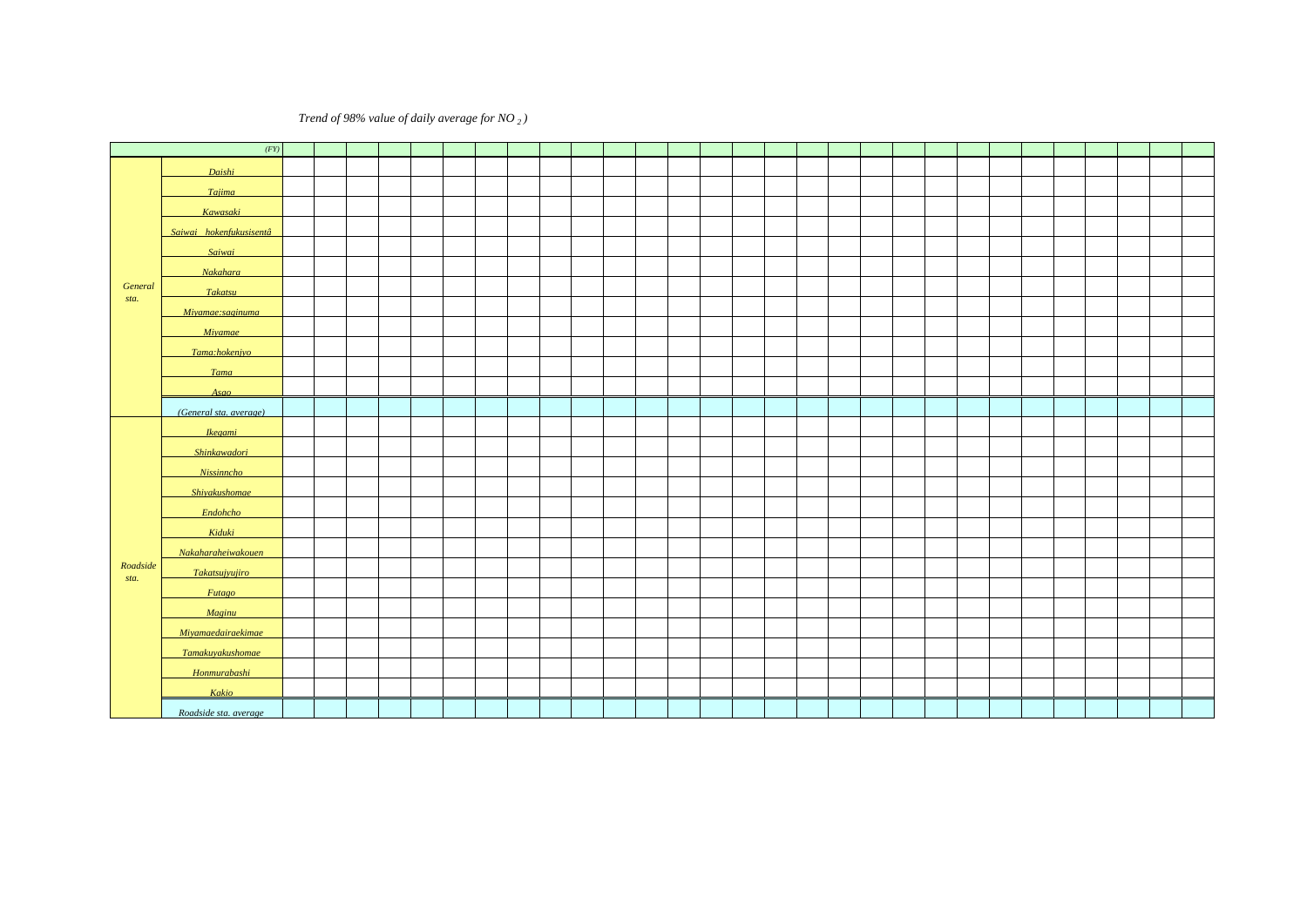

*(Trend of annual average for NO2 )*



*(Trend of 98% value of daily average for NO2 )*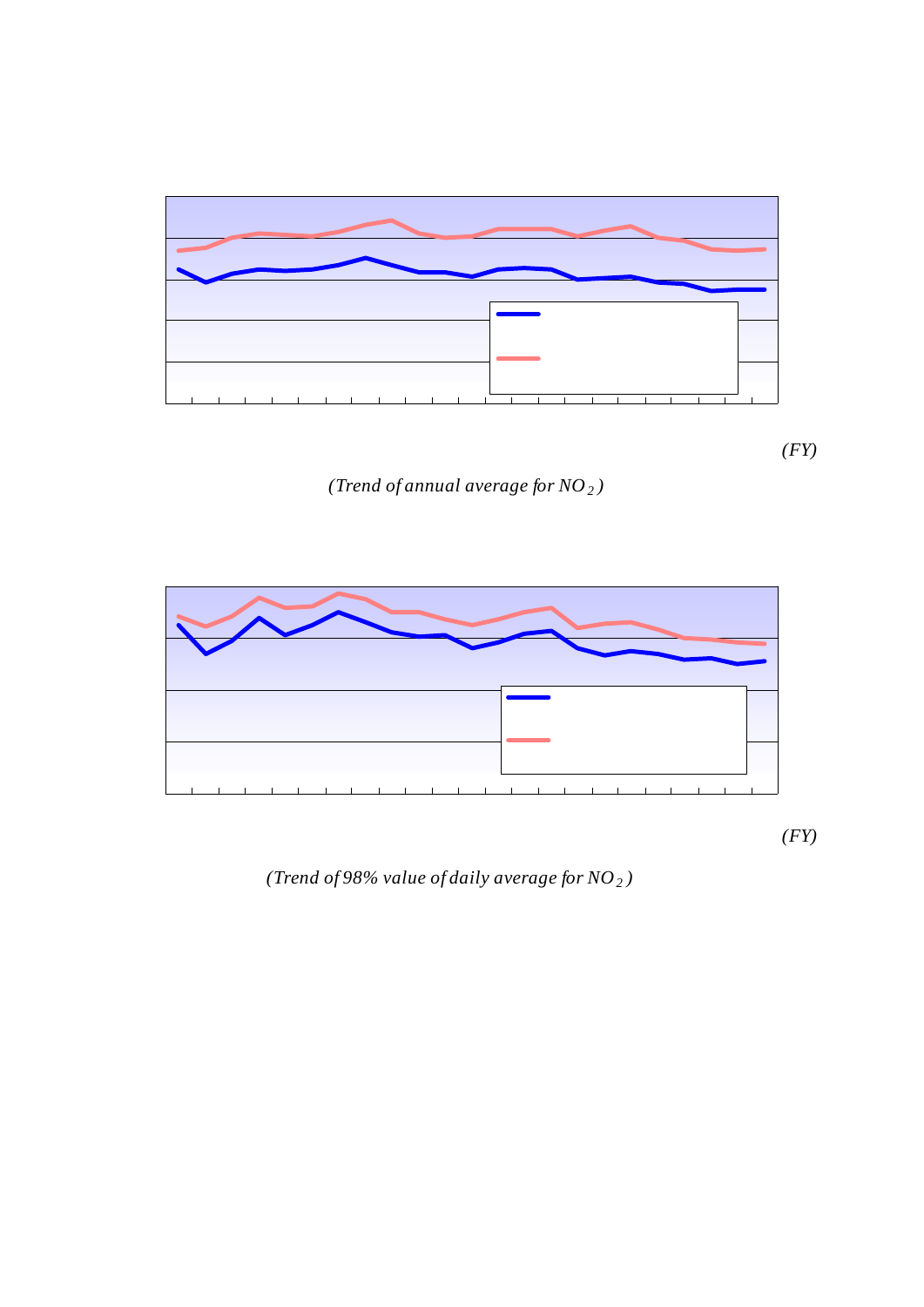# 2-2 浮遊粒子状物質 *(SPM Suspended Particulate Matter)*

Situation of achievement for EQS



*(Situation of achievement for EQS of SPM :General sta.)*



*(Situation of achievement for EQS of SPM :Roadside sta.)*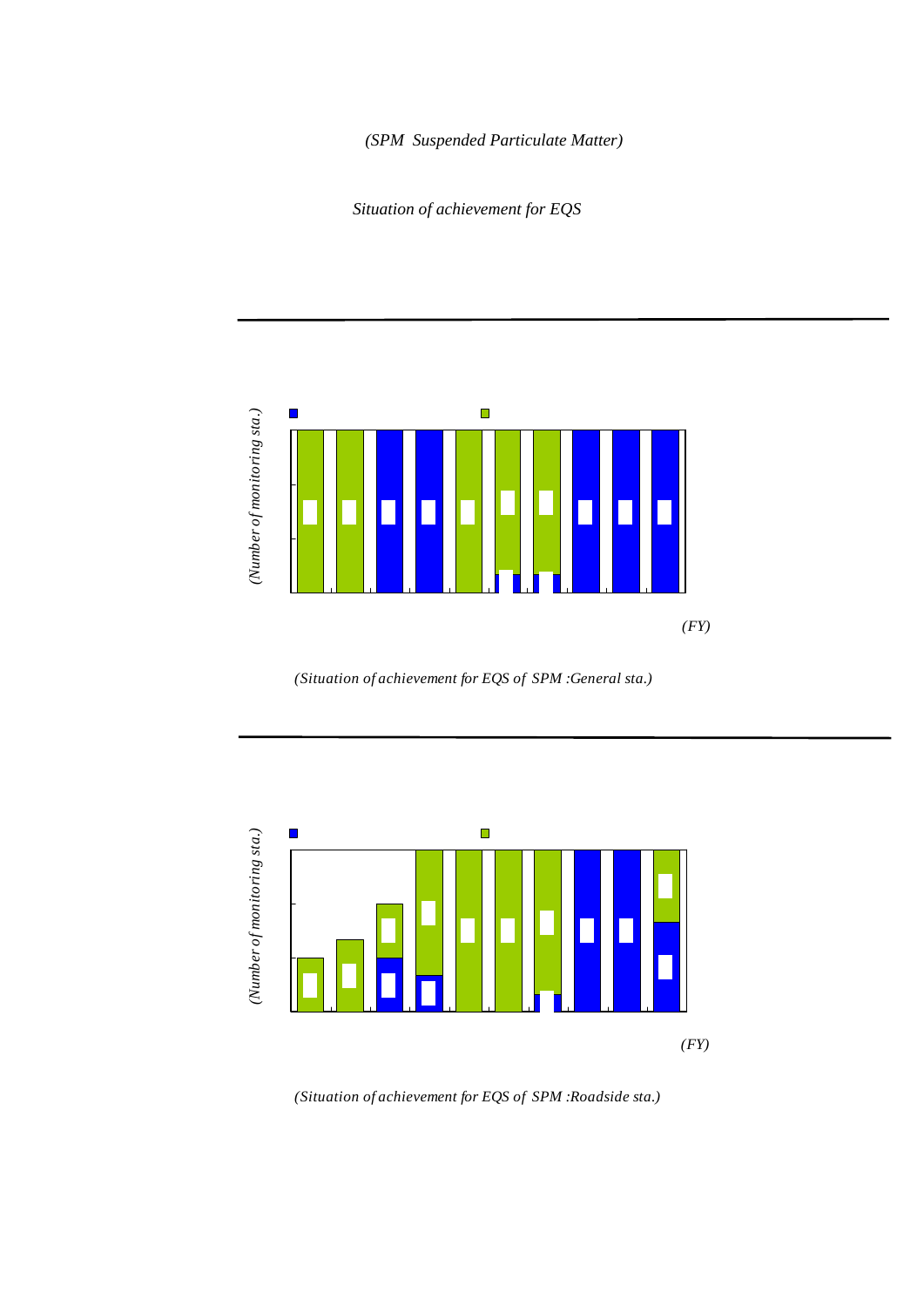|                               |                      |                                                        |                         |                     | (Assessment of EQS)                                                                                            |                |                                                                           |                         |                   |                              |                               |                |        |                                                                                     |                     |
|-------------------------------|----------------------|--------------------------------------------------------|-------------------------|---------------------|----------------------------------------------------------------------------------------------------------------|----------------|---------------------------------------------------------------------------|-------------------------|-------------------|------------------------------|-------------------------------|----------------|--------|-------------------------------------------------------------------------------------|---------------------|
|                               |                      |                                                        | (Long-term assessment)  |                     |                                                                                                                |                | (Short-term assessment)                                                   |                         |                   |                              |                               |                |        |                                                                                     |                     |
|                               | (Monitoring station) | $(2% - )$<br>excepted<br>value of<br>daily<br>average) | $010$ mg/m <sup>3</sup> | $(Assess-$<br>ment) | $020$ mg/m <sup>3</sup><br>(Hours that 1-<br>hour value is<br>above $0.2$ mg/m <sup>3</sup><br>, and its rate) |                | (Days that<br>daily average<br>is above<br>$0.1mg/m^3$ ,<br>and its rate) | $010$ mg/m <sup>3</sup> | (Assess-<br>ment) | (Valid<br>monitoring<br>day) | (Days that<br>, and its rate) | adapted to EQS |        | (Days that did<br>not adapted to<br>environmental<br>target value,<br>and its rate) | (Annual<br>average) |
|                               |                      | mg/m <sup>3</sup>                                      | (times)                 | $\pmb{\times}$      | (hours)                                                                                                        |                | (days)                                                                    |                         | $\pmb{\times}$    | (days)                       | (days)                        |                | (days) |                                                                                     | mg/m <sup>3</sup>   |
|                               | (Daishi)             | 0094                                                   | O                       |                     | 1                                                                                                              | <b>QO</b>      | 5                                                                         | 1.4                     | ×                 | 358                          | 353                           | 986            | 342    | 955                                                                                 | 0033                |
|                               | (Tajima)             | 0089                                                   | O                       |                     | 6                                                                                                              | Q <sub>1</sub> | 4                                                                         | 1.1                     | $\pmb{\times}$    | 359                          | 354                           | 986            | 346    | 964                                                                                 | 0032                |
|                               | (Kawasaki)           | 0000                                                   | O                       |                     | 2                                                                                                              | <b>QO</b>      | 3                                                                         | Q8                      | $\pmb{\times}$    | 358                          | 355                           | 99.2           | 349    | 97.5                                                                                | 0032                |
|                               | (Saiwai)             | 0081                                                   | O                       |                     | 5                                                                                                              | Q1             | 3                                                                         | Q8                      | $\pmb{\times}$    | 359                          | 355                           | 989            | 345    | 961                                                                                 | 0035                |
| <i>(General</i> )<br>$sta.$ ) | (Nakahara)           | 0066                                                   | O                       |                     | O                                                                                                              | O              | O                                                                         | O                       |                   | 360                          | 360                           | 100            | 358    | 99.4                                                                                | QQ29                |
|                               | (Takatsu)            | 0071                                                   | O                       |                     | O                                                                                                              | O              | O                                                                         | $\circ$                 |                   | 360                          | 360                           | 100            | 356    | 989                                                                                 | 0030                |
|                               | (Miyamae)            | Q078                                                   | O                       |                     | 1                                                                                                              | <b>QO</b>      | 1                                                                         | Q <sub>3</sub>          | ×                 | 332                          | 331                           | 99.7           | 322    | 97.0                                                                                | 0027                |
|                               | (Tama)               | 0081                                                   | O                       |                     | O                                                                                                              | O              | $\overline{\mathbf{c}}$                                                   | Ο6                      | $\pmb{\times}$    | 357                          | 355                           | 99.4           | 347    | 97.2                                                                                | 0031                |
|                               | (Asao)               | 0066                                                   | O                       |                     | O                                                                                                              | O              | O                                                                         | O                       |                   | 360                          | 360                           | 100            | 357    | 99.2                                                                                | QQ29                |
|                               | (Ikegami)            | 0105                                                   | 4                       | $\pmb{\times}$      | 26                                                                                                             | Q3             | 11                                                                        | 32                      | $\pmb{\times}$    | 347                          | 336                           | 968            | 316    | 91.1                                                                                | 0042                |
|                               | (Nissincho)          | 0083                                                   | O                       |                     | 4                                                                                                              | QO             | 4                                                                         | 1.1                     | ×                 | 357                          | 352                           | 986            | 345    | 966                                                                                 | 0031                |
|                               | (Shiyakushomae)      | Q077                                                   | 0                       |                     | 2                                                                                                              | QO             | $\overline{c}$                                                            | <b>Q6</b>               | $\pmb{\times}$    | 356                          | 354                           | 99.4           | 348    | 97.8                                                                                | 0032                |
|                               | (Endohcho)           | 0106                                                   | 1                       | $\pmb{\times}$      | 6                                                                                                              | Q1             | 8                                                                         | 22                      | $\times$          | 361                          | 353                           | 97.8           | 337    | 934                                                                                 | 0 <sub>037</sub>    |
| (Roadside                     | (Nakaharaheiwakouen) | 0081                                                   | O                       |                     | O                                                                                                              | O              | 1                                                                         | Q3                      | ×                 | 361                          | 360                           | 99.7           | 350    | 97.0                                                                                | 0031                |
| sta.)                         | (Futago)             | 0000                                                   | 1                       | $\pmb{\times}$      | 1                                                                                                              | QO             | 4                                                                         | 1.1                     | $\pmb{\times}$    | 358                          | 354                           | 989            | 340    | 950                                                                                 | 0 <sub>037</sub>    |
|                               | (Miyamaedairaekimae) | 0095                                                   | 1                       | $\pmb{\times}$      | 3                                                                                                              | <b>QO</b>      | 5                                                                         | 1.4                     | $\pmb{\times}$    | 361                          | 355                           | 983            | 342    | 94.7                                                                                | 0035                |
|                               | (Honmurabashi)       | 0064                                                   | O                       |                     | O                                                                                                              | O              | $\mathsf{o}$                                                              | O                       |                   | 361                          | 361                           | 100            | 359    | 99.4                                                                                | 0030                |
|                               | (Kakio)              | 0082                                                   | 0                       |                     | 5                                                                                                              | Q <sub>1</sub> | $\overline{2}$                                                            | <b>Q6</b>               | ×                 | 360                          | 356                           | 989            | 348    | 967                                                                                 | 0032                |

## SPM) ( *Measurement Result and assessment for SPM)*

 $0.10$ mg/m $3$  $010$ mg/m $3$  $\epsilon$ 

 $\begin{array}{ccc} \n\text{O20m}^3 & & \times \\
\text{O10m}^3 & & \text{O10m}^3\n\end{array}$  $0.20$ mg/m $3$  $(210 \text{mg/m}^3)$  $\epsilon$  $0.0125$ mg/m $3$ 

を超えた日数

 $\sim$  0.075mg/m $^{\circ}$ 

 $\mathcal{L}(\mathcal{C})$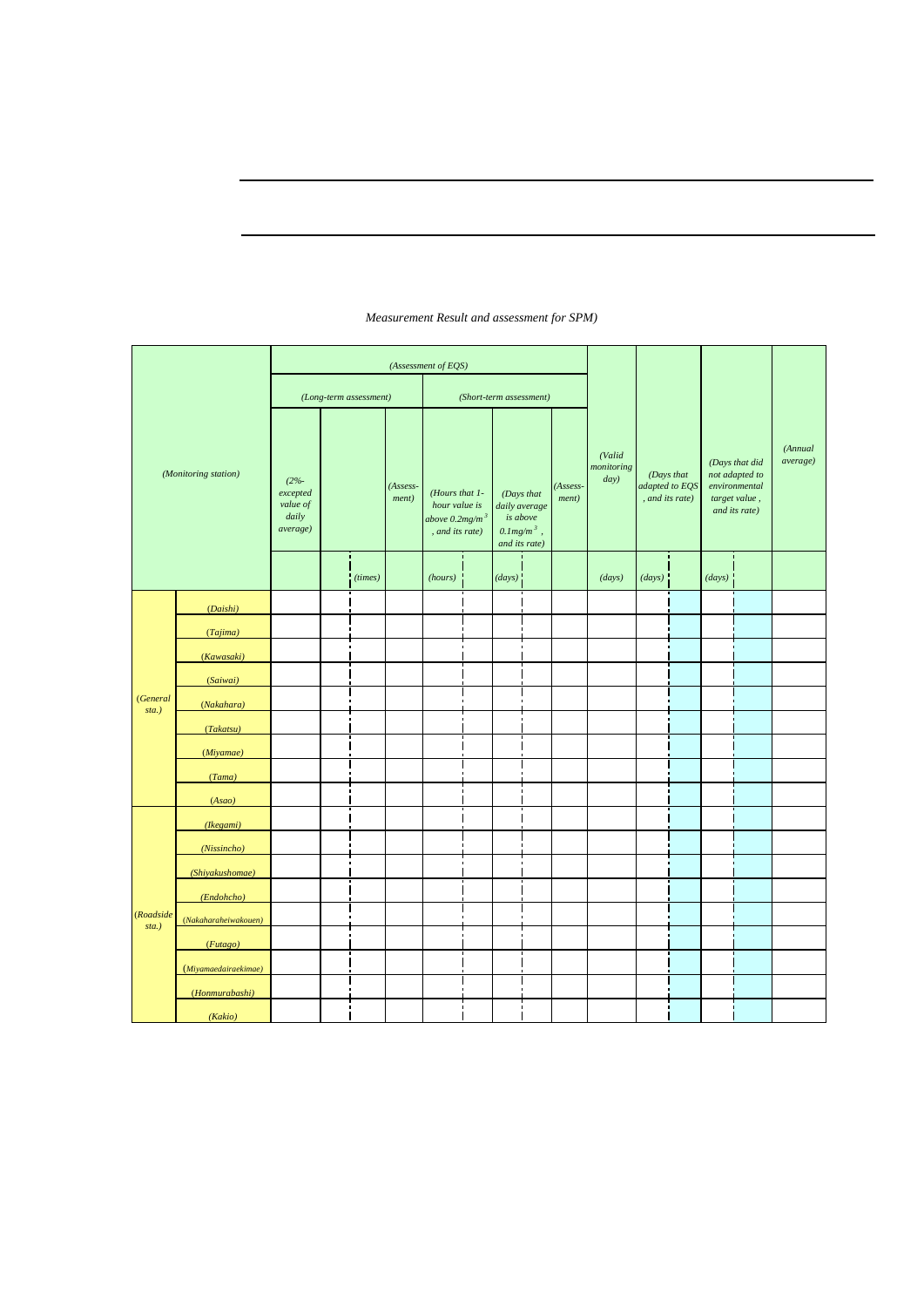*Trend of annual average and 2%-excepted value of daily average*

2001年度から2004年度まで一般局、自排局ともに減少傾向がみられたが、2005年度及び  $2006$   $\pm 0.010$  mg/m<sup>3</sup>



*(Trend of annual average for SPM)*



*(Trend of 2%-excepted value of daily average for SPM)*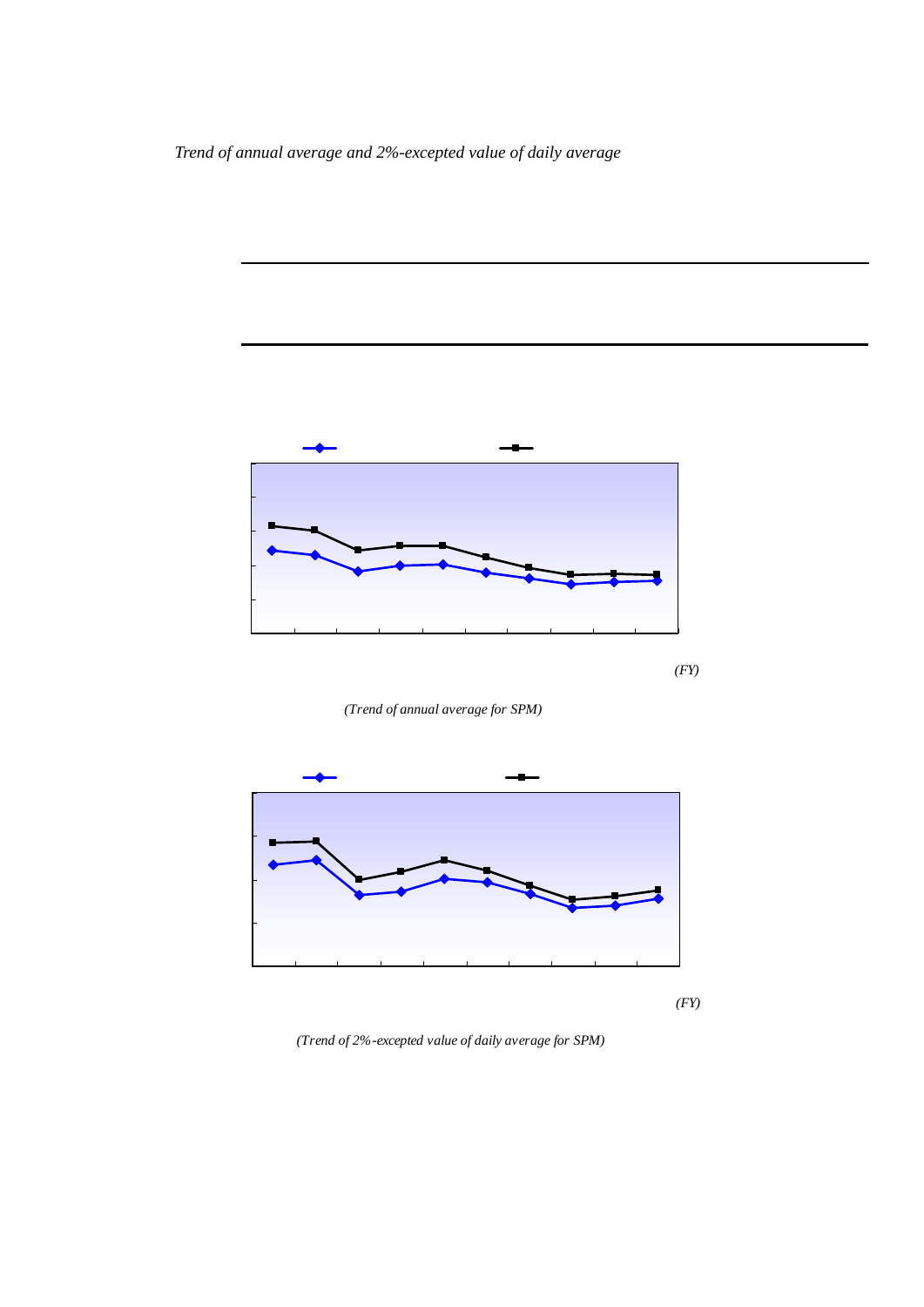|      |      | 010 $\text{mg/m}^3$       |      | 1    | $020$ mg/m <sup>3</sup> |      |
|------|------|---------------------------|------|------|-------------------------|------|
| 2002 |      | 2003                      | 986  | 100  | 99.4                    | 2006 |
| 968  | 100  | 987                       |      |      |                         |      |
|      |      | $0.075$ mg/m <sup>3</sup> |      |      |                         |      |
|      | 2001 |                           |      |      | 2005                    |      |
|      |      | 2006                      |      |      |                         | 955  |
| 99.4 | 97.5 |                           | 91.1 | 99.4 | 95.7                    |      |

*Days that adapted to EQS and environmental target value in Kawasaki City , and its rate*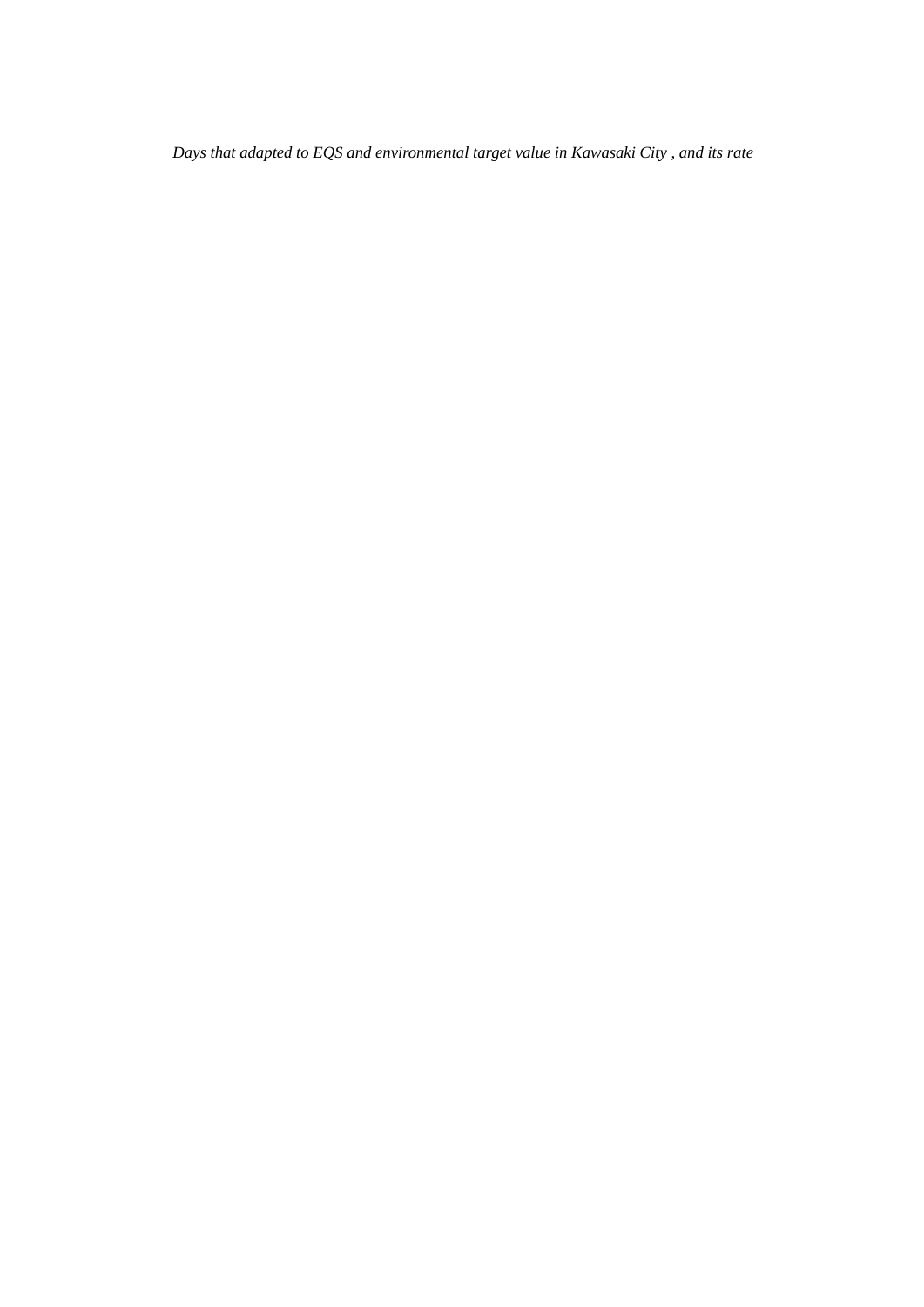|                                                                                                                                                                                                                                                  |               |                                               | □SPM 0075mg/m3 |      |           | □ 0.075mg/m3 <spm 0.1mg="" m3<="" th=""><th></th><th></th><th></th><th></th><th>□ Q1mg/m3<spm< th=""><th></th></spm<></th></spm> |          |          |          |                | □ Q1mg/m3 <spm< th=""><th></th></spm<> |                            |
|--------------------------------------------------------------------------------------------------------------------------------------------------------------------------------------------------------------------------------------------------|---------------|-----------------------------------------------|----------------|------|-----------|----------------------------------------------------------------------------------------------------------------------------------|----------|----------|----------|----------------|----------------------------------------|----------------------------|
|                                                                                                                                                                                                                                                  |               | 100%<br>80%<br>60%<br><b>40%</b><br>20%<br>O% |                |      |           |                                                                                                                                  |          |          |          |                |                                        |                            |
|                                                                                                                                                                                                                                                  | <b>FY</b>     |                                               | 97             | 98   | 99        | $\infty$                                                                                                                         | $\sigma$ | $\Omega$ | $\infty$ | $\mathsf{O}4$  | O <sub>5</sub>                         | $\infty$                   |
| Q1mg/m <sup>3</sup> <spm(< th=""><th></th><th>(days)</th><th>178</th><th>188</th><th>20</th><th>33</th><th>91</th><th>61</th><th>43</th><th>5</th><th>4</th><th><math>\boldsymbol{\mathsf{20}}</math></th></spm(<>                               |               | (days)                                        | 178            | 188  | 20        | 33                                                                                                                               | 91       | 61       | 43       | 5              | 4                                      | $\boldsymbol{\mathsf{20}}$ |
| 02mg/m <sup>3</sup> <spm(1< th=""><th><math>\mathcal{C}</math></th><th></th><th>56</th><th>58</th><th><u>06</u></th><th>1.0</th><th>28</th><th>1.9</th><th>1.3</th><th>Q<sub>2</sub></th><th>Q1</th><th><math>\overline{06}</math></th></spm(1<> | $\mathcal{C}$ |                                               | 56             | 58   | <u>06</u> | 1.0                                                                                                                              | 28       | 1.9      | 1.3      | Q <sub>2</sub> | Q1                                     | $\overline{06}$            |
| $Q1$ mg/m $3$ SPM(                                                                                                                                                                                                                               | $\lambda$     | (days)                                        | 3021           | 3042 | 3230      | 3214                                                                                                                             | 3155     | 3147     | 3145     | 3199           | 3130                                   | 3183                       |
| 02mg/m <sup>3</sup> SPM(1                                                                                                                                                                                                                        | $\mathcal{L}$ |                                               | 94.4           | 94.2 | 99.4      | 99.0                                                                                                                             | 97.2     | 981      | 987      | 99.8           | 99.9                                   | 99.4                       |
| $0.075$ mg/m $3$<br><spm< th=""><th></th><th>(days)</th><th>296</th><th>231</th><th>92</th><th>166</th><th>143</th><th>135</th><th>57</th><th>29</th><th>41</th><th>61</th></spm<>                                                               |               | (days)                                        | 296            | 231  | 92        | 166                                                                                                                              | 143      | 135      | 57       | 29             | 41                                     | 61                         |
| $Q1$ mg/m <sup>3</sup>                                                                                                                                                                                                                           |               |                                               | 9.2            | 7.2  | 28        | 51                                                                                                                               | 4.4      | 4.2      | 1.8      | 09             | 1.3                                    | 1.9                        |
| $SPM$ $QO75$ m $q/m3$                                                                                                                                                                                                                            |               | (days)                                        | 2725           | 2811 | 3138      | 3048                                                                                                                             | 3012     | 3012     | 3088     | 3170           | 3089                                   | 3122                       |
|                                                                                                                                                                                                                                                  |               |                                               | 85.2           | 87.0 | 966       | 93.9                                                                                                                             | 928      | 939      | 969      | 989            | 986                                    | 97.5                       |
| $\mathcal{C}$                                                                                                                                                                                                                                    |               | 9                                             | (              | )    |           |                                                                                                                                  |          |          |          |                |                                        |                            |

SPM

*(Trend of concentration distribution of daily average for SPM : General sta.)* 

|                                                                                                                                                                                                                              |               |                                                  | SPM 0075mg/m3 |      |      |          |          | □ 0075mg/m3 <spm 0.1mg="" m3<="" th=""><th></th><th></th><th>□Q1mg/m3<spm< th=""><th></th></spm<></th></spm> |                       |                | □Q1mg/m3 <spm< th=""><th></th></spm<> |                |
|------------------------------------------------------------------------------------------------------------------------------------------------------------------------------------------------------------------------------|---------------|--------------------------------------------------|---------------|------|------|----------|----------|--------------------------------------------------------------------------------------------------------------|-----------------------|----------------|---------------------------------------|----------------|
|                                                                                                                                                                                                                              |               | 100%<br>80%<br>60%<br><b>40%</b><br>20%<br>$O\%$ |               |      |      |          |          |                                                                                                              |                       |                |                                       |                |
|                                                                                                                                                                                                                              | <b>FY</b>     |                                                  | 97            | 98   | 99   | $\infty$ | $\alpha$ | $\Omega$                                                                                                     | $\boldsymbol{\alpha}$ | O4             | $\sigma$                              | $\infty$       |
| Q1mg/m <sup>3</sup> <spm(< th=""><th><math>\mathcal{E}</math></th><td>(days)</td><td>150</td><td>188</td><td>69</td><td>185</td><td>198</td><td>127</td><td>65</td><td>13</td><td>10</td><td>41</td></spm(<>                 | $\mathcal{E}$ | (days)                                           | 150           | 188  | 69   | 185      | 198      | 127                                                                                                          | 65                    | 13             | 10                                    | 41             |
| 02mg/m <sup>3</sup> <spm(1< th=""><th><math>\mathcal{C}</math></th><th></th><th>139</th><th>130</th><th>32</th><th>58</th><th>61</th><th>39</th><th>20</th><th>Q<sub>4</sub></th><th>Q<sub>3</sub></th><th>1.3</th></spm(1<> | $\mathcal{C}$ |                                                  | 139           | 130  | 32   | 58       | 61       | 39                                                                                                           | 20                    | Q <sub>4</sub> | Q <sub>3</sub>                        | 1.3            |
| $Q1$ mg/m $3$ SPM(                                                                                                                                                                                                           | $\mathcal{E}$ | (days)                                           | 926           | 1260 | 2083 | 2984     | 3038     | 3101                                                                                                         | 3183                  | 3207           | 3224                                  | 3181           |
| 02mg/m <sup>3</sup> SPM(1                                                                                                                                                                                                    | $\mathcal{L}$ |                                                  | 861           | 87.0 | 968  | 94.2     | 939      | 961                                                                                                          | 980                   | 99.6           | 99.7                                  | 987            |
| Q075mg/m <sup>3</sup><br>$\leq$ PM                                                                                                                                                                                           |               | (days)                                           | 145           | 187  | 184  | 351      | 310      | 204                                                                                                          | 106                   | 66             | 107                                   | 96             |
| Q1mg/m <sup>3</sup>                                                                                                                                                                                                          |               |                                                  | 135           | 129  | 86   | 11.1     | 9.6      | 64                                                                                                           | 33                    | 21             | 33                                    | $\frac{30}{2}$ |
| $SPM$ 0.075 $mg/m3$                                                                                                                                                                                                          |               | (days)                                           | 781           | 1073 | 1899 | 2633     | 2728     | 2897                                                                                                         | 3077                  | 3141           | 3117                                  | 3085           |
|                                                                                                                                                                                                                              |               |                                                  | 726           | 74.1 | 882  | 831      | 84.3     | 89.7                                                                                                         | 94.7                  | 97.5           | 964                                   | 957            |
| ⟩<br>(                                                                                                                                                                                                                       |               | 9<br>$\mathcal{C}$                               | (             | ⟩    |      |          |          |                                                                                                              |                       |                |                                       |                |

SPM

*(Trend of concentration distribution of daily average for SPM : Roadside sta.)*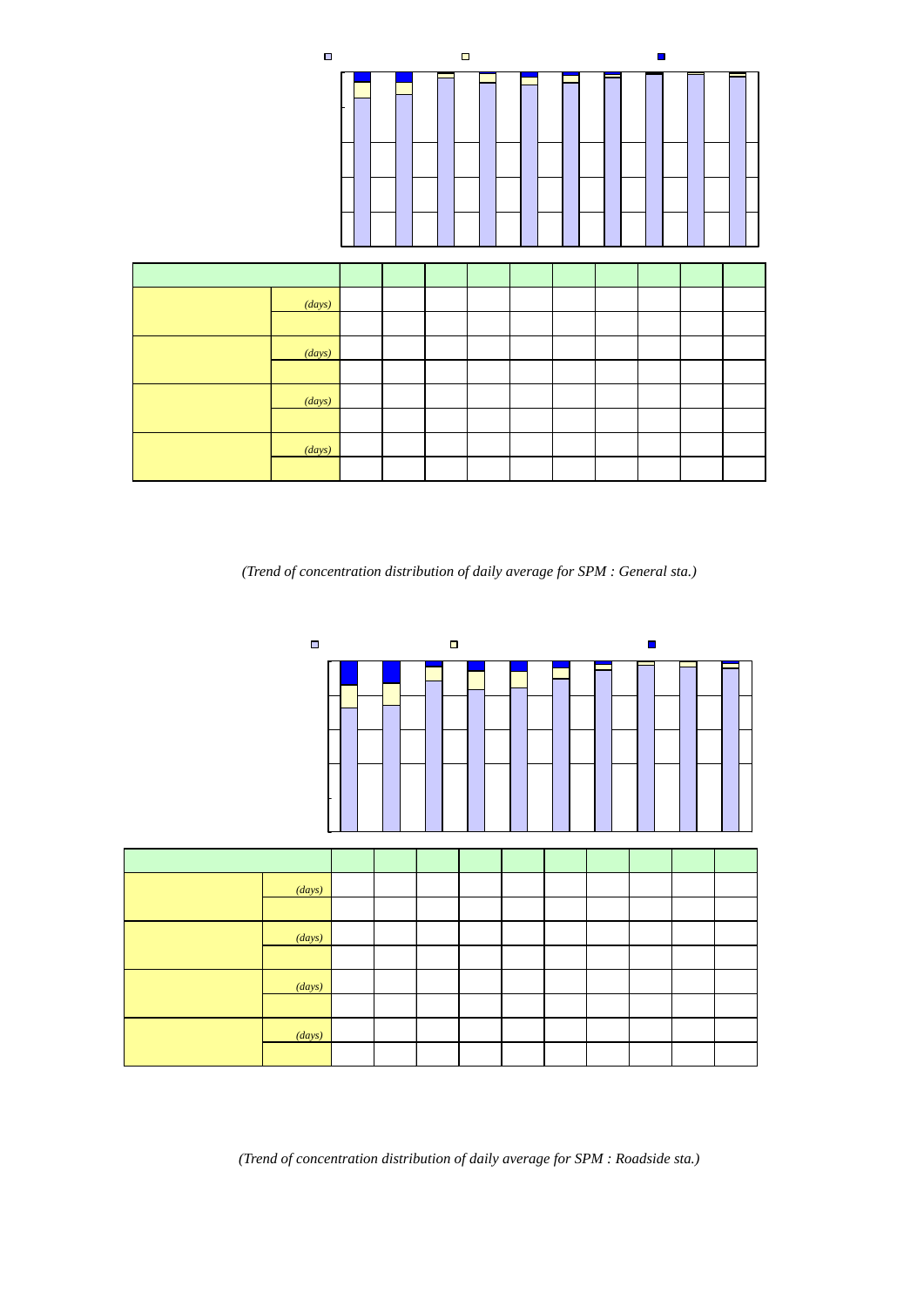|         |          | □SPM 0.075mg/m3 |            |          | □ 0.075mg/m3 <spm 0.1mg="" m3<="" th=""><th></th><th></th><th>■Q1mg/m3<spm< th=""><th></th></spm<></th></spm> |           |           | ■Q1mg/m3 <spm< th=""><th></th></spm<> |        |
|---------|----------|-----------------|------------|----------|---------------------------------------------------------------------------------------------------------------|-----------|-----------|---------------------------------------|--------|
| 100%    |          |                 |            |          |                                                                                                               |           |           |                                       |        |
| 80%     |          |                 |            |          |                                                                                                               |           |           |                                       |        |
| 60%     |          |                 |            |          |                                                                                                               |           |           |                                       |        |
| 40%     |          |                 |            |          |                                                                                                               |           |           |                                       |        |
| 20%     |          |                 |            |          |                                                                                                               |           |           |                                       |        |
| O%      |          |                 |            |          |                                                                                                               |           |           |                                       |        |
|         |          |                 |            |          |                                                                                                               |           |           |                                       |        |
| ζ sta.) | (Daishi) | (Tajima)        | (Kawasaki) | (Saiwai) | (Nakahara)                                                                                                    | (Takatsu) | (Miyamae) | (Tama)                                | (Asao) |

| (Monitoring sta.)                                                                                                                                |        | (Daishi) | (Tajima) | (Kawasaki) | (Saiwai) | (Nakahara) | (Takatsu) | (Miyamae) | (Tama) | (Asao)   |
|--------------------------------------------------------------------------------------------------------------------------------------------------|--------|----------|----------|------------|----------|------------|-----------|-----------|--------|----------|
| $Q1$ m $q/m^3$ <spm< td=""><td>(days)</td><td>5</td><td>5</td><td></td><td></td><td></td><td></td><td></td><td></td><td></td></spm<>             | (days) | 5        | 5        |            |          |            |           |           |        |          |
| $0.2$ m $/m3$ <spm(1)< th=""><th></th><th>1.4</th><th>1.4</th><th>08</th><th>1.1</th><th></th><th></th><th>Q3</th><th>Q6</th><th></th></spm(1)<> |        | 1.4      | 1.4      | 08         | 1.1      |            |           | Q3        | Q6     |          |
| $Q1$ m $q/m^3$ SPM                                                                                                                               | (days) | 353      | 354      | 355        | 355      | 360        | 360       | 331       | 355    | 360      |
| $Q2mg/m^3$ SPM(1)                                                                                                                                |        | 986      | 986      | 99.2       | 989      | 100        | 100       | 99.7      | 99.4   | 100      |
| $0.075$ mg/m <sup>3</sup><br>$\leq$ PM                                                                                                           | (days) | 11       | 8        |            | 10       |            |           |           |        | 3        |
| $Q1$ mg/m $3$                                                                                                                                    |        | 31       | 22       | 1.7        | 28       | Q6         | 1.1       | 27        | 22     | $\alpha$ |
| $SPM$ $QO75$ m $q/m^3$                                                                                                                           | (days) | 342      | 346      | 349        | 345      | 358        | 356       | 322       | 347    | 357      |
|                                                                                                                                                  |        | 955      | 964      | 97.5       | 961      | 99.4       | 989       | 97.0      | 97.2   | 99.2     |

 $SPM$  2006

(*Concentration distribution of daily average for SPM : General sta. FY 2006)*

 $\overline{7}$ 



| (Monitoring sta.)                      |                  | (Ikegami) | (Nissincho) | (Shiyakusho<br>$-mae)$ | (Endohcho) | (Nakahara-<br>heiwakouen) | (Futago) | (Miyamae-<br>dairaekimae) | (Honmura-<br>bashi) | (Kakio) |
|----------------------------------------|------------------|-----------|-------------|------------------------|------------|---------------------------|----------|---------------------------|---------------------|---------|
| $Q1$ mg/m <sup>3</sup> $\leq$ PM       | (days)           | 11        |             |                        | 8          |                           |          |                           |                     |         |
| $Q2mq/m^3$ SPM(1)                      |                  | 32        | 1.4         | <b>Q6</b>              | 22         | Q3                        | 1.1      | 1.7                       |                     | 1.1     |
| $Q1mg/m3$ SPM                          | (days)           | 336       | 352         | 354                    | 353        | 360                       | 354      | 355                       | 361                 | 356     |
| $Q2mq/m^3$ SPM(1)                      |                  | 968       | 986         | 99.4                   | 97.8       | 99.7                      | 989      | 983                       | 100                 | 989     |
| $0.075$ ma/m <sup>3</sup><br>$\leq$ PM | $\frac{days}{ }$ | 20        |             | 6                      | 16         | 10                        | 14       | 13                        |                     | 8       |
| $Q1$ mg/m <sup>3</sup>                 |                  | 57        | 20          | 1.6                    | 4.4        | 27                        | 39       | 36                        | 06                  | 22      |
| SPM 0.075mg/m <sup>3</sup>             | (days)           | 316       | 345         | 348                    | 337        | 350                       | 340      | 342                       | 359                 | 348     |
|                                        |                  | 91.1      | 966         | 97.8                   | 934        | 97.0                      | 95.0     | 94.7                      | 99.4                | 967     |

 $SPM$  2006 (*Concentration distribution of daily average for SPM : Roadside sta. FY 2006)*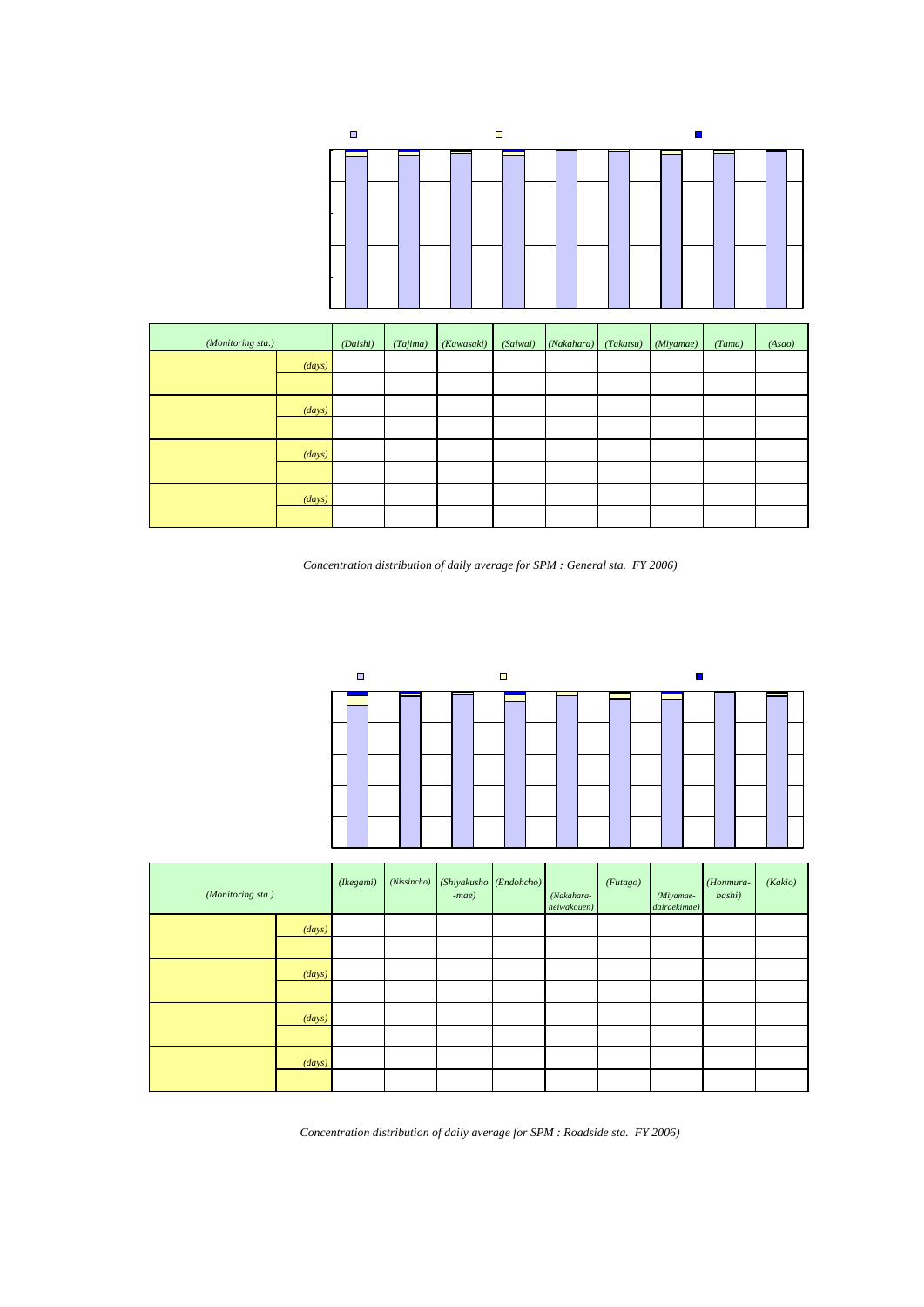# *(Trend of annual average for SPM)*

|                   |                         |                  |      | ma/m <sup>3</sup> |        |      |      |       |             |      |      |                |                   |      |      |                               |                   |      |                   |                  |          |               |          |                                        |                  |          |
|-------------------|-------------------------|------------------|------|-------------------|--------|------|------|-------|-------------|------|------|----------------|-------------------|------|------|-------------------------------|-------------------|------|-------------------|------------------|----------|---------------|----------|----------------------------------------|------------------|----------|
|                   | (FY)                    | 82               | 83   | 84                | 85     | 86   | 87   | 88    | 89          | 90   | 91   | 92             | 93                | 94   | 95   | 96                            | 97                | 98   | 99                | $\infty$         | $\alpha$ | $\alpha$      | $\alpha$ | $\alpha$                               | $\sigma$         | $\infty$ |
|                   | (Daishi)                | <b>QO47</b>      | 0049 | 0051              | (0036) | 0048 | 0051 | 0048  | 0059        | 0061 | 0066 | 0059           | 0053              | 0052 | 0042 | 0046                          | 0049              | 0046 | 0037              | 0042             | 0044     | 0038          | 0033     | 0030                                   | 0032             | 0033     |
|                   | (Tajima)                | (0056)           | 0046 | 0.045             | 0044   | 0054 | QQ61 | 0056  | 0059        | 0059 | 0062 | 0060           | 0057              | 0057 | 0049 | QO47                          | 0048              | 0045 | 0036              | 0039             | 0040     | 0034          | 0032     | 0031                                   | 0031             | 0032     |
|                   | (Kawasaki)              | 0000             | 0046 | 0043              | 0043   | 0051 | 0051 | 0049  | 0058        | 0062 | 0066 | 0060           | 0056              | 0055 | 0046 | 0048                          | 0050              | 0048 | 0037              | QO43             | 0042     | 0037          | 0033     | 0031                                   | 0033             | 0032     |
|                   | Saiwai hokenfukusisentâ | 0053             | Q046 | 0050              | 0043   | 0050 | 0051 | 0051  | 0046        | QO47 | QO47 | 0055           | 0 <sub>0</sub> 53 | QO49 | 0051 | 0048                          | QO47              | QO47 | 0036              | QO41             | 0039     | 0036          | 0.032    | 0031                                   |                  |          |
|                   | (Saiwai)                |                  |      |                   |        |      |      |       |             |      |      |                |                   |      |      |                               |                   |      |                   |                  |          |               |          |                                        | 0031             | 0035     |
|                   | (Nakahara)              | QO49             | 0048 | 0048              | 0044   | 0047 | 0053 | 0044  | 0043        | 0044 | Q046 | 0048           | 0051              | 0051 | 0052 | 0048                          | 0046              | 0043 | 0034              | 0 <sub>037</sub> | 0033     | 0033          | 0030     | 0026                                   | 0028             | 0029     |
| <i>(General</i> ) | (Takatsu)               | QO49             | Q049 | 0047              | 0045   | 0050 | 0052 | 0050  | 0044        | 0045 | 0043 | 0045           | 0055              | 0056 | 0055 | 0050                          | 0049              | 0048 | 0038              | 0041             | 0040     | 0035          | 0033     | 0028                                   | 0030             | 0030     |
| sta.)             | (Miyamae: saginuma)     | 0045             | 0048 | 0046              | 0043   | 0046 | 0051 | 0000  | 0040        | 0046 | QO49 | 0048           | 0055              | 0053 | 0048 | 0 <sub>0</sub> 2 <sub>3</sub> | 0 <sub>0</sub> 53 | 0050 | 0039              | 0039             | 0043     | 0037          | 0034     |                                        |                  |          |
|                   | (Miyamae)               |                  |      |                   |        |      |      |       |             |      |      |                |                   |      |      |                               |                   |      |                   |                  |          |               |          | 0028                                   | 0025             | 0027     |
|                   | (Tama:hokenjyo)         | 0052             | 0048 | 0047              | 0046   | 0050 | 0058 | 0046  | <b>QO44</b> | QO47 | Q064 | 0062           |                   |      |      |                               |                   |      |                   |                  |          |               |          |                                        |                  |          |
|                   | (Tama)                  |                  |      |                   |        |      |      |       |             |      |      |                | 0051              | 0053 | 0058 | 0053                          | Q <sub>049</sub>  | QO46 | 0 <sub>0</sub> 37 | 0037             | 0044     | 0038          | 0.035    | 0031                                   | 0032             | 0031     |
|                   | (Asao)                  | 0038             | 0037 | 0037              | 0033   | 0035 | 0041 | 0.035 | 0035        | 0042 | QO47 | 0044           | Q049              | 0045 | 0048 | 0046                          | 0046              | 0042 | 0035              | 0039             | 0037     | 0031          | 0.030    | 0027                                   | 0028             | 0029     |
|                   | (General sta. Average)  | 0 <sub>048</sub> | Q046 | QO46              | QO43   | 0048 | 0052 | 0.048 | 0048        | 0050 | Q054 | 0 <sub>0</sub> | 0 <sub>0</sub> 53 | 0052 | 0050 | Q <sub>049</sub>              | Q <sub>049</sub>  | QO46 | 0 <sub>0</sub> 37 | QO40             | QO40     | 0035          | 0032     | 0029                                   | 0030             | 0031     |
|                   | (Kegami)                |                  |      |                   |        |      |      |       |             |      |      |                |                   |      | 0077 | 0073                          | Q074              | Q071 | 0061              | 0064             | 0063     | 0050          | 0040     | 0039                                   | Q <sub>039</sub> | 0042     |
|                   | (Shinkawadori)          |                  |      |                   |        |      |      |       |             |      |      |                |                   |      |      |                               |                   |      | 0046              | 0050             | 0051     | 0045          |          |                                        |                  |          |
|                   | (Nissincho)             |                  |      |                   |        |      |      |       |             |      |      |                |                   |      |      |                               |                   |      |                   |                  |          |               | 0035     | 0030                                   | 0032             | 0031     |
|                   | (Shiyakushomae)         |                  |      |                   |        |      |      |       |             |      |      |                |                   |      |      |                               |                   |      |                   | 0046             | 0046     | QO41          | 0037     | 0 <sub>0<sub>3<sub>3</sub></sub></sub> | 0033             | 0032     |
|                   | (Endohcho)              |                  |      |                   |        |      |      |       |             |      |      |                |                   |      |      |                               |                   |      |                   | 0058             | 0057     | 0049          | QO43     | 0 <sub>037</sub>                       | Q036             | 0037     |
| Roadside          | (Nakaharaheiwakouen)    |                  |      |                   |        |      |      |       |             |      |      |                |                   |      |      | 0054                          | 0058              | 0052 | 0039              | 0043             | 0041     | 0041          | 0.036    | 0032                                   | 0033             | 0031     |
| sta.              | (Futago)                |                  |      |                   |        |      |      |       |             |      |      |                |                   |      |      |                               |                   | 0065 | 0055              | 0058             | 0061     | 0051          | 0045     | 0038                                   | 0039             | 0037     |
|                   | (Maginu)                |                  |      |                   |        |      |      |       |             |      |      |                |                   |      |      |                               |                   |      |                   | QO47             |          |               |          |                                        |                  |          |
|                   | (Mivamaedairaekimae)    |                  |      |                   |        |      |      |       |             |      |      |                |                   |      |      |                               |                   |      |                   |                  | 0054     | 0043          | 0040     | 0035                                   | 0037             | 0035     |
|                   | (Honmurabashi)          |                  |      |                   |        |      |      |       |             |      |      |                |                   |      |      |                               | 0058              | 0054 | 0043              | 0046             | 0045     | 0038          | 0033     | 0031                                   | 0032             | 0030     |
|                   | (Kakio)                 |                  |      |                   |        |      |      |       |             |      |      |                |                   |      |      |                               |                   |      | 0049              | 0048             | 0045     | 0041          | 0037     | 0 <sub>0</sub> 33                      | 0032             | 0032     |
|                   | (Roadside sta. Average) |                  |      |                   |        |      |      |       |             |      |      |                |                   |      | 0077 | 0064                          | 0063              | 0061 | 0049              | 0051             | 0051     | $0044$ $0038$ |          | 0034                                   | 0035             | 0034     |

 $\alpha$  2000  $\alpha$  2000  $\alpha$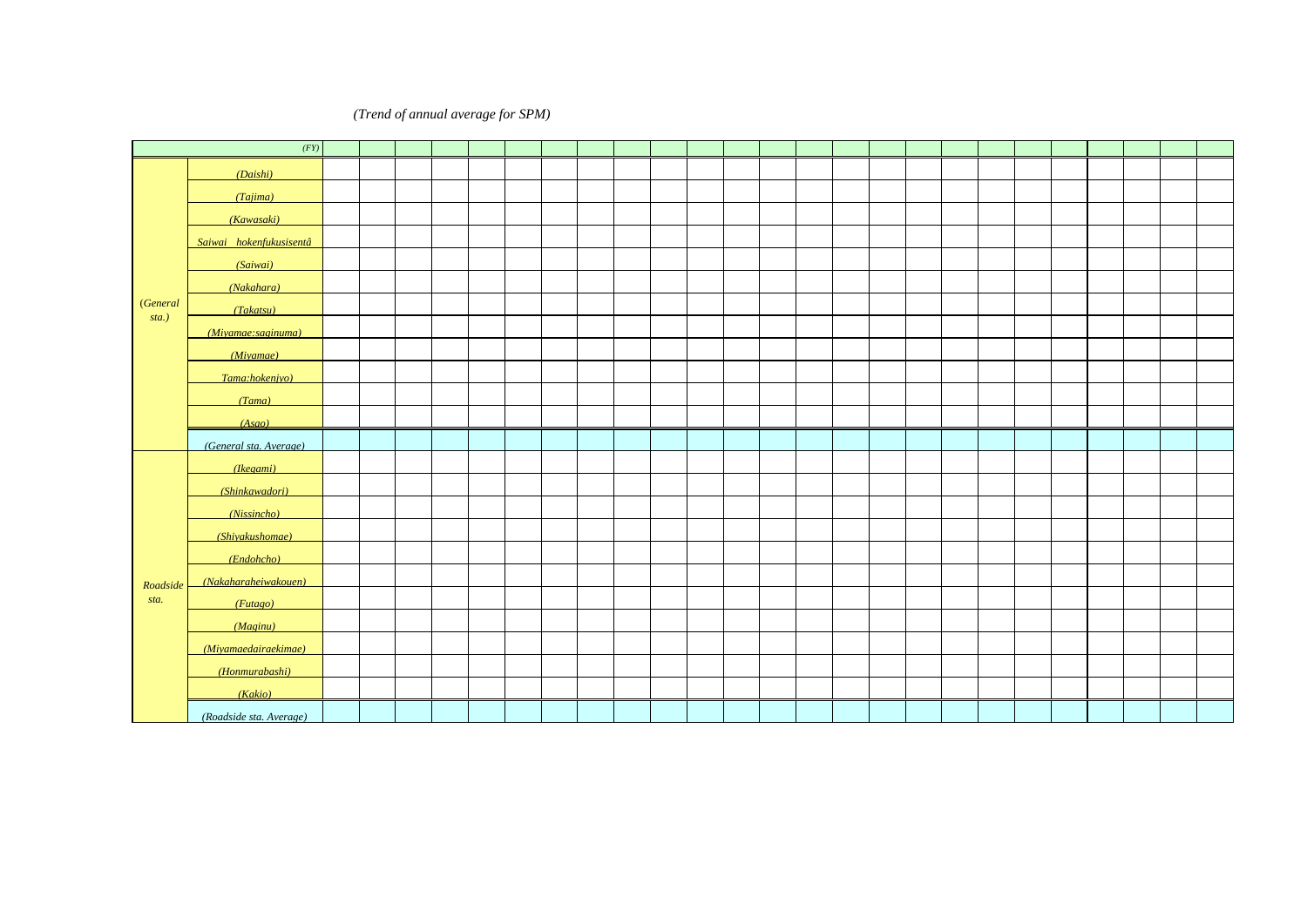**2** (*Trend of 2%-excepted value of daily average for SPM*)

|                 |                         |      |               | mg/m <sup>3</sup> |        |      |           |                  |      |      |                      |      |      |       |      |       |           |       |      |          |          |                  |             |          |             |             |
|-----------------|-------------------------|------|---------------|-------------------|--------|------|-----------|------------------|------|------|----------------------|------|------|-------|------|-------|-----------|-------|------|----------|----------|------------------|-------------|----------|-------------|-------------|
|                 | (FY)                    | 82   | 83            | 84                | 85     | 86   | 87        | 88               | 89   | 90   | 91                   | 92   | 93   | 94    | 95   | 96    | 97        | 98    | 99   | $\infty$ | $\alpha$ | $\alpha$         | $\infty$    | $\Omega$ | $\sigma$    | $\infty$    |
|                 | (Daishi)                | Q157 | 0.112         | 0178              | (0000) | 0146 | 0178      | 0183             | 0172 | 0176 | 0165                 | 0168 | Q137 | 0.114 | 0095 | 0102  | Q115      | 0121  | 0080 | 0093     | 0132     | Q110             | 0092        | 0068     | <b>Q078</b> | 0094        |
|                 | (Tajima)                |      | $(0169)$ 0109 | 0168              | Q107   | 0144 | 0165 0127 |                  | 0155 | Q171 | 0193                 | Q169 | 0142 | 0135  | 0120 | Q110  | 0116      | 0121  | 0079 | 0088     | 0103     | 0094             | 0081        | 0071     | Q074        | 0089        |
|                 | (Kawasaki)              | 0166 | 0.109         | 0159              | Q117   | 0143 | 0169      | 0198             | Q153 | 0180 | 0196                 | Q169 | 0133 | 0.140 | 0106 | 0109  | 0125      | 0.130 | 0084 | 0094     | 0104     | 0092             | 0092        | 0078     | 0081        | 0080        |
|                 | Saiwai hokenfukusisentâ | Q169 | 0.105         | Q173              | 0122   | Q148 | 0168      | 0210             | 0146 | 0158 | 0157                 | 0138 | 0145 | 0112  | 0121 | Q101  | Q113      | 0119  | 0084 | 0083     | 0090     | Q094             | <b>Q078</b> | Q071     |             |             |
|                 | (Saiwai)                |      |               |                   |        |      |           |                  |      |      |                      |      |      |       |      |       |           |       |      |          |          |                  |             |          | 0067        | 0081        |
|                 | (Nakahara)              | Q161 | 0.113         | Q <sub>161</sub>  | Q124   | Q133 | 0170      | 0142             | 0132 | 0159 | 0128                 | 0132 | Q134 | 0127  | Q127 | 0099  | 0105      | 0114  | Q077 | 0081     | 0085     | 00%              | Q076        | 0060     | 0060        | 0066        |
| <i>(General</i> | (Takatsu)               | 0156 | 0115          | 0149              | Q117   | 0144 | 0165      | Q197             | 0125 | Q154 | Q117                 | Q143 | 0128 | 0130  | Q139 | Q110  | 0115      | 0122  | 0083 | 0088     | 0093     | 0089             | Q074        | 0060     | 0064        | 0071        |
| sta.)           | (Miyamae:saginuma)      | 0135 | Q111          | 0136              | 0118   | 0125 | 0165      | 0218             | 0127 | 0163 | Q161                 | Q151 | 0128 | 0128  | 0121 | Q116  | 0128      | 0.130 | 0085 | 0086     | 0102     | 0103             | 00%         |          |             |             |
|                 | (Miyamae)               |      |               |                   |        |      |           |                  |      |      |                      |      |      |       |      |       |           |       |      |          |          |                  |             | 0065     | 0063        | <b>Q078</b> |
|                 | (Tama:hokenjyo)         | Q154 | 0113          | 0135              | 0122   | Q147 | 0170      | 0135             | Q127 | 0155 | Q164                 | Q165 |      |       |      |       |           |       |      |          |          |                  |             |          |             |             |
|                 | (Tama)                  |      |               |                   |        |      |           |                  |      |      |                      |      | Q141 | 0131  | Q147 | 0122  | 0125      | 0129  | 0085 | 0082     | 0115     | Q102             | 0090        | 0072     | <b>Q078</b> | 0081        |
|                 | (Asao)                  | Q1Q2 | 0084          | Q <sub>107</sub>  | 0097   | 0099 | 0128      | 0094             | 00%  | 0121 | 0122                 | Q119 | Q118 | 0112  | 0116 | 0.097 | 0105      | 0.109 | 0074 | 0082     | 0085     | 0084             | 0068        | 0058     | 0060        | 0066        |
|                 | (General sta. Average)  | 0150 | Q108          | Q152              | Q116   | 0137 | 0164      | Q <sub>167</sub> | 0137 |      | $0160$ $0156$ $0150$ |      | Q134 | 0125  | Q121 | Q107  | 0116      | 0122  | 0081 | 0086     | Q101     | 00%              | 0083        | 0067     | 0069        | <b>Q078</b> |
|                 | (Ikegami)               |      |               |                   |        |      |           |                  |      |      |                      |      |      |       | 0162 | Q144  | 0155      | 0.165 | 0120 | 0125     | Q169     | Q115             | Q094        | 0082     | 0087        | 0105        |
|                 | (Shinkawadori)          |      |               |                   |        |      |           |                  |      |      |                      |      |      |       |      |       |           |       | 00%  | 0109     | 0124     | Q <sub>107</sub> |             |          |             |             |
|                 | (Nissincho)             |      |               |                   |        |      |           |                  |      |      |                      |      |      |       |      |       |           |       |      |          |          |                  | 0090        | 0067     | 0081        | 0083        |
|                 | (Shiyakushomae)         |      |               |                   |        |      |           |                  |      |      |                      |      |      |       |      |       |           |       |      | 0101     | Q119     | 0103             | 0095        | Q074     | Q075        | <b>Q077</b> |
|                 | (Endohcho)              |      |               |                   |        |      |           |                  |      |      |                      |      |      |       |      |       |           |       |      | 0130     | 0126     | Q111             | 0103        | 0083     | Q079        | 0106        |
| Roadsid         | (Nakaharaheiwakouen)    |      |               |                   |        |      |           |                  |      |      |                      |      |      |       |      | 0125  | Q146      | 0.142 | 0085 | 0098     | 0095     | Q112             | 0091        | Q077     | 0000        | 0081        |
| e sta.          | (Futago)                |      |               |                   |        |      |           |                  |      |      |                      |      |      |       |      |       |           | 0.144 | 0106 | Q114     | 0135     | 0.120            | 0095        | 0080     | 0085        | 0090        |
|                 | (Maeinu)                |      |               |                   |        |      |           |                  |      |      |                      |      |      |       |      |       |           |       |      | Q111     |          |                  |             |          |             |             |
|                 | (Mivamaedairaekimae)    |      |               |                   |        |      |           |                  |      |      |                      |      |      |       |      |       |           |       |      |          | 0129     | 0.116            | 0099        | 0080     | 0083        | 00%         |
|                 | (Honmurabashi)          |      |               |                   |        |      |           |                  |      |      |                      |      |      |       |      |       | 0125      | 0125  | 0085 | 0093     | 0102     | 0095             | 0078        | 0068     | Q076        | 0064        |
|                 | (Kakio)                 |      |               |                   |        |      |           |                  |      |      |                      |      |      |       |      |       |           |       | 0103 | 0103     | 0102     | 0.107            | 0083        | 0072     | 0078        | 0082        |
|                 | (Roadside sta. Average) |      |               |                   |        |      |           |                  |      |      |                      |      |      |       | 0162 | 0135  | 0142 0144 |       | 0099 | Q109     | 0122     | Q110             | 0092        | 0076     | 0000        | 0087        |

 $\alpha$   $\alpha$   $\alpha$   $\alpha$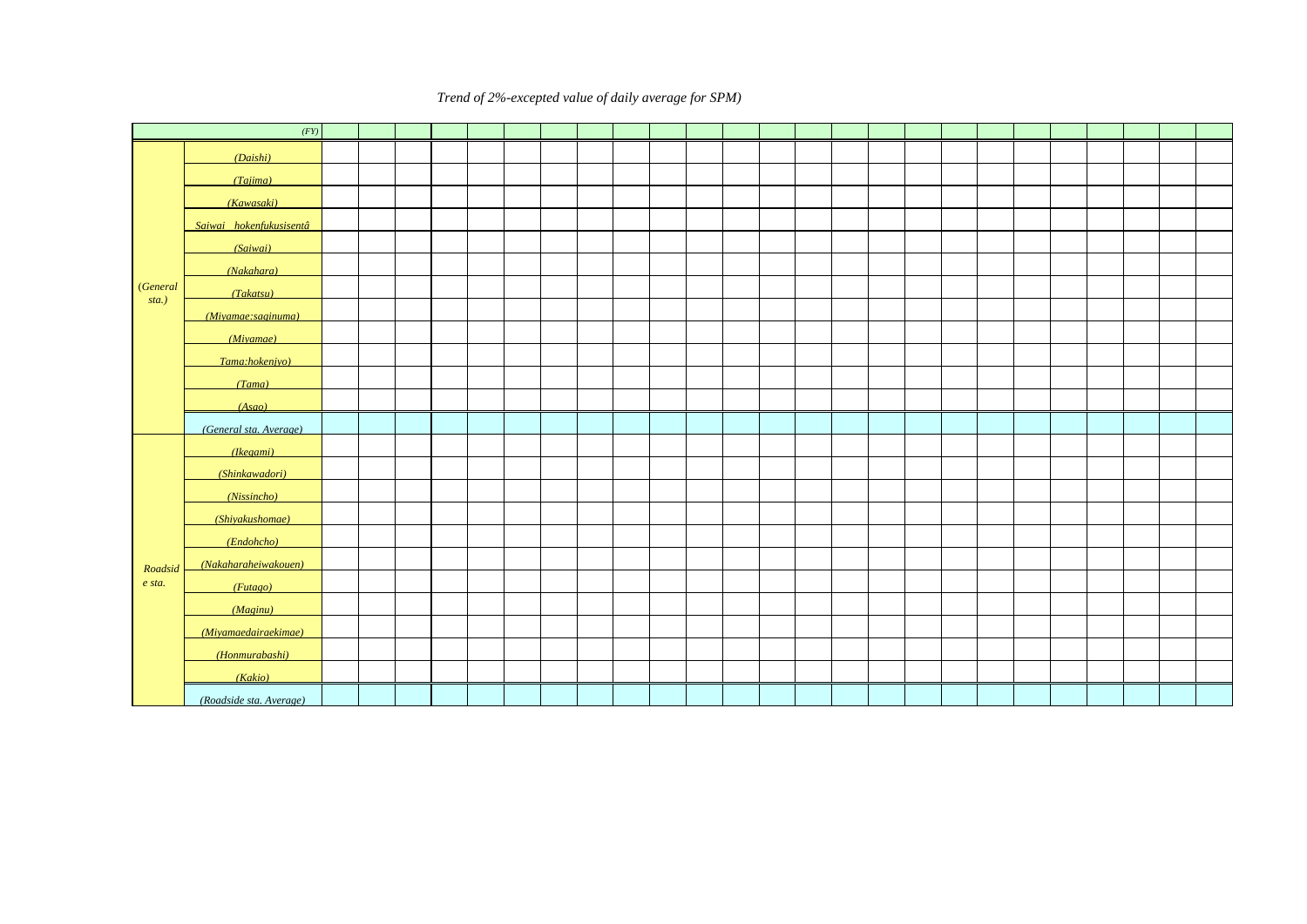

( *Trend of annual average for SPM)*

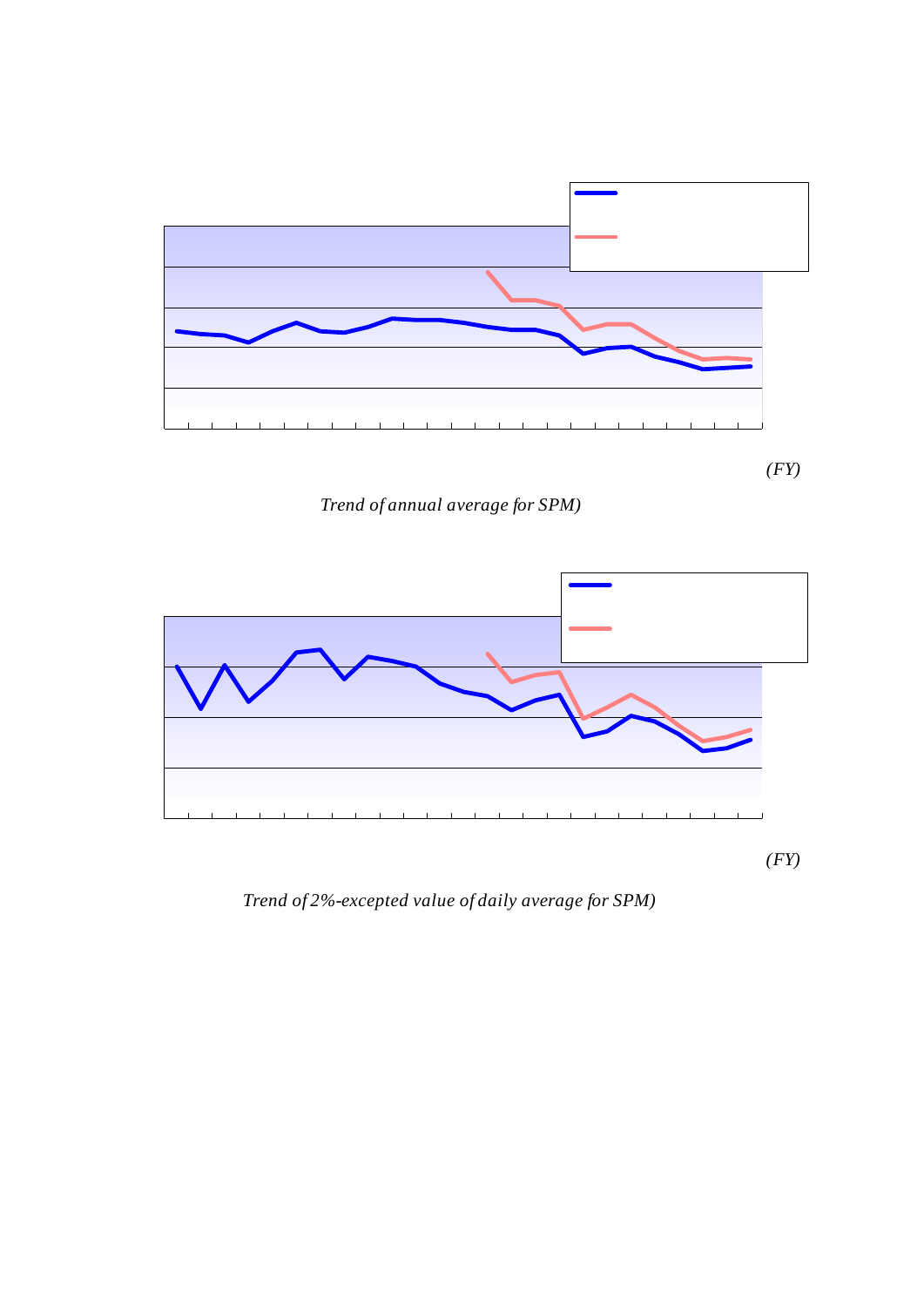# $Ox$  *Photochemical Oxidant*

Situation of achievement for EQS 006ppm

 $1$   $0x)$ ( *Measurement Result and assessment for Ox)*

| (Monitoring<br>station) | (Hours that 1-hour<br>value in the daytime<br>is above $0.06$ ppm,<br>and its rate) | (Assessment of EOS)<br>QOGppm | 1<br>$(Assess-$<br><i>ment</i> ) | (Valid<br>monitoring<br>hours in<br>the<br>daytime) | $\overline{2}$<br>(Hours rate<br>that adapted<br>to EQS in the<br>daytime) |                 | Q12ppm | (Days that 1-hour value in the daytime is<br>0.12ppm or above, and it's rate.<br>Hours that 1-hour value in the daytime is<br>0.12ppm or above, and its rate) |                | (Maximum 1-<br>hour value in<br>the daytime) | (Annual<br>average in<br>the daytime) |
|-------------------------|-------------------------------------------------------------------------------------|-------------------------------|----------------------------------|-----------------------------------------------------|----------------------------------------------------------------------------|-----------------|--------|---------------------------------------------------------------------------------------------------------------------------------------------------------------|----------------|----------------------------------------------|---------------------------------------|
|                         | (hours)                                                                             |                               | $\pmb{\times}$                   | (hours)                                             |                                                                            | (days)          |        | (hours)                                                                                                                                                       |                |                                              |                                       |
| (Daishi)                | 205                                                                                 | 38                            | $\times$                         | 5366                                                | 962                                                                        | 5               | 1.4    | 9                                                                                                                                                             | Q <sub>2</sub> | 0158                                         | 0024                                  |
| (Tajima)                | 185                                                                                 | 35                            | $\times$                         | 5298                                                | 965                                                                        | 5               | 1.4    | 11                                                                                                                                                            | Q <sub>2</sub> | 0.186                                        | Q026                                  |
| (Kawasaki)              | 231                                                                                 | 43                            | $\times$                         | 5371                                                | 95.7                                                                       | $\overline{7}$  | 1.9    | 13                                                                                                                                                            | Q2             | 0164                                         | Q025                                  |
| (Saiwai)                | 211                                                                                 | 40                            | $\times$                         | 5252                                                | 960                                                                        | 3               | Q8     | 4                                                                                                                                                             | Q <sub>1</sub> | 0148                                         | Q026                                  |
| (Nakahara)              | 304                                                                                 | 57                            | $\times$                         | 5313                                                | 94.3                                                                       | 6               | 1.7    | 13                                                                                                                                                            | Q <sub>2</sub> | 0194                                         | Q026                                  |
| (Takatsu)               | 404                                                                                 | 7.7                           | $\times$                         | 5269                                                | 923                                                                        | 10 <sup>1</sup> | 28     | 20                                                                                                                                                            | Q4             | 0200                                         | 0029                                  |
| (Miyamae)               | 442                                                                                 | 83                            | $\times$                         | 5333                                                | 91.7                                                                       | 11              | 30     | 27                                                                                                                                                            | Q <sub>5</sub> | Q187                                         | 0030                                  |
| (Tama)                  | 334                                                                                 | 63                            | $\times$                         | 5275                                                | 937                                                                        | 5               | 1.4    | 11                                                                                                                                                            | Q <sub>2</sub> | Q <sub>167</sub>                             | Q <sub>029</sub>                      |
| (Asao)                  | 248                                                                                 | 4.7                           | $\times$                         | 5236                                                | 953                                                                        | O               | O      | O                                                                                                                                                             | 0              | Q114                                         | Q026                                  |

# $(1)$   $(1)$   $(206$ ppm

 $\frac{1}{2}$  1 0.06ppm  $\mathsf{x}$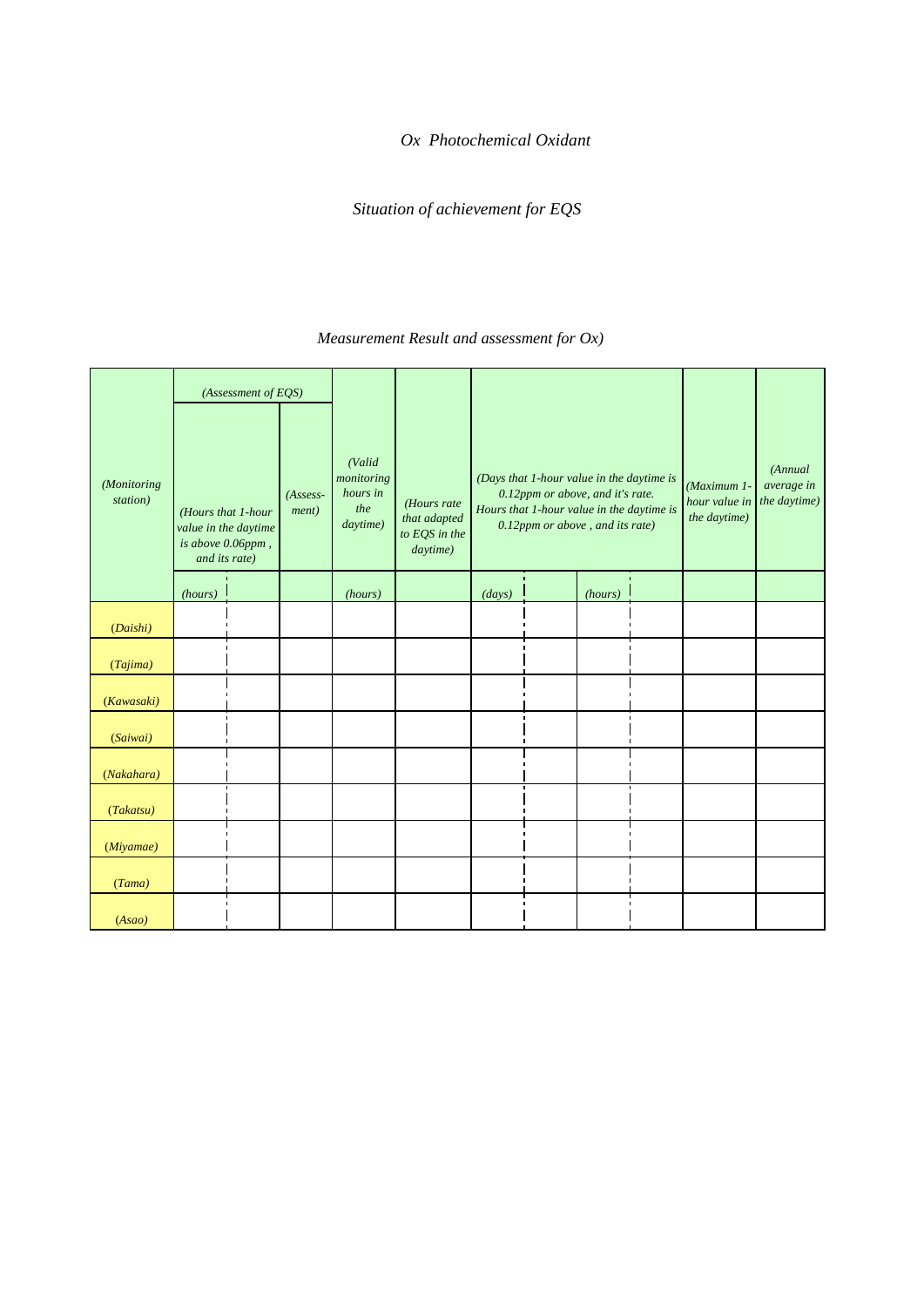$\mathbf 1$ 



*(Number of dates of announcement for photochemical smog warnings and number of notification persons of damage)*

 $\overline{1}$ 

 $2$ ( *Announcement situation of photochemical smog warnings)*

| (Times of<br>announce-<br><i>ment</i> ) | (Date of<br>announce-<br>ment) | (Time) |       | (Maximum)<br>ppm | (Station of<br>maximum) | Q12ppm<br>(Station that 1-hour value is 0.12ppm or above) | (Announcement situation of<br>photochemical smog warnings<br>in Kanagawa prefecture except<br>Kawasaki city) |
|-----------------------------------------|--------------------------------|--------|-------|------------------|-------------------------|-----------------------------------------------------------|--------------------------------------------------------------------------------------------------------------|
| $\mathbf{1}$                            | 6 <sub>1</sub>                 | 14 20  | 16 20 | Q133             |                         | 3                                                         |                                                                                                              |
| $\overline{2}$                          | 29<br>6                        | 13 20  | 17 20 | 0125             |                         | 3                                                         |                                                                                                              |
| 3                                       | 14<br>$\overline{7}$           | 12 20  | 19 30 | 0163             |                         | 6                                                         |                                                                                                              |
| $\overline{4}$                          | 15<br>$\overline{7}$           | 12 20  | 15 CO | Q152             |                         | 6                                                         |                                                                                                              |
| 5                                       | 26<br>$\overline{7}$           | 15 20  | 16 20 | 0121             |                         | 1                                                         |                                                                                                              |
| 6                                       | 29<br>$\overline{7}$           | 14 20  | 18 10 | 0146             |                         | 5                                                         |                                                                                                              |
| $\overline{7}$                          | $\overline{2}$<br>8            | 16 20  | 18 CO | 0133             |                         | 3                                                         |                                                                                                              |
| 8                                       | 8<br>5                         | 13 20  | 18 20 | Q187             |                         | 8                                                         |                                                                                                              |
| 9                                       | 8 6                            | 11 20  | 16 20 | 0.200            |                         | 8                                                         |                                                                                                              |
| 10                                      | 11<br>8                        | 15 20  | 16 20 | 0128             |                         | $\overline{2}$                                            |                                                                                                              |
| 11                                      | $5\phantom{.0}$<br>9           | 15 20  | 16 30 | Q137             |                         | 6                                                         |                                                                                                              |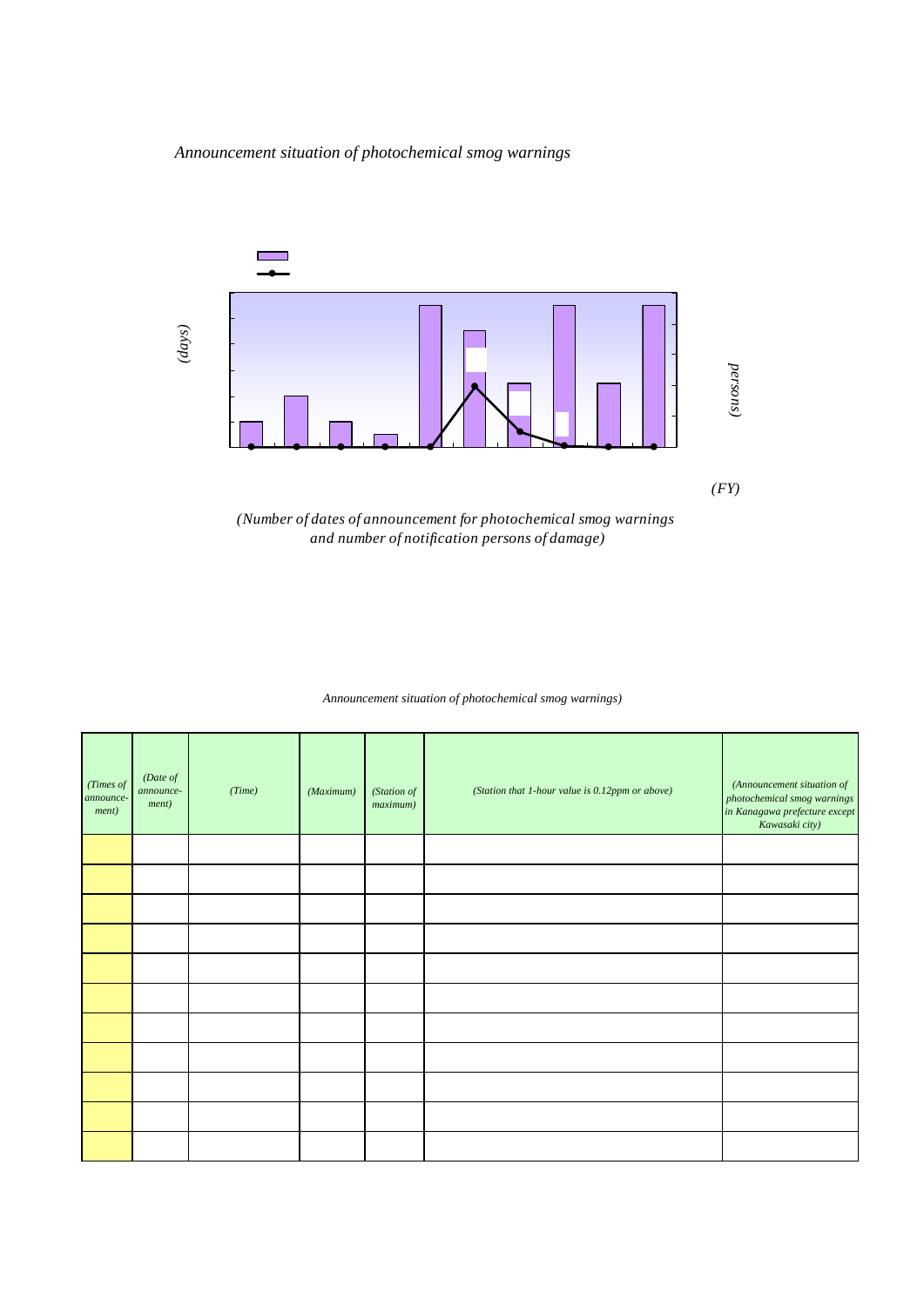Trend of annual average

0.027ppm 2004



( *Trend of annual average in the daytime for Ox)*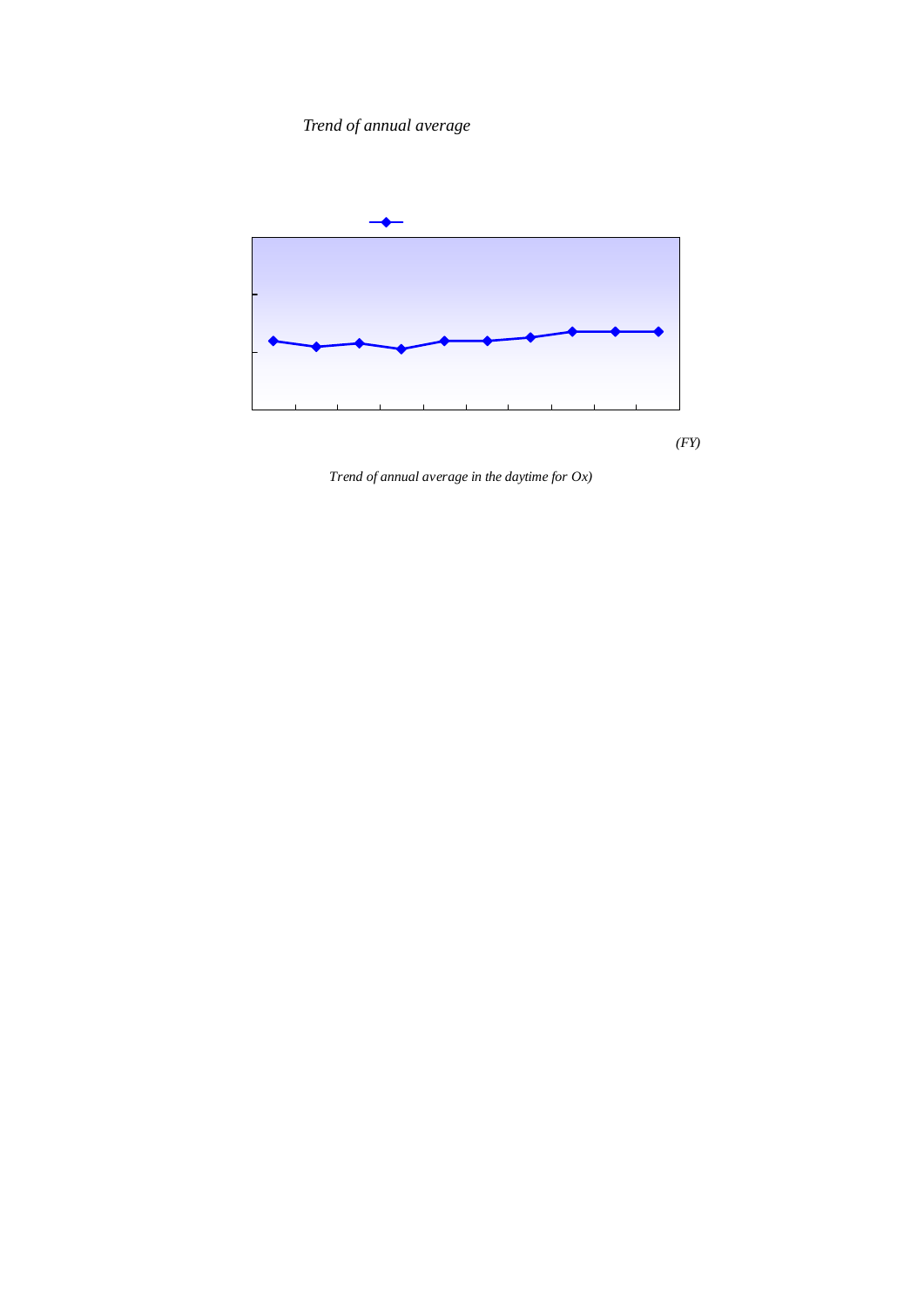| (FY)                                             | 71              | 72  | 73  | 74       | 75   | 76  | 77  | 78          | 79      | 80       | 81             | 82       | 83       | 84       | 85       | 86       | 87             | 88             |
|--------------------------------------------------|-----------------|-----|-----|----------|------|-----|-----|-------------|---------|----------|----------------|----------|----------|----------|----------|----------|----------------|----------------|
| (Number of dates of<br><i>announcement</i> )     | 10 <sup>°</sup> | 22  | 25  | 18       | 24   | 9   | 5   | 3           | 4       | O        | $\overline{2}$ | –        | 3        | 3        | 3        | 0        | 8              |                |
| (Number of<br>notification persons<br>of damage) | 12425           | 251 | 408 | 450      | 4662 | 206 | 396 | $\mathbf O$ | 698     | $\Omega$ | 4              | 4        | 0        | O        | ٠        | 0        | 50             | $\Omega$       |
| (FY)                                             | 89              | 90  | 91  | 92       | 93   | 94  | 95  | 96          | 97      | 98       | 99             | $\infty$ | $\alpha$ | $\Omega$ | $\alpha$ |          | O <sub>5</sub> |                |
| (Number of dates of<br><i>announcement</i> )     | 1               | 2   | ⇁   | 5        |      | 5   | 10  | 6           | 2       | 4        | $\overline{2}$ |          | 11       | 9        | 5        | O4<br>11 | 5              | $\infty$<br>11 |
| (Number of<br>notification persons<br>of damage) | $\mathsf{o}$    | O   | 22  | $\Omega$ | O    | Ω   | 46  | O           | $\circ$ | O        | $\Omega$       | $\Omega$ | $\Omega$ | 39       | 10       |          | O              | O              |

*(Number of dates of announcement for photochemical smog warnings and number of notification persons of damage)*





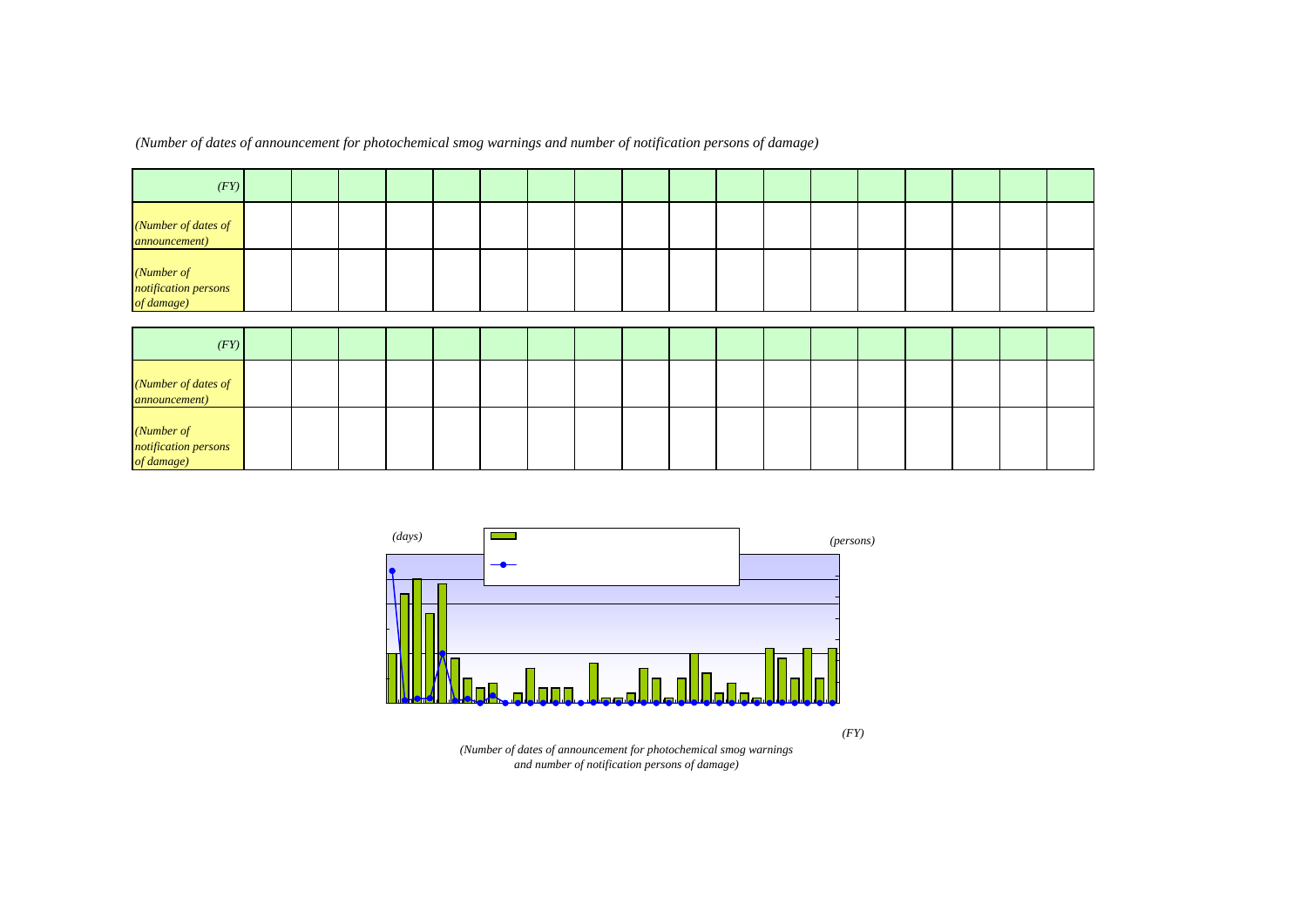2-4 二酸化硫黄 *(SO2 Sulfur dioxide*

Situation of achievement for EQS

# $SO<sub>2</sub>$ )

( *Measurement Result and assessment for SO <sup>2</sup> )*

|                         |                                                                |                |                      | (Assessment of EQS) |                    |                                                                   |                                                                |              |                     |                              |         |                                                |                             |
|-------------------------|----------------------------------------------------------------|----------------|----------------------|---------------------|--------------------|-------------------------------------------------------------------|----------------------------------------------------------------|--------------|---------------------|------------------------------|---------|------------------------------------------------|-----------------------------|
|                         |                                                                |                | Long-term assessment |                     |                    |                                                                   | Short-term assessment                                          |              |                     |                              |         |                                                |                             |
| (Monitoring<br>station) | $(2% - )$<br>excepted<br>value of<br>daily<br><i>average</i> ) | QO4ppm         |                      | (Assess<br>$-ment)$ | Q <sub>1</sub> ppm | (Hours that 1-<br>hour value is<br>above 0.1ppm,<br>and its rate) | QO4ppm<br>(Days that daily<br>above 0.04ppm<br>, and its rate) | average is   | (Assess<br>$-ment)$ | (Valid<br>monitoring<br>day) |         | (Days that<br>adapted to EQS,<br>and its rate) | (Annual<br><i>average</i> ) |
|                         |                                                                |                | (times)              | $\pmb{\times}$      | (hours             |                                                                   | (days)                                                         |              | $\times$            | (days)                       | (days)  |                                                | ppm                         |
| (Daishi)                | 0017                                                           |                | O                    |                     | O                  | O                                                                 | O                                                              | O            |                     | 365                          | 365 i   | 100                                            | 0007                        |
| (Tajima)                | QO14                                                           |                | 0                    |                     | O                  | O                                                                 | O                                                              | O            |                     | 365                          | 365     | 100                                            | 0007                        |
| (Kawasaki)              | QO14                                                           |                | O                    |                     | O                  | O                                                                 | O                                                              | O            |                     | 365                          | 365i    | 100                                            | 0007                        |
| (Saiwai)                | 0009                                                           |                | O                    |                     | O                  | O                                                                 | O                                                              | $\Omega$     |                     | 363                          | 363'    | 100                                            | 0005                        |
| (Nakahara)              | 0008                                                           |                | $\blacksquare$<br>O  |                     | O                  | O                                                                 | $\blacksquare$<br>0                                            | $\Omega$     |                     | 362                          | 3621    | 100                                            | 0004                        |
| (Takatsu)               | 0007                                                           |                | 0                    |                     | O                  | $\Omega$                                                          | O                                                              | $\mathsf{O}$ |                     | 363                          | $363 -$ | 100                                            | 0004                        |
| (Miyamae)               | 0004                                                           | $\blacksquare$ | O                    |                     | O                  | $\Omega$                                                          | O                                                              | $\Omega$     |                     | 363                          | 363     | 100                                            | 0001                        |
| (Tama)                  | 0008                                                           |                | O                    |                     | O                  | O                                                                 | O                                                              | $\Omega$     |                     | 361                          | 361     | 100                                            | 0004                        |
| (Asao)                  | 0006                                                           |                | O                    |                     | O                  | O                                                                 | O                                                              | $\Omega$     |                     | 362                          | 362 l   | 100                                            | 0003                        |



 $\mathsf{x}$  $1$  0.1 contract  $\sim$  0.1 contract  $\sim$  0.04ppm (1) CO4ppm doublet the determined on the D1ppm  $\Omega$ O4ppm $\Omega$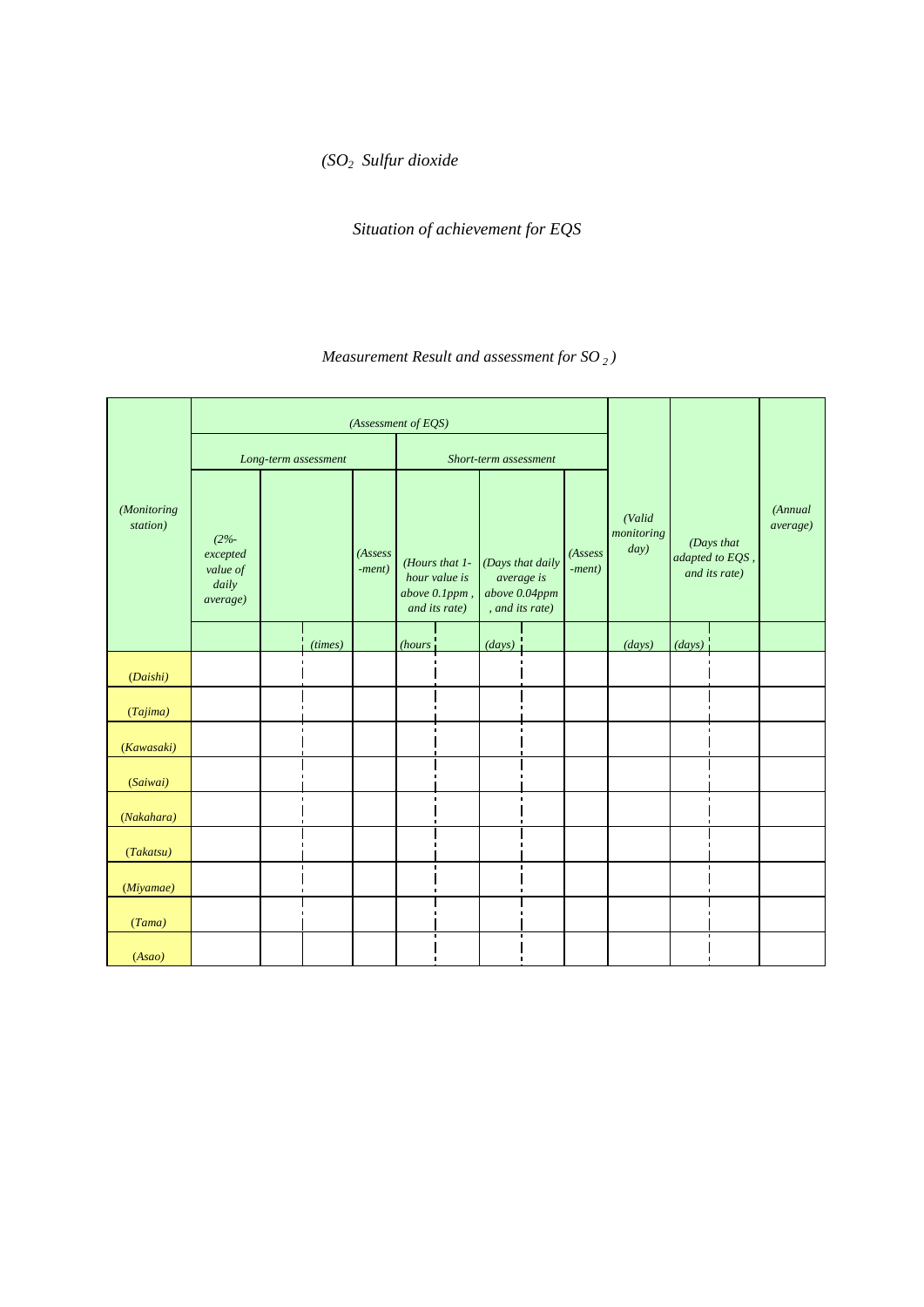

*(Situation of achievement for EQS of SO2 )*





*(Trend of annual average and 2%-excepted value of daily average for SO <sup>2</sup> )*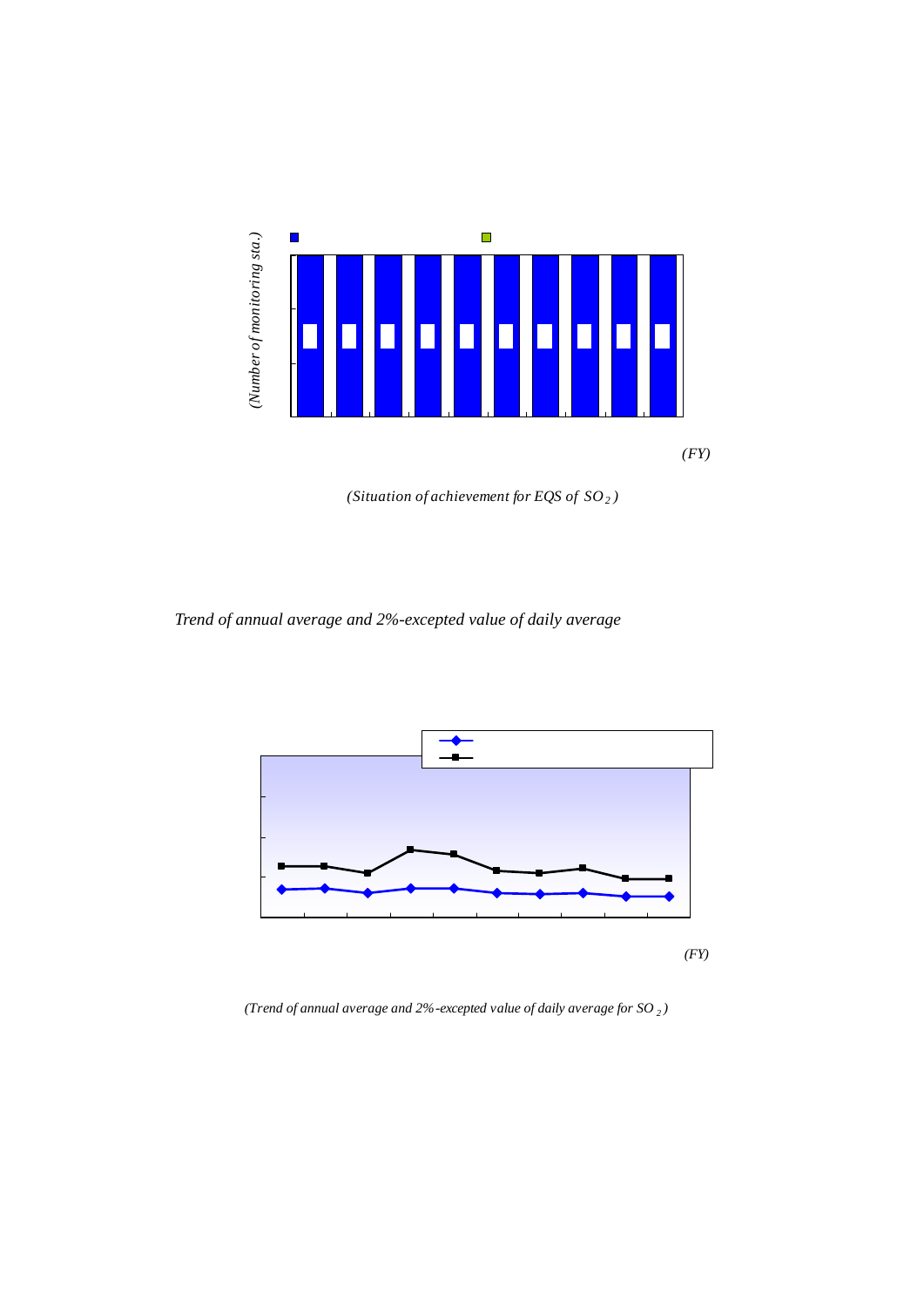# (3)高濃度日 *(Days of high concentration)*

# $2000$   $0.1$ ppm  $0.1$

2006 **2006 0.1ppm** 

# $2$  1  $\alpha$ 1ppm

*(Number of times that 1-hour value is above 0.1ppm for SO 2 )*

|          |                         |              |          |              |                |                |                |              |                | (hour)   |              |
|----------|-------------------------|--------------|----------|--------------|----------------|----------------|----------------|--------------|----------------|----------|--------------|
|          | (FY)                    | 97           | 98       | 99           | $\infty$       | $\alpha$       | $\infty$       | $\infty$     | O <sub>4</sub> | $\sigma$ | $\infty$     |
|          | (Daishi)                | O            | $\Omega$ | $\mathsf{O}$ | 2              | 4              | 2              | $\Omega$     | $\overline{2}$ | O        | 0            |
|          | (Tajima)                | O            | O        | O            | 4              | 7              | $\overline{2}$ | O            | $\overline{2}$ | 0        | 0            |
|          | (Kawasaki)              | O            | $\Omega$ | O            | 4              | 5              | $\overline{2}$ | $\Omega$     | 1              | $\Omega$ | 0            |
|          | Saiwai hokenfukusisentâ | $\mathsf{O}$ | 1        | $\mathsf{O}$ | 5              | 4              | $\overline{2}$ | $\Omega$     | 1              |          |              |
|          | (Saiwai)                |              |          |              |                |                |                |              |                | O        | 0            |
| (General | (Nakahara)              | O            | $\Omega$ | $\mathsf{O}$ | $\overline{7}$ | $\overline{7}$ | $\mathsf{O}$   | $\Omega$     | $\Omega$       | O        | 0            |
| $sta.$ ) | (Takatsu)               | O            | $\Omega$ | $\mathsf{O}$ | 8              | 3              | $\mathsf{O}$   | $\mathbf{1}$ | $\Omega$       | O        | 0            |
|          | Miyamae, saginuma)      | O            | O        | O            | 6              | 4              | 0              | $\Omega$     |                |          |              |
|          | (Miyamae)               |              |          |              |                |                |                |              | $\Omega$       | $\Omega$ | 0            |
|          | (Tama)                  | O            | $\Omega$ | O            | 3              | 1              | 0              | $\Omega$     | O              | O        | 0            |
|          | (Asao)                  | O            | $\Omega$ | O            | $\overline{4}$ | 1              | O              | $\Omega$     | O              | 1        | O            |
|          | (Total)                 | O            | 1        | $\mathsf{O}$ | 43             | 36             | 8              | 1            | 6              | 1        | $\mathsf{O}$ |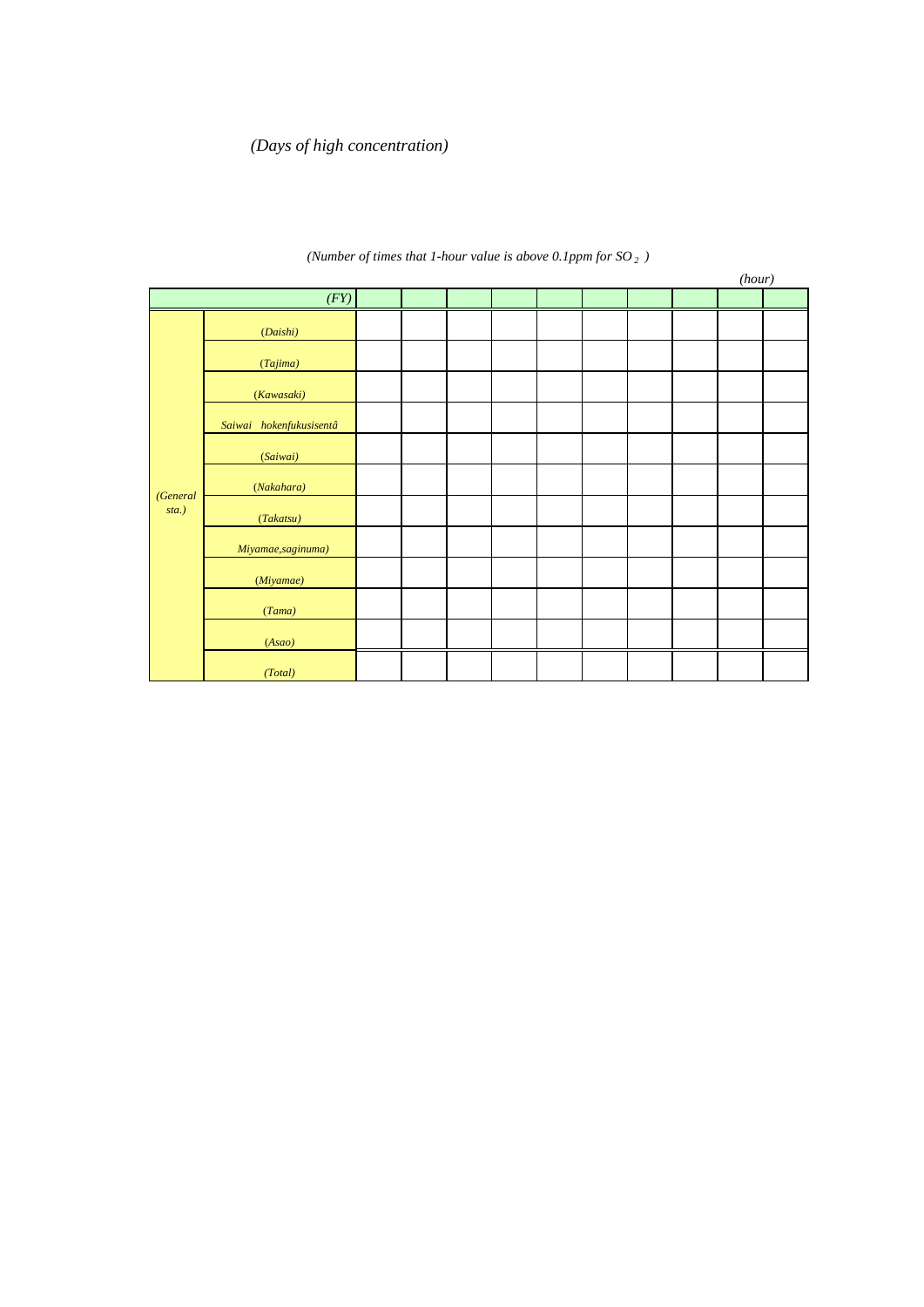



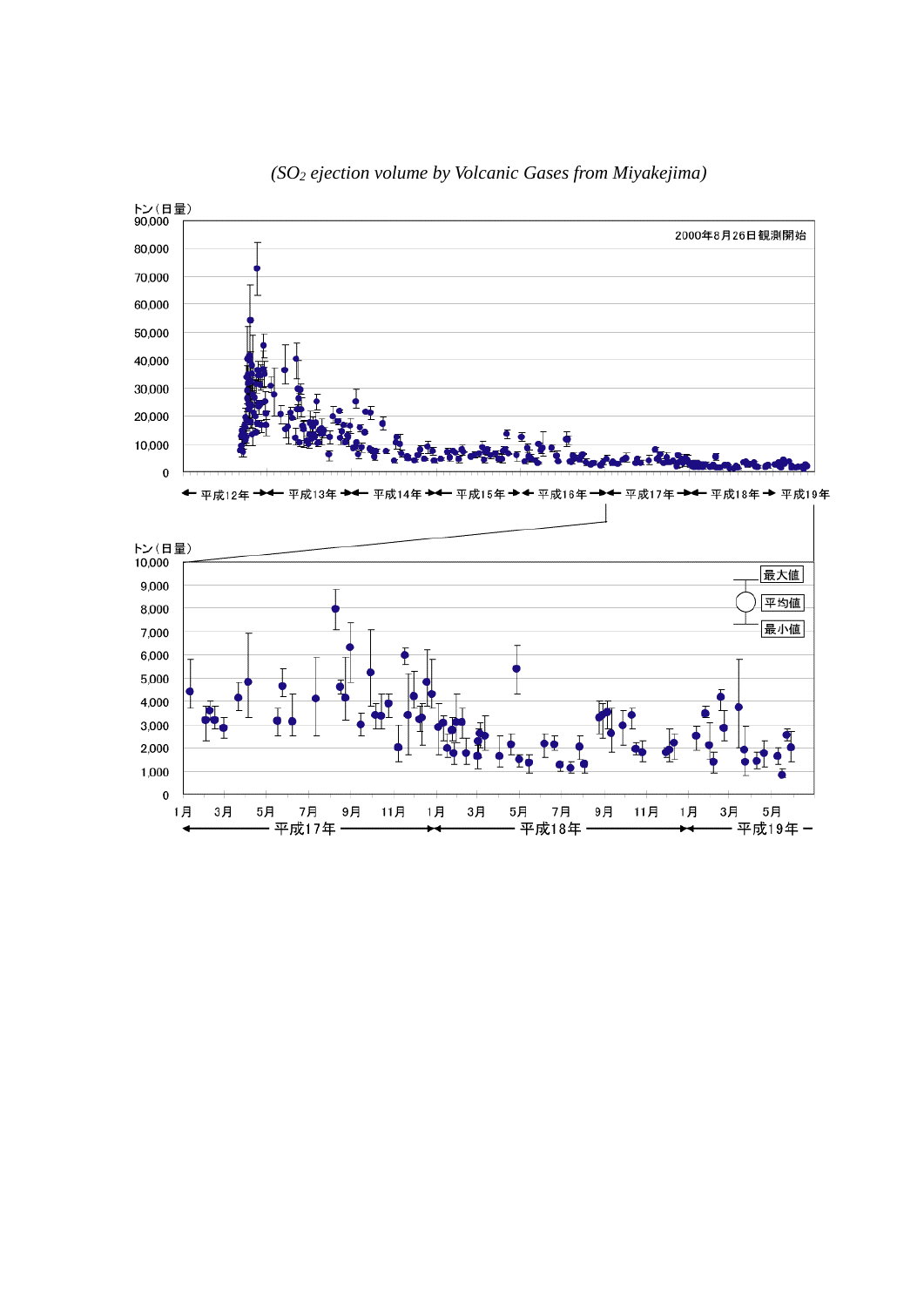### *(Trend of annual average for SO <sup>2</sup> )*

|          |                                  |                                               | mm    |                                               |  |  |  |  |      |  |   |                                                                                                                                                                                         |    |  |  |                 |       |   |  |    |    |  |       |   |  |          |                                                                                                                                                                                                                               |      |
|----------|----------------------------------|-----------------------------------------------|-------|-----------------------------------------------|--|--|--|--|------|--|---|-----------------------------------------------------------------------------------------------------------------------------------------------------------------------------------------|----|--|--|-----------------|-------|---|--|----|----|--|-------|---|--|----------|-------------------------------------------------------------------------------------------------------------------------------------------------------------------------------------------------------------------------------|------|
|          |                                  | $(FY)$ $\leftarrow$ $\leftarrow$ $\leftarrow$ | $-67$ |                                               |  |  |  |  |      |  | ഔ |                                                                                                                                                                                         | 84 |  |  | 99 <sup>°</sup> | $-90$ | တ |  | 95 | 96 |  | $-99$ | m |  | $\Omega$ |                                                                                                                                                                                                                               |      |
|          | (Daishi)                         |                                               |       |                                               |  |  |  |  |      |  |   |                                                                                                                                                                                         |    |  |  |                 |       |   |  |    |    |  |       |   |  |          | 0110   0110   010   0070   0062   0062   009   009   009   002   002   009   0010   0010   0010   0010   0010   0010   0010   0010   0010   0010   000   000   000   000   000   000   000   000   000   000   000   000   00 |      |
|          | (Taiima)                         |                                               |       |                                               |  |  |  |  |      |  |   |                                                                                                                                                                                         |    |  |  |                 |       |   |  |    |    |  |       |   |  |          |                                                                                                                                                                                                                               |      |
|          | (Kawasaki)                       |                                               |       | 0.080   0.080   0.080   0.070   0.061   0.051 |  |  |  |  |      |  |   |                                                                                                                                                                                         |    |  |  |                 |       |   |  |    |    |  |       |   |  |          |                                                                                                                                                                                                                               |      |
|          | Saiwai hokenfukusisentâ          |                                               |       |                                               |  |  |  |  |      |  |   | aas  aas  aas  aas  aas  aas  aas  aas  aas  aas  aas  aas  aas  aas  aas  aas  aas  aas  aas  aas  aas  aas  aas  aas  aas  aas  aas  aas  aas  aas  aas  aas  aas  aas  aas  aas  aas |    |  |  |                 |       |   |  |    |    |  |       |   |  |          |                                                                                                                                                                                                                               |      |
|          | (Saiwai)                         |                                               |       |                                               |  |  |  |  |      |  |   |                                                                                                                                                                                         |    |  |  |                 |       |   |  |    |    |  |       |   |  |          | 0006                                                                                                                                                                                                                          | 0005 |
|          | (Nakahara)                       | 0050 0040 0050 0050 0031                      |       |                                               |  |  |  |  |      |  |   |                                                                                                                                                                                         |    |  |  |                 |       |   |  |    |    |  |       |   |  |          |                                                                                                                                                                                                                               |      |
| (Genera) | (Takatsu)                        |                                               |       |                                               |  |  |  |  |      |  |   |                                                                                                                                                                                         |    |  |  |                 |       |   |  |    |    |  |       |   |  |          |                                                                                                                                                                                                                               |      |
| $sta$ .  | (Miyamae:saginuma                |                                               |       |                                               |  |  |  |  |      |  |   |                                                                                                                                                                                         |    |  |  |                 |       |   |  |    |    |  |       |   |  |          |                                                                                                                                                                                                                               |      |
|          | (Miyamae)                        |                                               |       |                                               |  |  |  |  |      |  |   |                                                                                                                                                                                         |    |  |  |                 |       |   |  |    |    |  |       |   |  |          | 0005 0002 0001                                                                                                                                                                                                                |      |
|          | (Tama:hokenivo)                  |                                               |       |                                               |  |  |  |  |      |  |   | 0016  0024  0018  0018  0015  0017  0015  0012  0014  0013  0013  0012  0008  0007  0007  0007  0007  0008  0008  0007  0006                                                            |    |  |  |                 |       |   |  |    |    |  |       |   |  |          |                                                                                                                                                                                                                               |      |
|          | (Tama)                           |                                               |       |                                               |  |  |  |  |      |  |   |                                                                                                                                                                                         |    |  |  |                 |       |   |  |    |    |  |       |   |  |          | 0.005   0.004   0.005   0.006   0.005   0.006   0.006   0.005   0.006   0.006   0.006   0.004   0.004                                                                                                                         |      |
|          | (A <sub>5</sub> a <sub>0</sub> ) |                                               |       |                                               |  |  |  |  | 0011 |  |   | 0010 0010 0008 0007                                                                                                                                                                     |    |  |  |                 |       |   |  |    |    |  |       |   |  |          | 0007   0006   0006   0006   0006   0006   0006   0006   0006   0006   0006   0006   0006   0006   0006   0004   0009   0008   0003   0003                                                                                     |      |
|          | (General sta, Average)           |                                               |       |                                               |  |  |  |  |      |  |   |                                                                                                                                                                                         |    |  |  |                 |       |   |  |    |    |  |       |   |  |          | acco  acco  acco  acco  acco  acco  acco  acco  acco  acco  acco  acco  acco  acco  acco  acco  acco  acco  acco  acco  acco  acco  acco  acco  acco  acco  acco  acco  acco  acco  acco  acco  acco  acco  acco  acco  acco  |      |

### 1965 1966

### 2 **2** *(Trend of 2%-excepted value of daily average for SO <sub>2</sub> )*

|          |                         |    |    | pom |  |  |      |  |  |  |  |                                                                                                                                                                 |  |  |                 |  |  |  |  |  |  |                                                                                                                                                                                                                               |                                                                                                                                                                                                                               |      |
|----------|-------------------------|----|----|-----|--|--|------|--|--|--|--|-----------------------------------------------------------------------------------------------------------------------------------------------------------------|--|--|-----------------|--|--|--|--|--|--|-------------------------------------------------------------------------------------------------------------------------------------------------------------------------------------------------------------------------------|-------------------------------------------------------------------------------------------------------------------------------------------------------------------------------------------------------------------------------|------|
|          | (FY)                    | 65 | 66 | 67  |  |  |      |  |  |  |  |                                                                                                                                                                 |  |  | 99 <sup>°</sup> |  |  |  |  |  |  |                                                                                                                                                                                                                               |                                                                                                                                                                                                                               |      |
|          | Daishi                  |    |    |     |  |  |      |  |  |  |  |                                                                                                                                                                 |  |  |                 |  |  |  |  |  |  |                                                                                                                                                                                                                               | 0006   0006   0006   0008   0008   0008   0008   0008   0008   0008   0008   0008   0008   0008   0008   0008   0017   0018   0017   0018   0017   0018   0017   0019   0008   0017   0018   0017   0018   0017   0018   0017 |      |
|          | <b>Taiima</b>           |    |    |     |  |  |      |  |  |  |  |                                                                                                                                                                 |  |  |                 |  |  |  |  |  |  |                                                                                                                                                                                                                               |                                                                                                                                                                                                                               |      |
|          | Kawasaki                |    |    |     |  |  |      |  |  |  |  |                                                                                                                                                                 |  |  |                 |  |  |  |  |  |  |                                                                                                                                                                                                                               | aas  aas  aas  aas  aas  aas  aas  aas  aas  aas  aas  aas  aas  aas  aas  aas  aas  aas  aas  aas  aas  aas  aas  aas  aas  aas  aas  aas  aas  aas  aas  aas  aas  aas  aas  aas  aas  aas  aas  aas  aas  aas  aas  a      |      |
|          | Saiwai hokenfukusisentâ |    |    |     |  |  | QQ61 |  |  |  |  |                                                                                                                                                                 |  |  |                 |  |  |  |  |  |  | 0023   003   003   003   003   003   002   002   002   002   002   002   002   003   002   002   002   002   003   003   009   003   001   001   001   001   001   001   001   001   001   001   001   001   001   001   001  |                                                                                                                                                                                                                               |      |
|          | Saiwai                  |    |    |     |  |  |      |  |  |  |  |                                                                                                                                                                 |  |  |                 |  |  |  |  |  |  |                                                                                                                                                                                                                               | 0011                                                                                                                                                                                                                          | 0009 |
|          | Nakahara                |    |    |     |  |  |      |  |  |  |  |                                                                                                                                                                 |  |  |                 |  |  |  |  |  |  |                                                                                                                                                                                                                               |                                                                                                                                                                                                                               |      |
| Genera   | Takatsu                 |    |    |     |  |  |      |  |  |  |  | 0038 0034 0032 0033 0033 0024 0026 0024 0025 0025 0026 0020 0021 0018 0019 0021 0019 0020 0021 0020 0018 0012 0018 0012 0014 0014 0011 0011 0010 0017 0015 0011 |  |  |                 |  |  |  |  |  |  |                                                                                                                                                                                                                               | 0010 0011 0007 0007                                                                                                                                                                                                           |      |
| $l$ sta. | Miyamae:saginuma        |    |    |     |  |  |      |  |  |  |  |                                                                                                                                                                 |  |  |                 |  |  |  |  |  |  | 0027   0020   0019   0019   0017   0016   0017   0015   0017   0018   0018   0020   0019   0013   0012   0012   0012   0010   0011   0009   0015   0014   0010   0010   0010   0010   0010   0011   0027   0010   0011   0027 |                                                                                                                                                                                                                               |      |
|          | <b>Miyamae</b>          |    |    |     |  |  |      |  |  |  |  |                                                                                                                                                                 |  |  |                 |  |  |  |  |  |  |                                                                                                                                                                                                                               | $0010$ $0004$ $0004$                                                                                                                                                                                                          |      |
|          | Tama:hokenivo           |    |    |     |  |  | 0032 |  |  |  |  | 0029   0025   0026   0023   0023   0025   0025   0022   0016   0017   0014   0014   0016   0014   0016   0018   0016   0013                                     |  |  |                 |  |  |  |  |  |  |                                                                                                                                                                                                                               |                                                                                                                                                                                                                               |      |
|          | <b>Tama</b>             |    |    |     |  |  |      |  |  |  |  |                                                                                                                                                                 |  |  |                 |  |  |  |  |  |  |                                                                                                                                                                                                                               | acce   acce   acio   acio   acce   acce   acce   acio   acis   acce   acce   acce   acce   acce                                                                                                                               |      |
|          | Asaa                    |    |    |     |  |  |      |  |  |  |  |                                                                                                                                                                 |  |  |                 |  |  |  |  |  |  |                                                                                                                                                                                                                               | 0020   0030   0019   0014   0014   0012   0012   0013   0013   0014   0014   0014   0011   0011   0009   0011   0009   0009   0003   0013   0013   0008   0010   0007   0006   0010   0009   0010   0010   0009   0014   0011 |      |
|          | (General sta, average)  |    |    |     |  |  | 0061 |  |  |  |  |                                                                                                                                                                 |  |  |                 |  |  |  |  |  |  |                                                                                                                                                                                                                               | 0045   0041   0036   0033   0030   0026   0026   0023   0020   0022   0018   0019   0021   0019   0020   0021   0020   003   0013   0014   0013   0013   0011   0017   0011   0011   0011   0011   0011   0012   0010   0010  |      |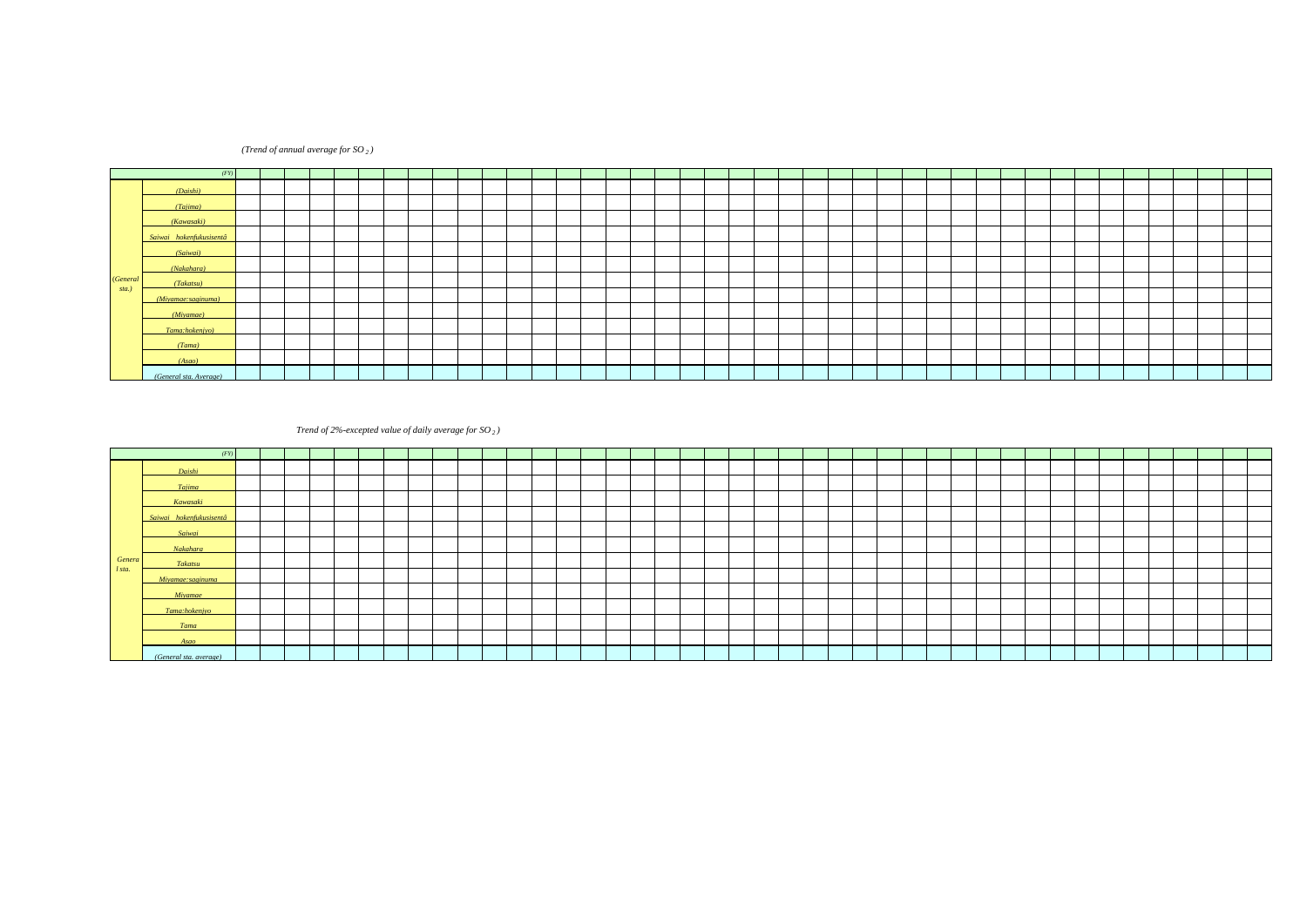

*(Trend of annual average for*  $SO<sub>2</sub>$ *)* 

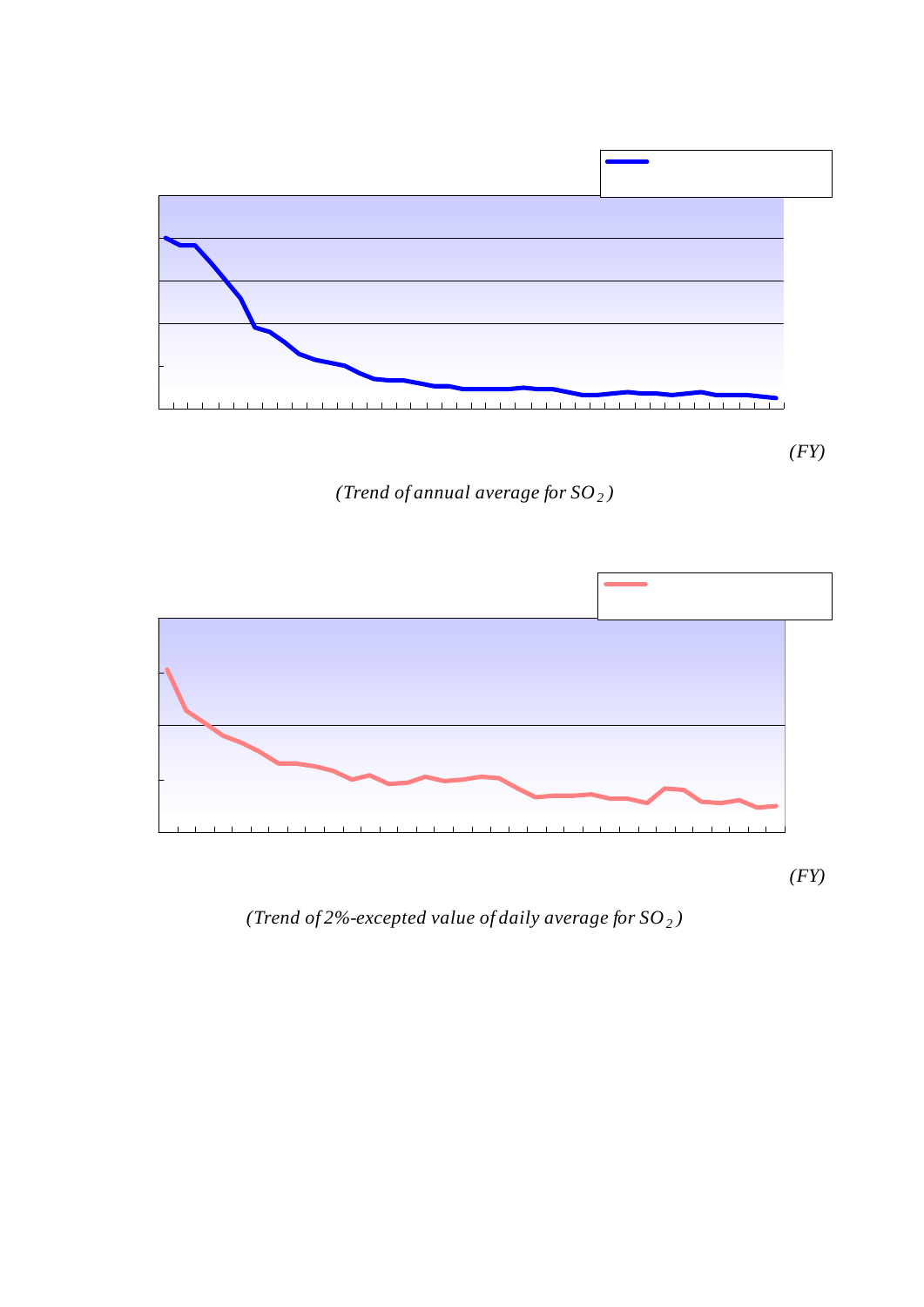# $CO$  *Carbon Monoxide*





*(Situation of achievement for EQS of CO :General sta.)*



*(Situation of achievement for EQS of CO :Roadside sta.)*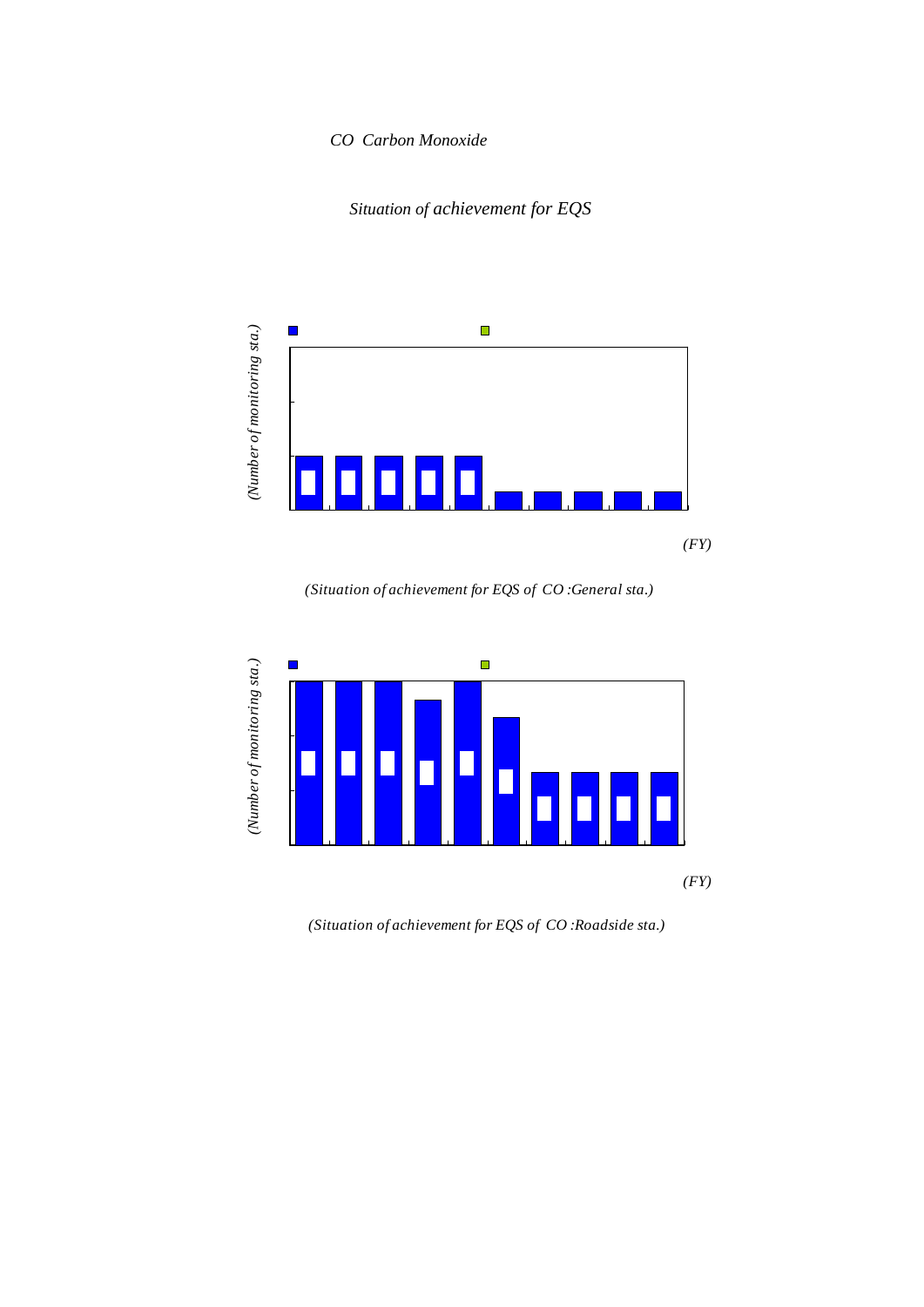$1$   $CO)$ ( *Measurement Result and assessment for CO)*

|                       |                      |                                            |                        |              |                       | (Assessment of EQS)      |                    |                                                                           |                  |                       |                              |                                         |                     |
|-----------------------|----------------------|--------------------------------------------|------------------------|--------------|-----------------------|--------------------------|--------------------|---------------------------------------------------------------------------|------------------|-----------------------|------------------------------|-----------------------------------------|---------------------|
|                       |                      |                                            | (Long-term assessment) |              |                       |                          |                    | (Short-term assessment)                                                   |                  |                       |                              |                                         |                     |
|                       | (Monitoring station) | (2%-excepted<br>value of daily<br>average) | 10ppm                  |              | $(Assess-$<br>ment)   | 20ppm<br>, and its rate) | (Times that 8-hour | 10ppm<br>average is above 20ppm average is above 10ppm<br>, and its rate) | (Days that daily | $(Assess-$<br>ment)   | (Valid<br>monitoring<br>day) | (Days rate<br>that<br>adapted to<br>EQS | (Annual<br>average) |
|                       |                      |                                            |                        | (times)      | $\boldsymbol{\times}$ | (times)                  |                    | (days)                                                                    |                  | $\boldsymbol{\times}$ | (days)                       |                                         |                     |
| (General<br>$sta.$ )  | (Tajima)             | Q9                                         |                        | O            |                       | $\mathsf{o}$             | $\mathsf{o}$       | $\mathsf{o}$                                                              | O                |                       | 364                          | 100                                     | Q <sub>4</sub>      |
|                       | (Ikegami)            | 1.3                                        |                        | 0            |                       | $\mathsf{o}$             | $\mathbf 0$        | $\mathsf{o}$                                                              | $\mathsf{o}$     |                       | 353                          | 100                                     | Q7                  |
|                       | (Nissincho)          | 1.0                                        |                        | $\mathsf{o}$ |                       | $\mathsf{o}$             | $\mathbf 0$        | $\mathsf{o}$                                                              | O                |                       | 364                          | 100                                     | Q5                  |
| (Roadside<br>$sta.$ ) | (Shiyakushomae)      | 1.2                                        |                        | 0            |                       | $\mathsf{o}$             | $\mathsf{o}$       | $\mathsf{o}$                                                              | $\mathsf{o}$     |                       | 361                          | 100                                     | Q7                  |
|                       | (Endohcho)           | 1.3                                        |                        | 0            |                       | $\mathsf{o}$             | $\mathbf 0$        | $\mathsf{o}$                                                              | O                |                       | 363                          | 100                                     | Q8                  |

 $2 \t 10 \t 10 \t 2$ 

10ppm  $\mathsf{x}$ a 20 10  $\sim$  10  $120$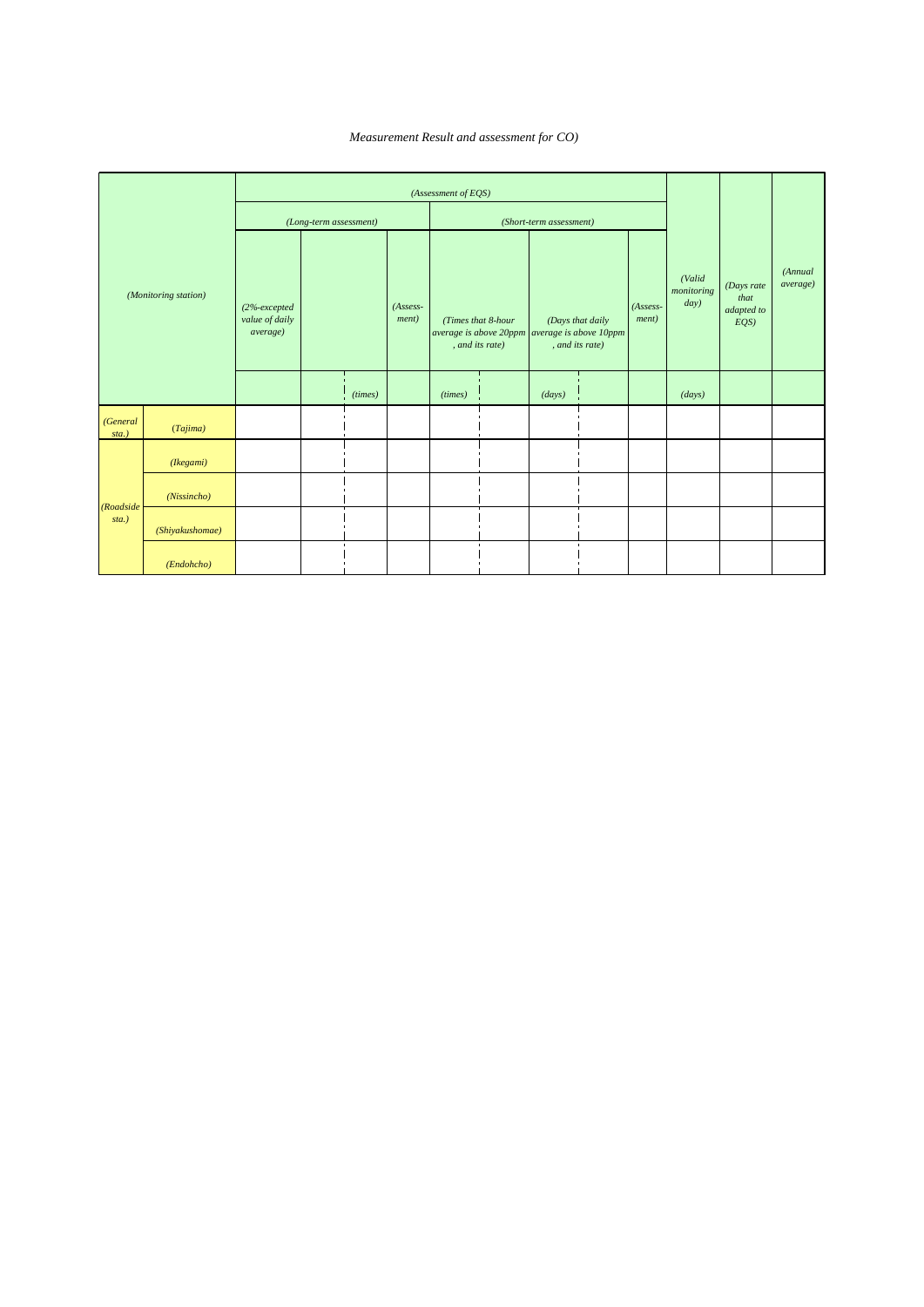*Trend of annual average and 2%-excepted value of daily average*







*( Trend of 2%-excepted value of daily average for CO)*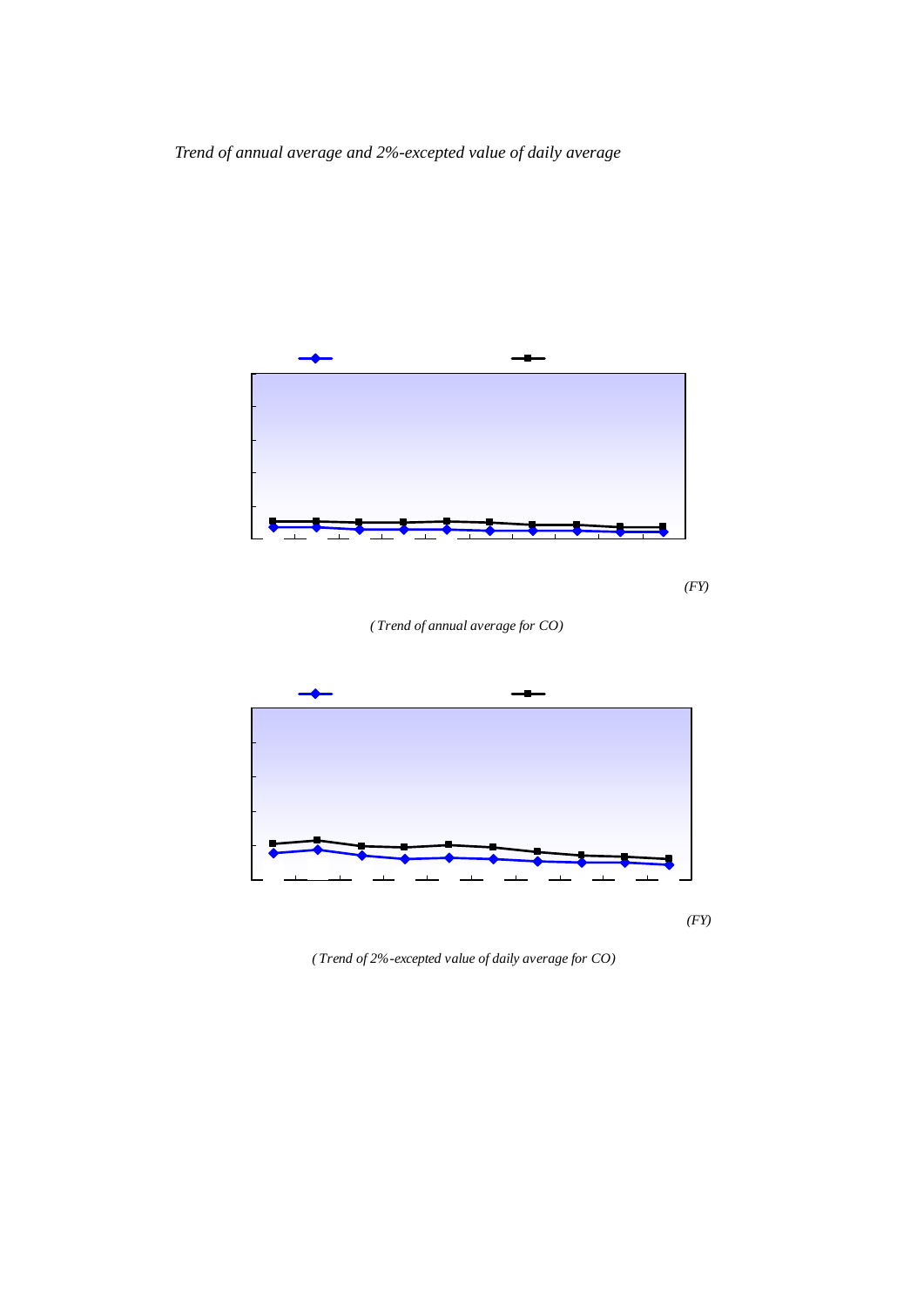



 $10$ ppm  $8$ 

*(Trend of monthly average for CO : Tajima)*



*(Trend of monthly average for CO : Roadside sta.)*

*(Trend of regulated value for exhaust gas Gasoline Vehicle)* 



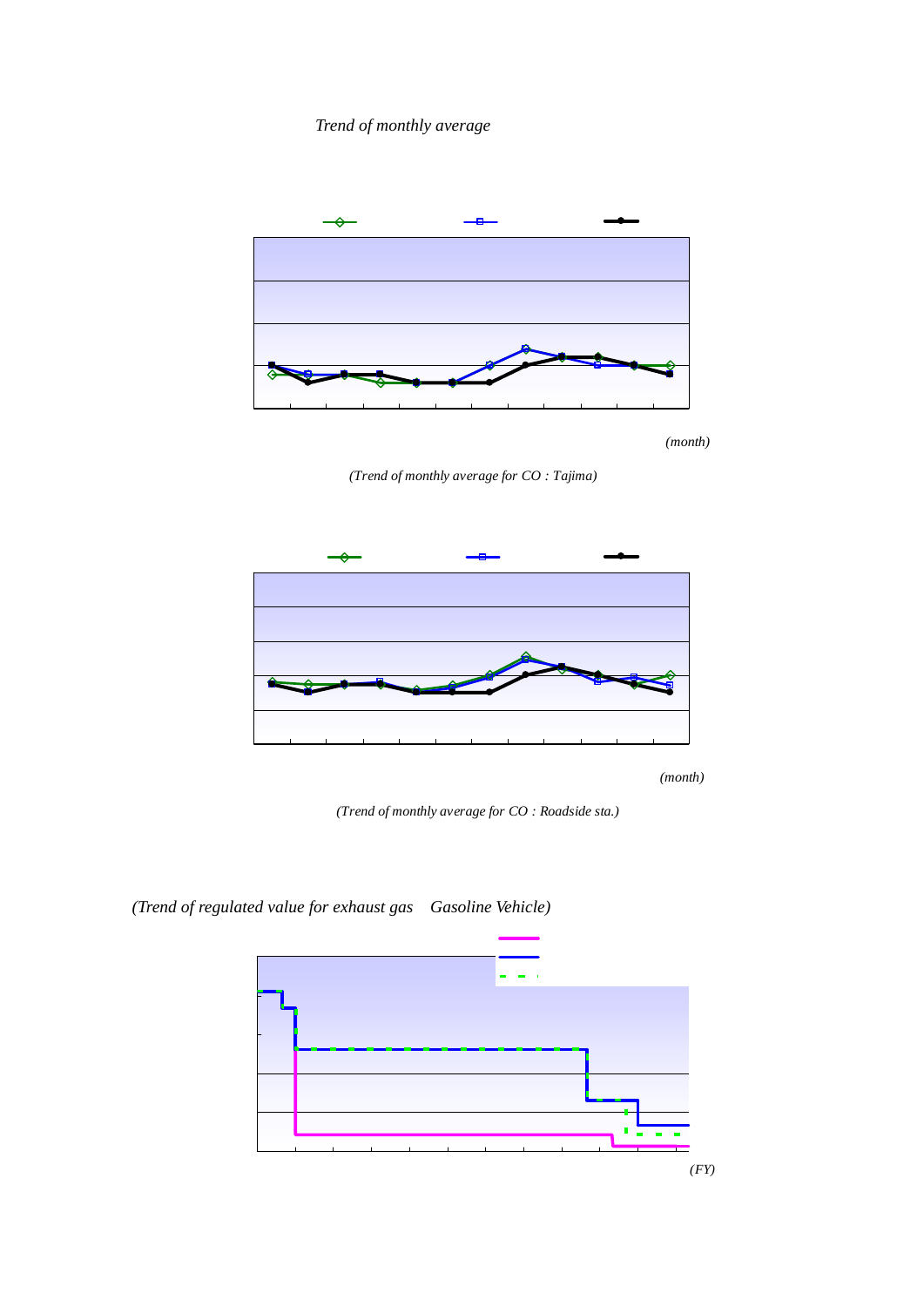### *(Trend of annual average for CO)*

|                       |                         |      |      | ppm  |       |     |       |      |       |       |                |     |     |                |     |     |           |     |     |     |                |       |                |            |       |     |     |     |                  |                  |                |                  |                |                |                |                |
|-----------------------|-------------------------|------|------|------|-------|-----|-------|------|-------|-------|----------------|-----|-----|----------------|-----|-----|-----------|-----|-----|-----|----------------|-------|----------------|------------|-------|-----|-----|-----|------------------|------------------|----------------|------------------|----------------|----------------|----------------|----------------|
|                       |                         | 72   | 73   | 74   | 75    | 76  | 77    | 78   | 79    | 80    | 81             | 82  | 83  | 84             | 85  | 86  | 87        | 88  | 89  | 90  | 91             | 92    | 93             | 94         | 95    | 96  | 97  | 98  | 99               | $\infty$         | $\alpha$       | $\infty$         | $\infty$       | O4             | $\sigma$       | $\infty$       |
|                       | Daishi                  | 1.8  | 1.6  | (25) | 1.8   | 23  | 1.3   | 1.7  | 1.2   | 1.4   | 1.3            |     |     |                |     |     |           |     |     |     |                |       |                |            |       |     |     |     |                  |                  |                |                  |                |                |                |                |
|                       | Tajima                  | 26   | (21) | 26   | 06    | 1.4 | (1.5) | 1.5  | 1.6   | 1.0   | 08             | 08  | 08  | 08             | Q8  | 08  | <b>Q8</b> | Q9  | Q9  | 08  | 08             | Q7    | Q7             | Q7         | Q7    | 06  | Q7  | Q7  | 06               | 06               | <b>Q6</b>      | Q <sub>5</sub>   | Q5             | 05             | Q <sub>4</sub> | Q <sub>4</sub> |
|                       | Kawasaki                | 27   | 22   | 1.9  | 1.7   | 1.2 | 1.5   | 1.5  | 1.7   | 1.3   | 1.2            | Ω9  | 1.1 | 1.1            | 1.1 | 1.0 | 1.1       | 1.1 | 1.1 | 08  | Q <sub>9</sub> | 08    | 08             | $\Omega$ 8 | 08    | 08  | 08  | 08  | <b>Q6</b>        | Q6               | <b>Q6</b>      |                  |                |                |                |                |
|                       | Saiwai hokenfukusisentâ | 23   | 1.9  | 1.4  | 1.6   | 1.5 | 1.3   | 1.9  | 1.0   | 1.5   | 1.4            |     |     |                |     |     |           |     |     |     |                |       |                |            |       |     |     |     |                  |                  |                |                  |                |                |                |                |
| <b>Genera</b><br>sta. | <b>Nakahara</b>         | (22) | 20   | 27   | 28    | 1.9 | 1.0   | 20   | (1.4) |       |                |     |     |                |     |     |           |     |     |     |                |       |                |            |       |     |     |     |                  |                  |                |                  |                |                |                |                |
|                       | Takatsu                 | (28) | 21   | 21   | (27)  | 24  | 1.8   | 24   | 1.8   | 1.9   | 1.6            | 1.1 | Q9  | Q9             | 09  | 08  | 1.0       | Q9  | 80  | 08  | 08             | Q7    | Q <sub>7</sub> | Q7         | Q7    | Q6  | Q6  | 06  | Q <sub>5</sub>   | Q <sub>5</sub>   | Q <sub>5</sub> |                  |                |                |                |                |
|                       | Tama:hokenjyo           | (25) | 21   | 1.9  | 1.9   | 26  | 21    | 1.9  | 1.7   | 1.7   | 1.0            |     |     |                |     |     |           |     |     |     |                |       |                |            |       |     |     |     |                  |                  |                |                  |                |                |                |                |
|                       | (General sta. average)  | 24   | 20   | 21   | 1.7   | 1.9 | 1.5   | 1.8  | 1.5   | 1.5   | 1.2            | Q9  | Q9  | Q <sub>9</sub> | 09  | Q9  | 1.0       | 1.0 | Q9  | 08  | Q8             | $Q$ 7 | Q7             | <b>Q7</b>  | $Q$ 7 | Q7  | Q7  | Q7  | Q6               | Q6               | Q6             | Q <sub>5</sub>   | Q <sub>5</sub> | Q <sub>5</sub> | Q <sub>4</sub> | Q <sub>4</sub> |
|                       | <b>Ikegami</b>          |      |      |      |       |     |       |      |       |       | 1.4            | 1.4 | 1.5 | 1.4            | 1.4 | 1.6 | 1.5       | 1.5 | 1.4 | 1.4 | 1.3            | 1.3   | 1.3            | 1.3        | 1.3   | 1.2 | 1.2 | 1.2 | 1.0              | 1.0              | Q <sub>9</sub> | Q9               | 08             | Q8             | Q7             | Q7             |
|                       | Shinkawadori            |      |      | (33) | 29    | 28  | 32    | (35) | 28    | 1.8   | 1.3            | 22  | 1.7 | 1.5            | 1.5 | 1.5 | 1.8       | 1.7 | 1.6 | 1.4 | 1.4            | 1.3   | 1.2            | 1.2        | 1.1   | 1.1 | Q9  | 1.0 | 1.0              | Q9               | 1.0            | Q9               |                |                |                |                |
|                       | <b>Nissinncho</b>       |      |      |      |       |     |       |      |       |       |                |     |     |                |     |     |           |     |     |     |                |       |                |            |       |     |     |     |                  |                  |                |                  | Q7             | Q6             | <b>Q6</b>      | Q5             |
|                       | Shivakushomae           |      | 28   | 26   | 30    | 31  | 27    | 27   | 23    | 23    | 26             | 1.5 | 1.2 | 1.2            | 1.2 | 1.1 | 1.1       | 1.1 | 1.1 | 1.1 | 1.1            | 1.0   | Q9             | 1.0        | 08    | Q9  | Q9  | Q9  | Q7               |                  | Q <sub>9</sub> | Q9               | 08             | Q7             | Q7             | Q7             |
|                       | Endohcho                |      | (81) | 7.4  | 86    | 7.2 | 65    | (57) | (51)  | (1.9) | 20             | 22  | 20  | 1.9            | 20  | 1.7 | 20        | 22  | 1.4 | 1.3 | 1.3            | 1.2   | 1.2            | 1.0        | 1.1   | 1.0 | 1.0 | 1.0 | Q9               | 1.1              | 1.1            | 1.1              | 1.0            | Q9             | Q9             | $\Omega$       |
|                       | Kiduki                  |      | (65) | (69) | (4.2) | 40  | 37    | 64   | 55    | (31)  | (23)           | 20  | 1.3 | 1.2            | 1.2 | 1.1 | 1.2       | 1.1 | 1.1 | 1.1 | 1.1            |       |                |            |       |     |     |     |                  |                  |                |                  |                |                |                |                |
|                       | (Nakaharaheiwakouen     |      |      |      |       |     |       |      |       |       |                |     |     |                |     |     |           |     |     |     |                | (1.3) | 1.0            | 1.0        | 1.0   | Q7  | Q7  | 08  | Q7               | Q7               | Q7             |                  |                |                |                |                |
| Roadside              | <b>Takatsuivuiiro</b>   |      |      |      | 52    | 4.7 | (39)  | 39   | 44    | 27    | 1.7            | 1.4 | 1.4 | 1.3            |     |     |           |     |     |     |                |       |                |            |       |     |     |     |                  |                  |                |                  |                |                |                |                |
| sta.                  | <b>Futago</b>           |      |      |      |       |     |       |      |       |       |                |     |     |                |     | 1.5 | 1.6       | 1.5 | 1.4 | 1.3 | 1.5            | 1.4   | 1.4            | 1.3        | 1.2   | 1.3 | 1.3 | 1.4 | 1.3              | 1.3              | 1.4            | 1.4              |                |                |                |                |
|                       | Maginu                  |      |      |      |       |     |       |      | 1.5   | 1.3   | 1.3            | 1.4 | 1.4 | 1.2            | 1.4 | 1.4 | 1.4       | 1.4 | 1.3 | 1.4 | 1.3            | 1.3   | 1.2            | 1.2        | 1.2   | 1.1 | 1.0 | 1.0 | Q <sub>9</sub>   | Q <sub>9</sub>   |                |                  |                |                |                |                |
|                       | Mivamaedairaekimae      |      |      |      |       |     |       |      |       |       |                |     |     |                |     |     |           |     |     |     |                |       |                |            |       |     |     |     |                  |                  | 1.3            | 1.1              |                |                |                |                |
|                       | Tamakuvakushomae        |      |      |      |       |     |       | (31) | 27    | 24    | 22             | 22  | 21  | 1.8            | 21  | 21  | 21        | 22  | 22  | 1.7 | 1.7            | (1.2) |                |            |       |     |     |     |                  |                  |                |                  |                |                |                |                |
|                       | Honmurabashi            |      |      |      |       |     |       |      |       |       |                |     |     |                |     |     |           |     |     |     |                |       | (1.6)          | 1.3        | 1.4   | 1.3 | 1.3 | 1.1 | 1.0              | Q9               | 1.0            | 08               |                |                |                |                |
|                       | Kakio                   |      |      |      |       |     |       |      |       |       | Q <sub>9</sub> | 08  | 1.0 | 1.0            | Q9  | 1.0 | 1.1       | 1.1 | 1.0 | 1.1 | 1.5            | 1.5   | 1.3            | 1.4        | 1.4   | 1.4 | 1.3 | 1.4 | 1.2              | 1.2              | 1.2            |                  |                |                |                |                |
|                       | Roadside sta. average   |      | 28   | 50   | 49    | 44  | 40    | 43   | 32    | 21    | 1.7            | 1.7 | 1.5 | 1.4            | 1.5 | 1.4 | 1.5       | 1.5 | 1.4 | 1.3 | 1.4            | 1.3   | 1.2            | 1.2        | 1.2   | 1.1 | 1.1 | 1.1 | 1.0 <sub>2</sub> | 1.0 <sub>1</sub> | 1.1            | 1.0 <sub>1</sub> | $\Omega$ 8     | $\Omega$       | Q <sub>7</sub> | Q7             |

1991

 $\alpha$   $\alpha$   $\alpha$   $\alpha$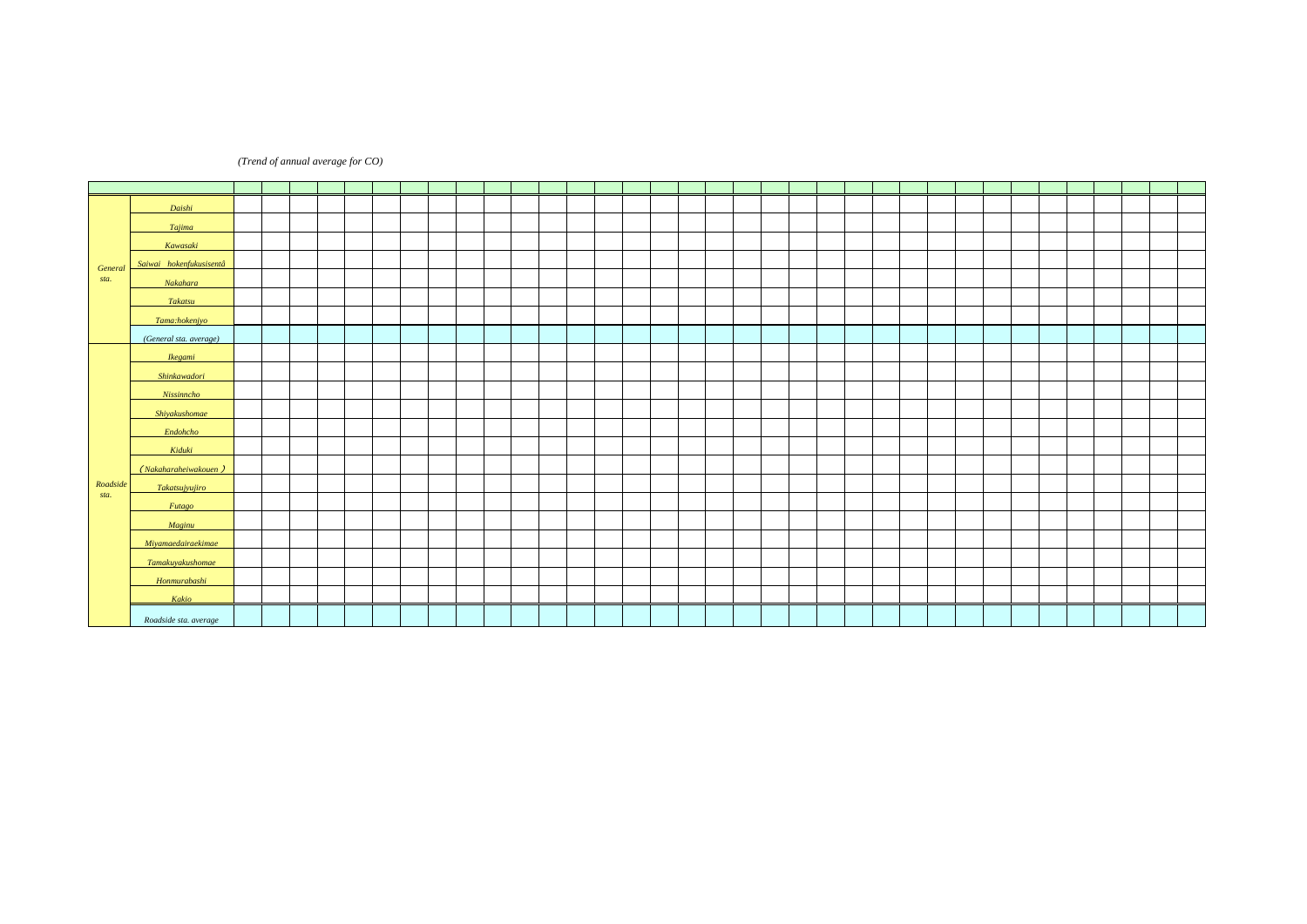

(*Trend of annual average for CO)*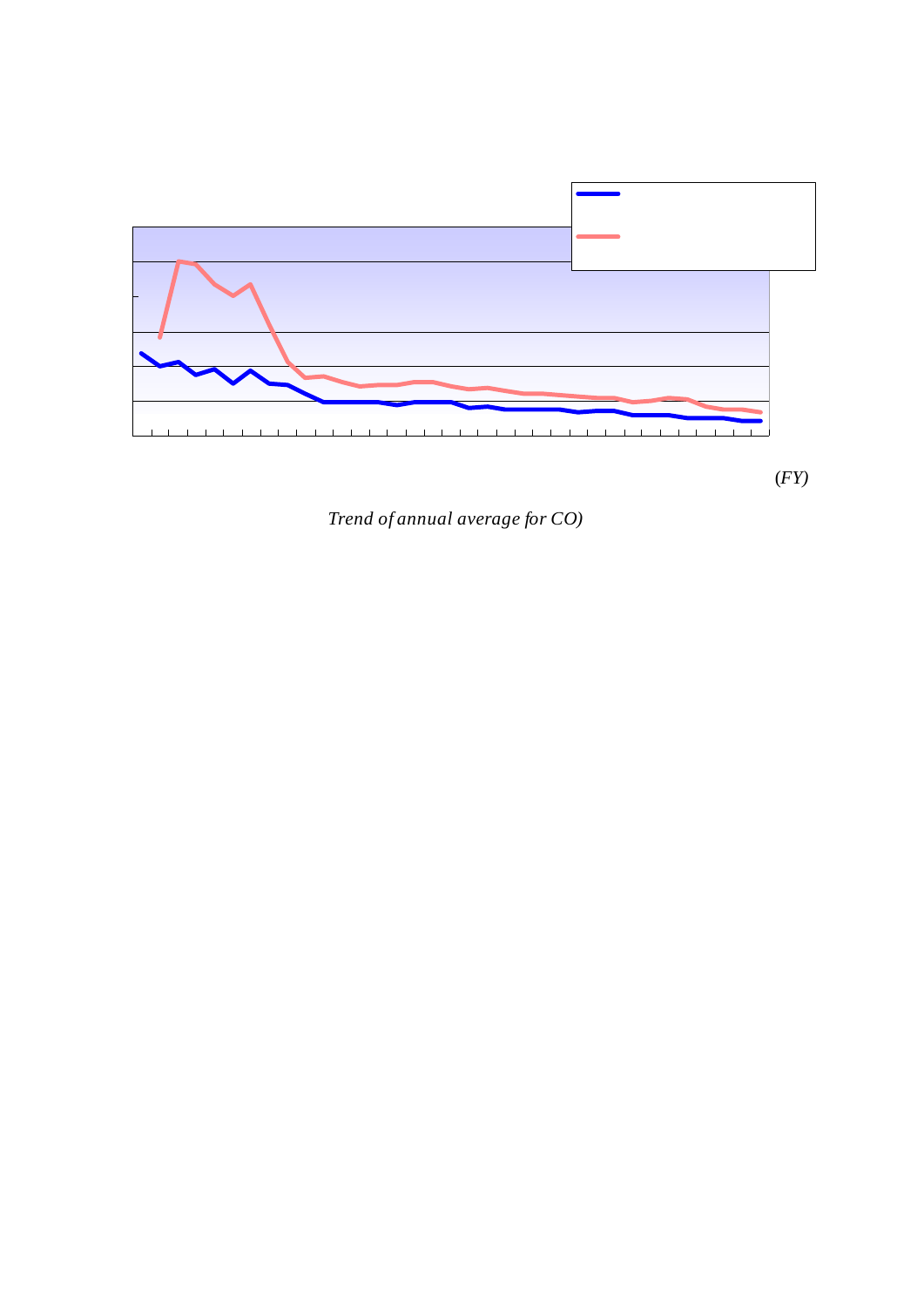# $HC$  *Hydro Carbon*

 $3$  *NMHC Non-methane Hydro* 

*Carbon of Trend of annual average and three hours average*

 $2006$ 

 $2006$   $0.29$ ppmC



0.24 0.34ppmC



*(Trend of annual average and 3-hour average for NMHC)*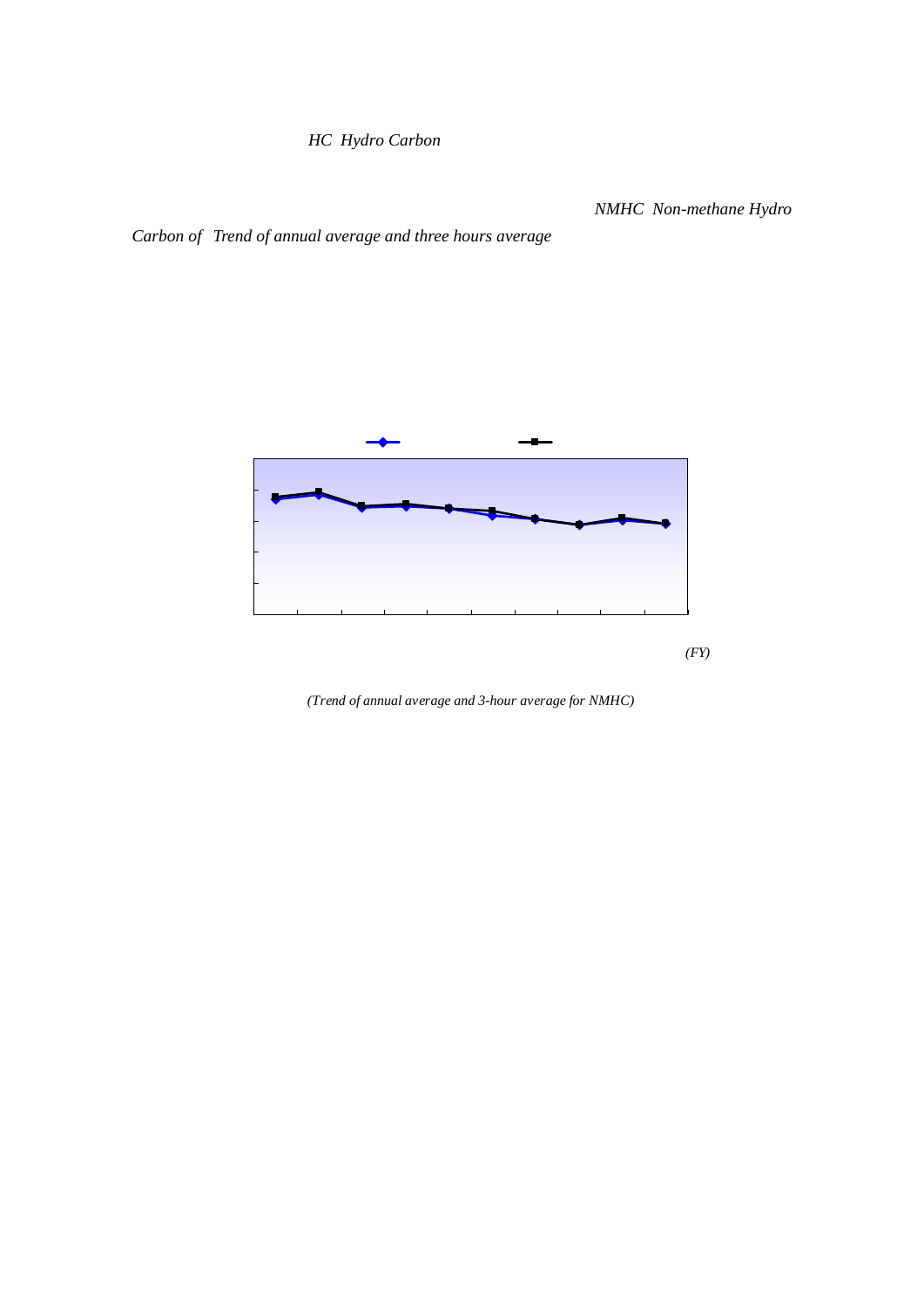

2 0.31ppmC  $\frac{2003}{ }$  $\Omega$  obtained by a strategies of  $\Omega$  obtained by  $\Omega$  0.06ppm  $\Omega$ 

QO6ppm



\*指針値:「光化学オキシダントの生成防止のための大気中炭化水素濃度の指針値 0.20ppmC から 0.31ppmC

*Trend of concentration distribution of 3-hour average for NMHC*



*(Realationship between 3-hour average for NMHC and maximum for Ox :FY 2006*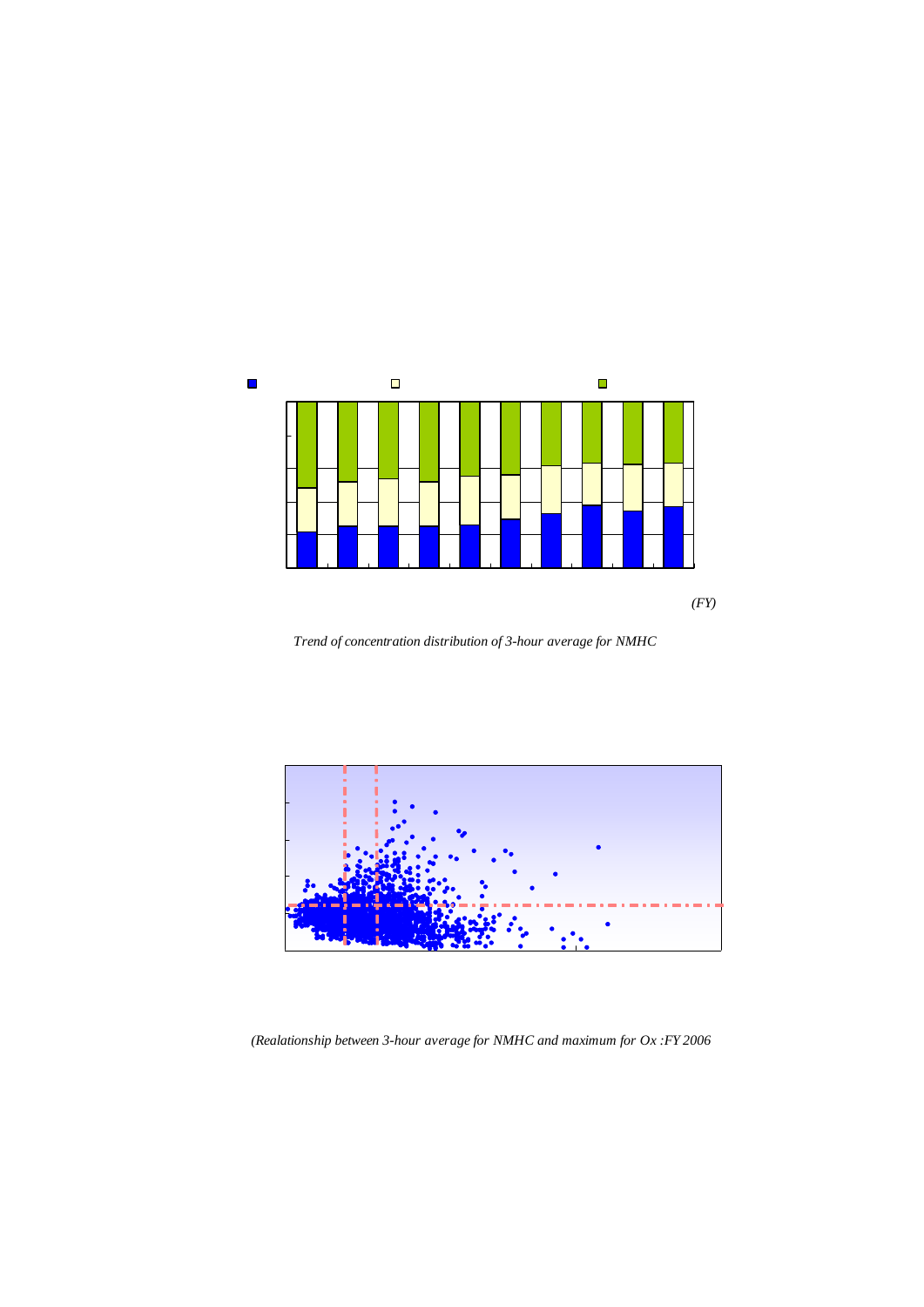1.92ppmC





*<sup>(</sup>Trend of annual average for CH <sup>4</sup> )*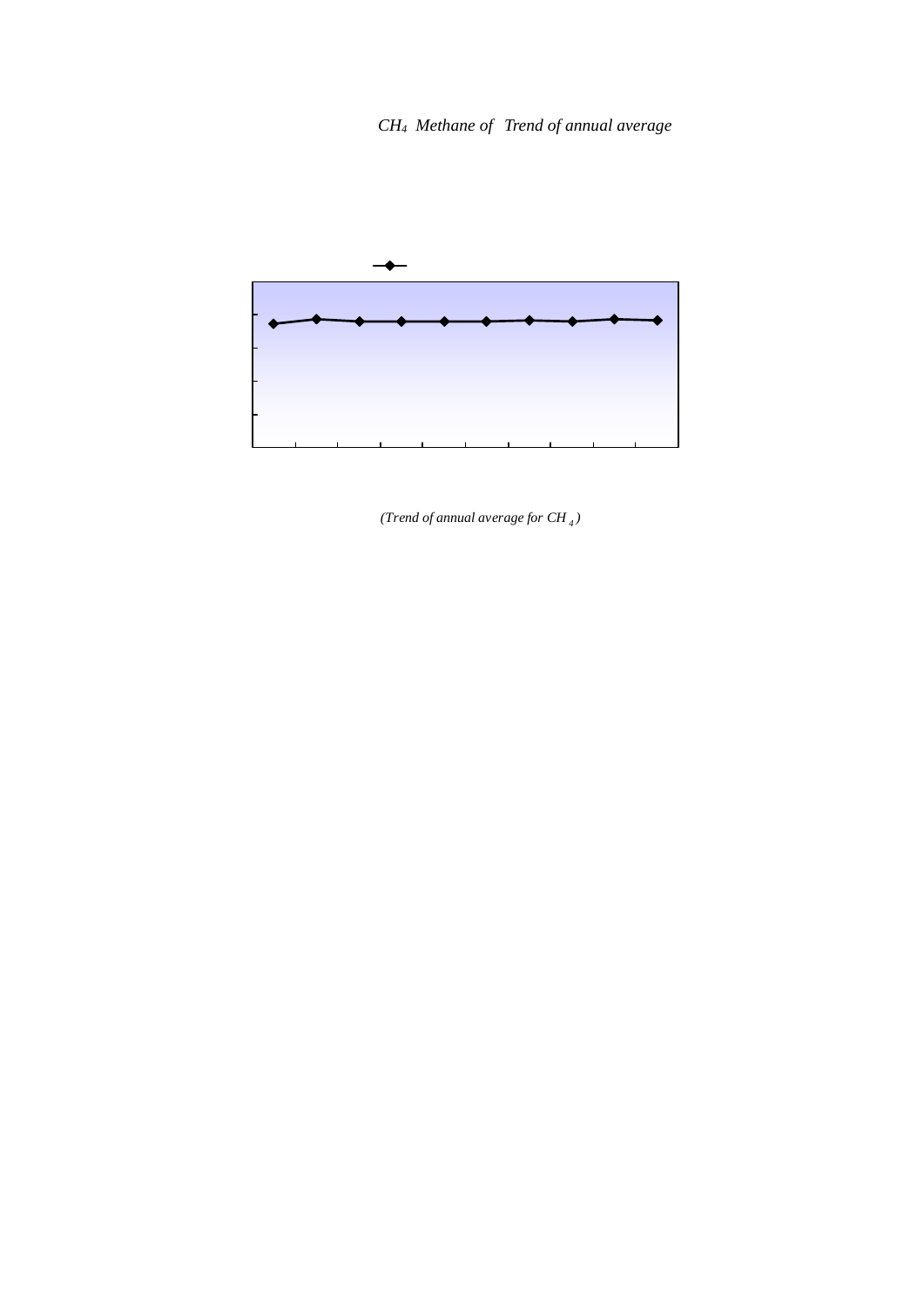## (Trend of annual average for NMHC)

|                |                         |      |            | ppmC            |                 |                 |     |                     |     |                 |     |                 |     |     |                  |               |                 |     |                 |     |                 |                 |     |             |               |             |          |                 |                |          |          |
|----------------|-------------------------|------|------------|-----------------|-----------------|-----------------|-----|---------------------|-----|-----------------|-----|-----------------|-----|-----|------------------|---------------|-----------------|-----|-----------------|-----|-----------------|-----------------|-----|-------------|---------------|-------------|----------|-----------------|----------------|----------|----------|
|                | (FY)                    | 77   | 78         | 79              | $80^{\circ}$    | 81              | 82  | 83                  | 84  | 85              | 86  | 87              | 88  | 89  | 90               | 91            | 92              | 93  | 94              | 95  | 96              | 97              | 98  | 99          | $\infty$      | $\Omega$    | $\infty$ | $\infty$        | O <sub>4</sub> | $\sigma$ | $\infty$ |
|                | Daishi                  |      |            |                 | $(062)$ $(056)$ | Q53             | Q53 | Q58                 | Q60 | Q57             | Q42 | Q <sub>52</sub> | Q47 | Q47 | $\Omega$ 47      |               |                 |     | Q43             | Q42 | Q <sub>42</sub> | 038             | Q36 |             | $0.35$ $0.35$ | Q4Q         | Q36      | Q <sub>32</sub> | 033            | Q36      | 035      |
|                | <b>Taiima</b>           |      |            | Q45             | Q47             | Q <sub>47</sub> | Q49 | 050                 | Q46 | Q45             | Q43 | Q50             | Q44 | Q50 | Q45              | Q45           | Q4Q             | Q40 | 038             | Q36 | Q37             | Q36             | Q39 | Q34         | $\sqrt{0.32}$ | Q34         | Q33      | Q <sub>37</sub> | 030            | 027      | 026      |
|                | Kawasaki                | Q99  | Q90        | Q59             | $\alpha$ 60     | 064             |     | $(056)$ $(073)$ 051 |     | Q <sub>52</sub> | Q52 | Q56             | Q53 | 050 |                  |               | 056 052 045 043 |     | Q43             | Q39 | Q41             | Q36             | Q36 | Q31         | $\Omega$ 32   | Q31         | 028      | Q27             | Q26            | 025      | 025      |
|                | Saiwai hokenfukusisentâ |      |            |                 |                 |                 | Q61 | Q56                 | Q54 | $\Omega$ 51     | Q49 | Q50             | Q46 | Q49 | $\sqrt{0.49}$    |               | Q50 Q45 Q45     |     | Q44             | 038 | 038             | Q37             | Q41 | Q37         | $\Omega$ 46   | 030         | Q34      | 028             | Q27            |          |          |
|                | Saiwai                  |      |            |                 |                 |                 |     |                     |     |                 |     |                 |     |     |                  |               |                 |     |                 |     |                 |                 |     |             |               |             |          |                 |                |          | 034 031  |
| Genero<br>sta. | <b>Nakahara</b>         |      |            |                 |                 | 060             | Q58 | 060                 | Q52 | Q51             | 058 | Q53             | Q48 | 048 | 047              | $\bigcap 47$  | Q41             | Q41 | 038             | Q36 | 038             | Q36             | Q37 |             | 0.32 0.32     | Q34         | Q33      | Q33             | 0.27           | 030      | 029      |
|                | Takatsu                 | Q82  | 085        | 058             | 066             | 0.62            | Q58 | 063                 | Q64 | Q53             | Q39 | Q55             | Q42 | Q46 | $\overline{052}$ | $\sqrt{0.58}$ | 050             | 050 | 050             | Q51 | Q52             | Q43             | Q44 |             |               | 038 036 038 | Q34      | Q31             | 030            | Q31      | 032      |
|                | Tama:hokenivo           |      |            | (062)           | Q57             | Q47             | Q49 | (050)               | Q48 | Q51             | Q54 | Q53             | Q51 | Q45 | Q46              | Q47           | Q45             |     |                 |     |                 |                 |     |             |               |             |          |                 |                |          |          |
|                | <b>Tama</b>             |      |            |                 |                 |                 |     |                     |     |                 |     |                 |     |     |                  |               |                 | Q43 | 038             | Q36 | Q37             | Q33             | Q36 | $0.32$ 0.31 |               | 030         | 025      | 025             | 027            | 028      | 027      |
|                | (General sta. average)  | _ດ91 | <b>Q88</b> | Q <sub>54</sub> | Q58             | 0.56            | Q55 | Q57                 | Q54 | Q51             | 048 | Q53             | Q47 | Q48 | Q49              | Q49           | $Q$ 44          | Q44 | Q <sub>42</sub> | Q4Q | Q <sub>41</sub> | Q <sub>37</sub> | Q38 | Q34         | $035$ 034     |             | 032      | 030             | 029            | 030      | 0.29     |

### *(Trend of annual average for CH <sup>4</sup> )*  $r = p$

|         |                         |      |      | <b>PMIN</b> |                        |      |      |           |      |      |      |      |      |      |      |      |      |           |      |      |      |      |      |      |          |          |          |          |          |          |      |
|---------|-------------------------|------|------|-------------|------------------------|------|------|-----------|------|------|------|------|------|------|------|------|------|-----------|------|------|------|------|------|------|----------|----------|----------|----------|----------|----------|------|
|         | (FY)                    | 77   | 78   | 79          | 80                     | -81  | 82   | 83        | 84   | 85   | 86   | 87   | 88   | 89   | 90   | 91   | 9    | 93        | 94   | 95   | 96   | 97   | 98   | 99   | $\infty$ | $\Omega$ | $\infty$ | $\infty$ | $\alpha$ | $\sigma$ | 06   |
|         | Daishi                  |      |      |             | $(1.72)$ $(1.75)$ 1.81 |      | 1.83 | 1.90      | 1.91 | 1.92 | 1.90 | 1.88 | 1.94 | 1.93 | 1.95 | 1.97 | 1.97 | 1.95      | 1.93 | 1.94 | 1.94 | 1.90 | 1.96 | 1.92 | 1.93     | 1.94     | 1.93     | 1.94     | 1.93     | 1.98     | 1.96 |
|         | <b>Tajima</b>           |      |      | 1.66        | 1.74                   | 1.73 | 1.76 | 1.84      | 1.81 | 1.85 | 1.82 | 1.83 | 1.84 | 1.90 | 1.89 | 1.92 | 1.93 | 1.93      | 1.91 | 1.91 | 1.89 | 1.87 | 1.95 | 1.89 | 1.89     | 1.92     | 1.95     | 1.97     | 1.95     | 201      | 1.98 |
|         | Kawasaki                | 1.76 | 1.81 |             | $1.73$ $(1.75)$ $1.79$ |      | 1.80 | 1.85      | 1.80 | 1.89 | 1.90 | 1.89 | 1.91 | 1.90 | 1.91 | 1.93 | 1.93 | 1.92      | 1.91 | 1.93 | 1.94 | 1.90 | 1.97 | 1.93 | 1.94     | 1.89     | 1.89     | 1.90     | 1.88     | 1.92     | 1.90 |
|         | Saiwai hokenfukusisentâ |      |      |             |                        |      | 1.77 | 1.80      | 1.82 | 1.83 | 1.84 | 1.86 | 1.85 | 1.89 | 1.89 | 1.92 | 1.91 | 1.90      | 1.90 | 1.91 | 1.92 | 1.88 | 1.94 | 1.90 | 1.92     | 1.92     | 1.94     | 1.94     | 1.93     |          |      |
| General | Saiwai                  |      |      |             |                        |      |      |           |      |      |      |      |      |      |      |      |      |           |      |      |      |      |      |      |          |          |          |          |          | 1.97     | 1.96 |
| sta.    | Nakahara                |      |      |             |                        | 1.78 | 1.83 | 1.84      | 1.86 | 1.87 | 1.87 | 1.88 | 1.95 | 1.91 | 1.91 | 1.95 | 1.93 | 1.96      | 1.91 | 1.92 | 1.92 | 1.90 | 1.92 | 1.90 | 1.87     | 1.90     | 1.89     | 1.92     | 1.91     | 1.92     | 1.90 |
|         | <b>Takatsu</b>          | 1.71 | 1.69 | 1.70        | 1.71                   | 1.69 | 1.76 | 1.84      | 1.82 | 1.77 | 1.82 | 1.84 | 1.84 | 1.87 | 1.91 | 1.90 |      | 1.90 1.88 | 1.87 | 1.89 | 1.88 | 1.85 | 1.90 | 1.89 | 1.89     | 1.91     | 1.90     | 1.91     | 1.89     | 1.93     | 1.91 |
|         | Tama:hokenjyo           |      |      | (1.72)      | 1.73                   | 1.73 | 1.78 | 1.83 1.81 |      | 1.82 | 1.85 | 1.87 | 1.83 | 1.85 | 1.86 | 1.88 | 1.88 |           |      |      |      |      |      |      |          |          |          |          |          |          |      |
|         | Tama                    |      |      |             |                        |      |      |           |      |      |      |      |      |      |      |      |      | 1.90      | 1.87 | 1.88 | 1.87 | 1.82 | 1.88 | 1.87 | 1.88     | 1.85     | 1.85     | 1.86     | 1.83     | 1.87     | 1.86 |
|         | (General sta. average)  | 1.74 | 1.75 |             | 1.70 1.73              | 1.76 | 1.79 | 1.84      | 1.83 | 1.85 | 1.86 | 1.86 | 1.88 | 1.89 | 1.90 | 1.92 | 1.92 | 1.92      | 1.90 | 1.91 | 1.91 | 1.87 | 1.93 | 1.90 | 1.90     | 1.90     | 1.91     | 1.92     | 1.90     | 1.94     | 1.92 |

## $(Trend of annual average for THC)$

|         |                           |     |     | ppmC  |              |     |     |                 |     |     |     |     |     |     |     |     |     |     |     |     |     |     |     |      |          |          |          |          |           |          |          |
|---------|---------------------------|-----|-----|-------|--------------|-----|-----|-----------------|-----|-----|-----|-----|-----|-----|-----|-----|-----|-----|-----|-----|-----|-----|-----|------|----------|----------|----------|----------|-----------|----------|----------|
|         | (FY)                      | 77  | 78  | 79    | $80^{\circ}$ | 81  | 82  | 83              | 84  | 85  | 86  | 87  | 88  | 89  | 90  | 91  | 92  | 93  | 94  | 95  | 96  | 97  | 98  | 99   | $\infty$ | $\sigma$ | $\infty$ | $\alpha$ | <b>O4</b> | $\sigma$ | $\infty$ |
|         | (Daishi)                  |     |     | (235) | (231)        | 234 | 236 | 248             | 251 | 249 | 233 | 240 | 241 | 241 | 242 | 244 | 240 | 238 | 236 | 236 | 236 | 228 | 232 | 227  | 228      | 234      | 229      | 226      | 226       | 235      | 231      |
|         | (Taiima)                  |     |     | 211   | 220          | 220 | 225 | 234             | 228 | 230 | 225 | 234 | 228 | 239 | 234 | 237 | 233 | 233 | 229 | 226 | 226 | 223 | 234 | 2.24 | 221      | 226      | 228      | 234      | 226       | 228      | 225      |
|         | (Kawasaki)                | 275 | 270 | 233   | 235          | 244 |     | $(236)$ $(258)$ | 231 | 241 | 242 | 245 | 244 | 241 | 246 | 245 | 238 | 235 | 234 | 232 | 235 | 225 | 232 | 224  | 226      | 221      | 218      | 217      | 214       | 217      | 215      |
|         | (Saiwai : hokenfukusisent |     |     |       |              |     | 238 | 236             | 237 | 234 | 233 | 235 | 232 | 238 | 238 | 241 | 237 | 236 | 235 | 229 | 230 | 225 | 235 | 227  | 237      | 222      | 228      | 222      | 221       |          |          |
| (Genera | (Saiwai)                  |     |     |       |              |     |     |                 |     |     |     |     |     |     |     |     |     |     |     |     |     |     |     |      |          |          |          |          |           | 231      | 227      |
| sta.)   | (Nakahara)                |     |     |       |              | 238 | 242 | 245             | 238 | 238 | 245 | 241 | 243 | 239 | 238 | 242 | 234 | 236 | 229 | 229 | 230 | 226 | 230 | 222  | 219      | 224      | 222      | 226      | 218       | 223      | 219      |
|         | (Takatsu)                 | 255 | 254 | 228   | 237          | 231 | 234 | 247             | 246 | 230 | 221 | 238 | 226 | 234 | 244 | 248 | 240 | 238 | 237 | 240 | 240 | 228 | 233 | 227  | 225      | 228      | 224      | 222      | 219       | 224      | 223      |
|         | (Tama:hokenivo)           |     |     | (234) | 230          | 220 | 227 | (232)           | 229 | 233 | 239 | 239 | 235 | 230 | 232 | 235 | 232 |     |     |     |     |     |     |      |          |          |          |          |           |          |          |
|         | (Tama)                    |     |     |       |              |     |     |                 |     |     |     |     |     |     |     |     |     | 233 | 225 | 224 | 224 | 215 | 224 | 219  | 218      | 215      | 210      | 210      | 210       | 215      | 213      |
|         | (General sta, Average)    | 265 | 262 | 224   | 231          | 231 | 234 | 242             | 237 | 236 | 234 | 239 | 236 | 237 | 239 | 242 | 236 | 236 | 232 | 231 | 232 | 224 | 231 | 224  | 225      | 224      | 223      | 222      | 219       | 225      | 222      |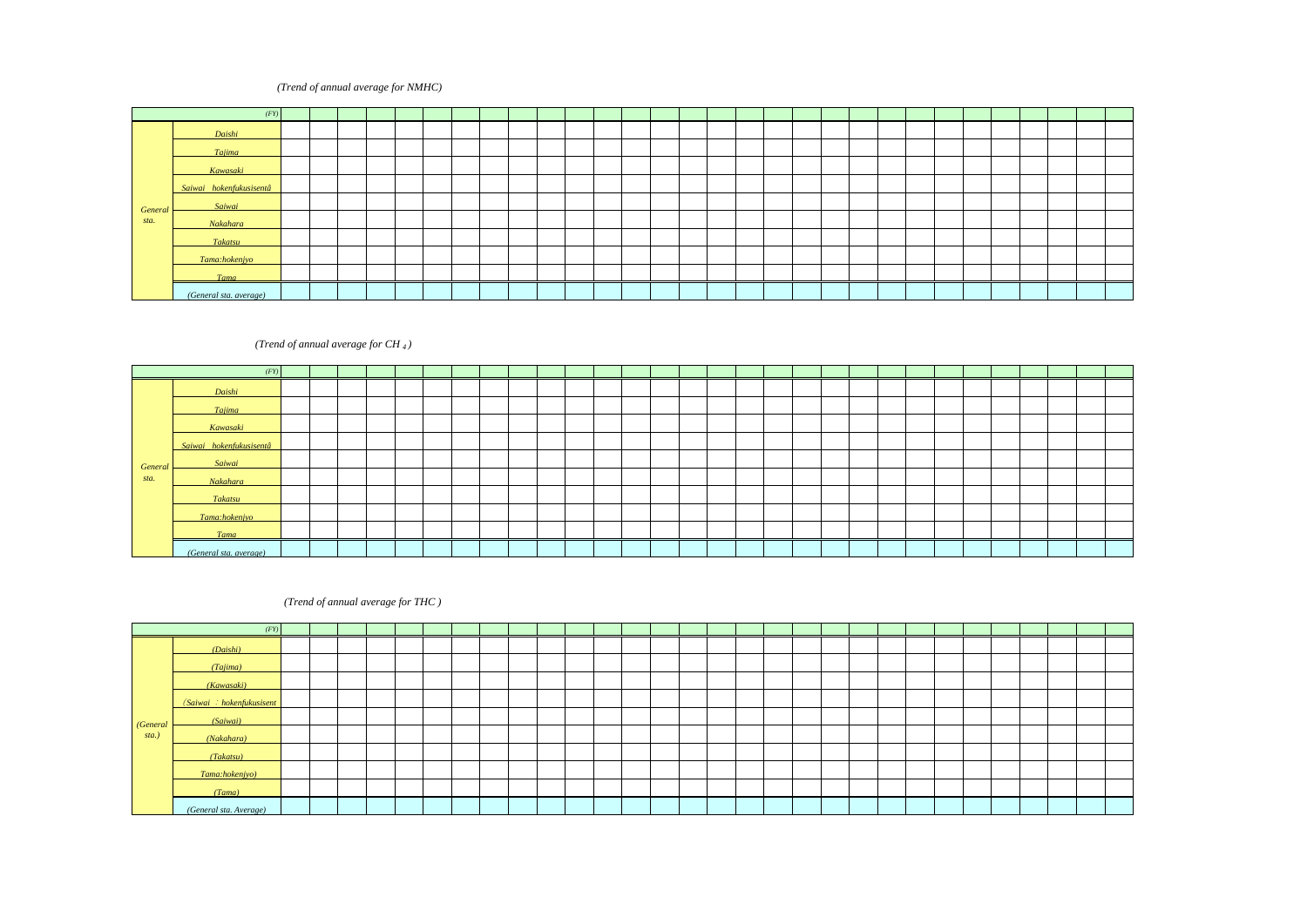



*(Trend of annual average for CH4 )*



*(Trend of annual average for THC)*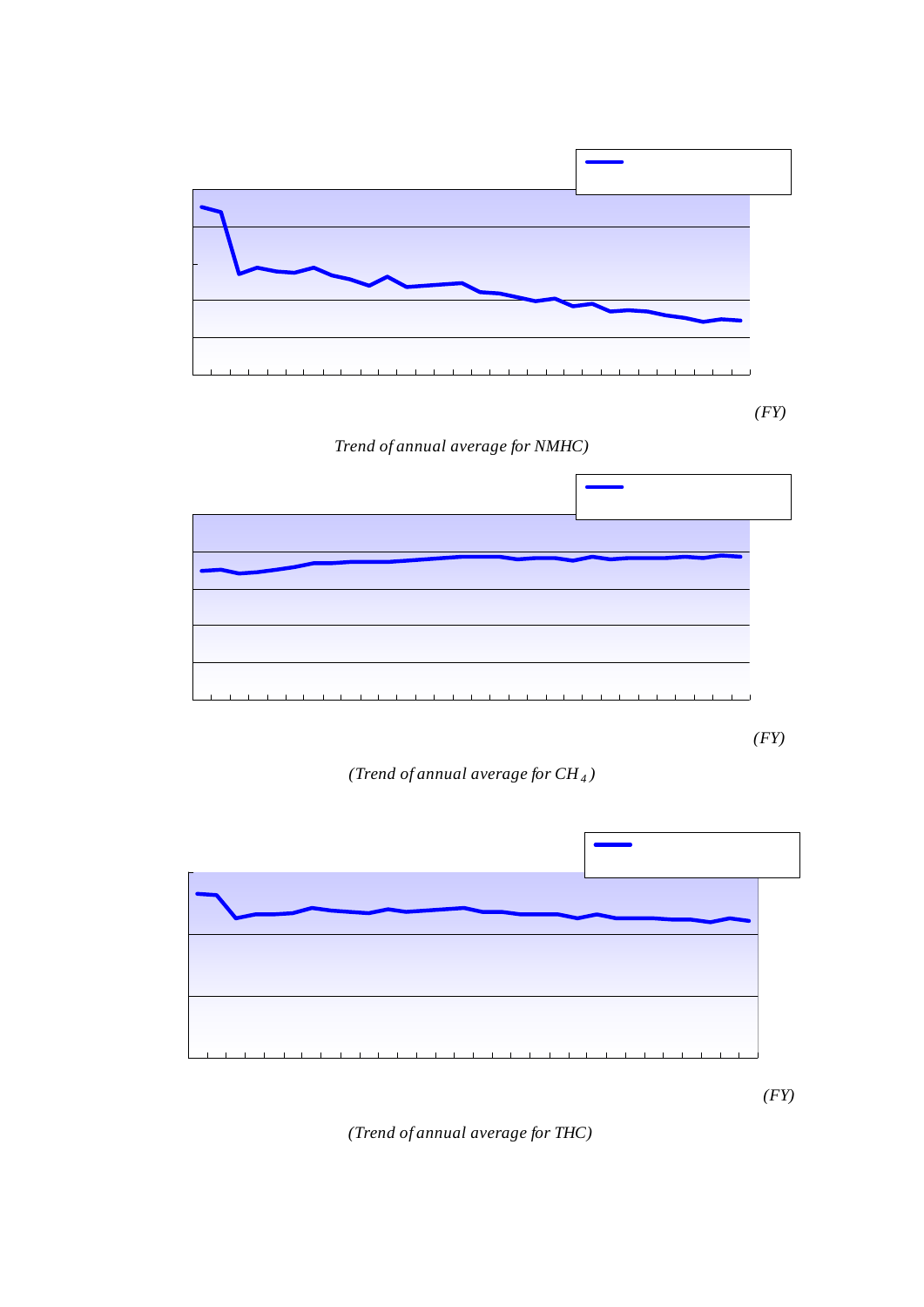

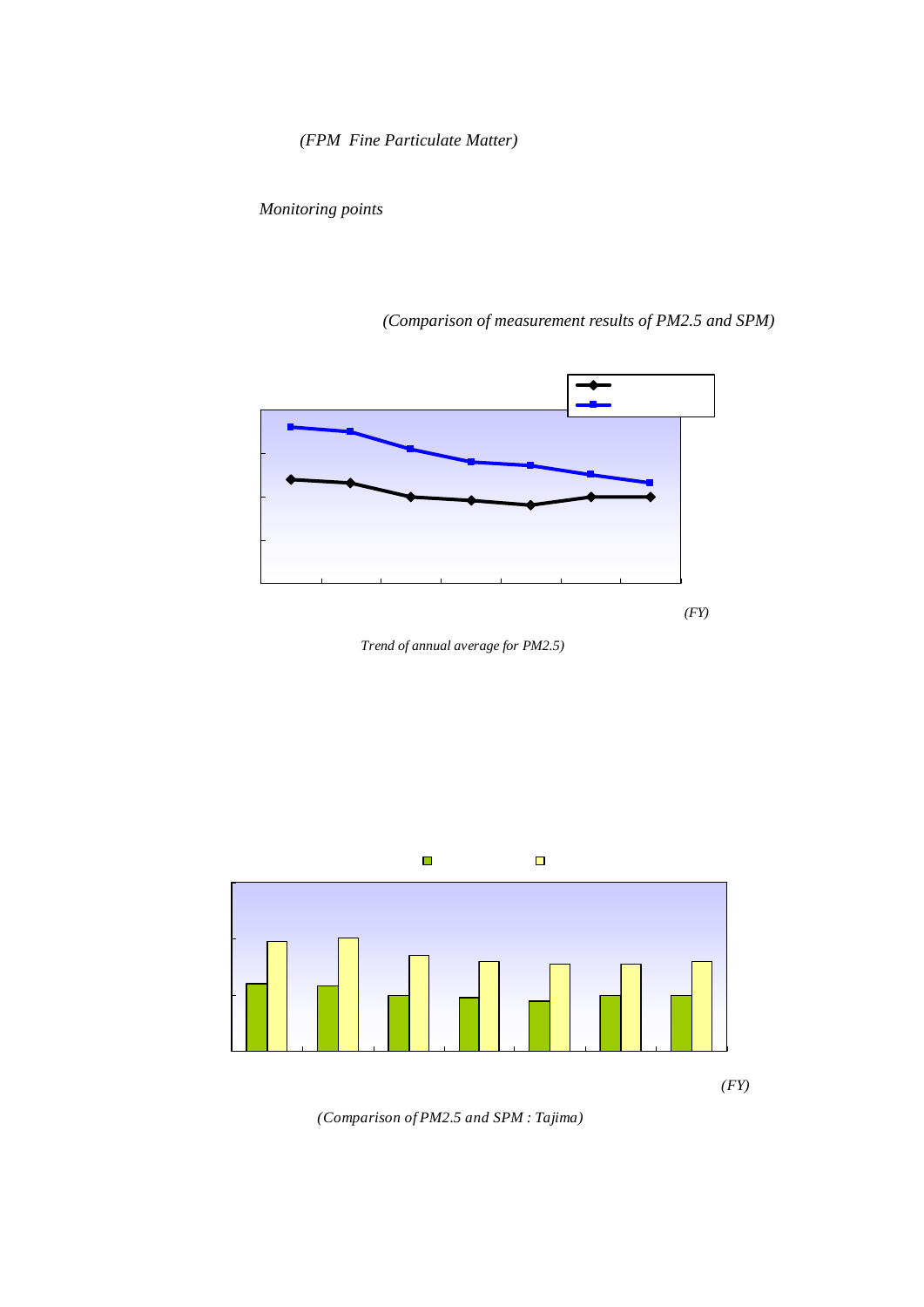



# 1 PM25 SPM

*Comparison of Measurement Results of SPM and PM2.5*

|                         |                    |                  |                                    |                                                           | $mq/m^3$                  |
|-------------------------|--------------------|------------------|------------------------------------|-----------------------------------------------------------|---------------------------|
| (Monitoring<br>Station) | (Monitoring items) | (Annual average) | (Maximum daily<br><i>average</i> ) | 2<br>$2%$ -excepted<br>value of daily<br><i>average</i> ) | (Maximum 1-hour<br>value) |
|                         | PM <sub>25</sub>   | 0020             | 0 <sub>0</sub> 53                  | <b>QO44</b>                                               | Q094                      |
| (Tajima)                | <b>SPM</b>         | 0032             | Q131                               | Q089                                                      | 0.252                     |
|                         | PM <sub>25</sub>   | 0023             | 0056                               | QO43                                                      | 0000                      |
| (Kegami)                | <b>SPM</b>         | <b>QO42</b>      | Q197                               | 0105                                                      | 0332                      |

| EPA( | ) PM25                    |    |   |  |
|------|---------------------------|----|---|--|
| 24   | 35µ g/m <sup>3</sup> 24   | 98 | 3 |  |
|      | 15 $\mu$ g/m <sup>3</sup> | 3  |   |  |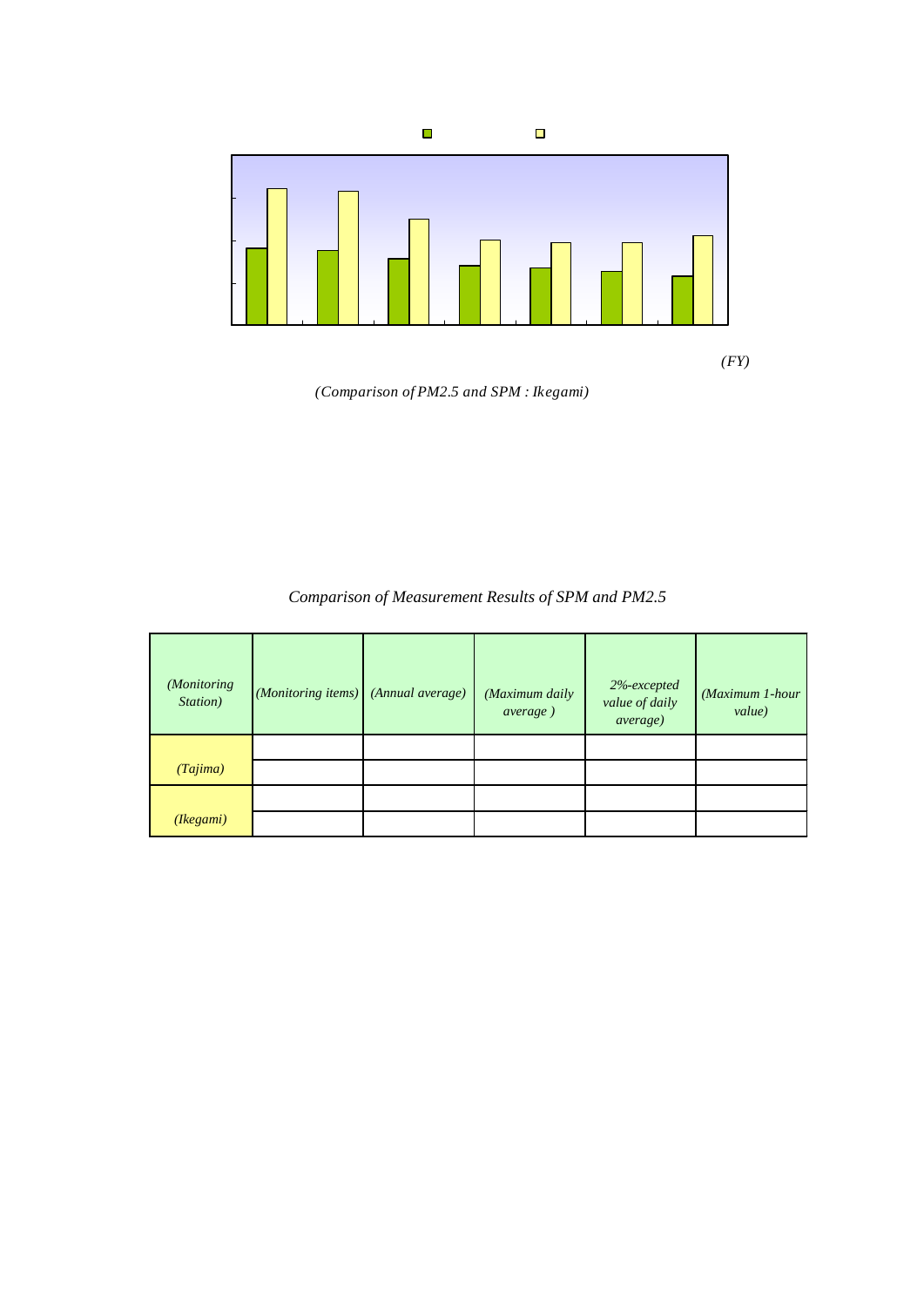

(1)測定地点 *Monitoring points*



# (2)測定項目 *Monitoring items*

| pH   | EC | pH EC |  |
|------|----|-------|--|
| 05mm |    |       |  |





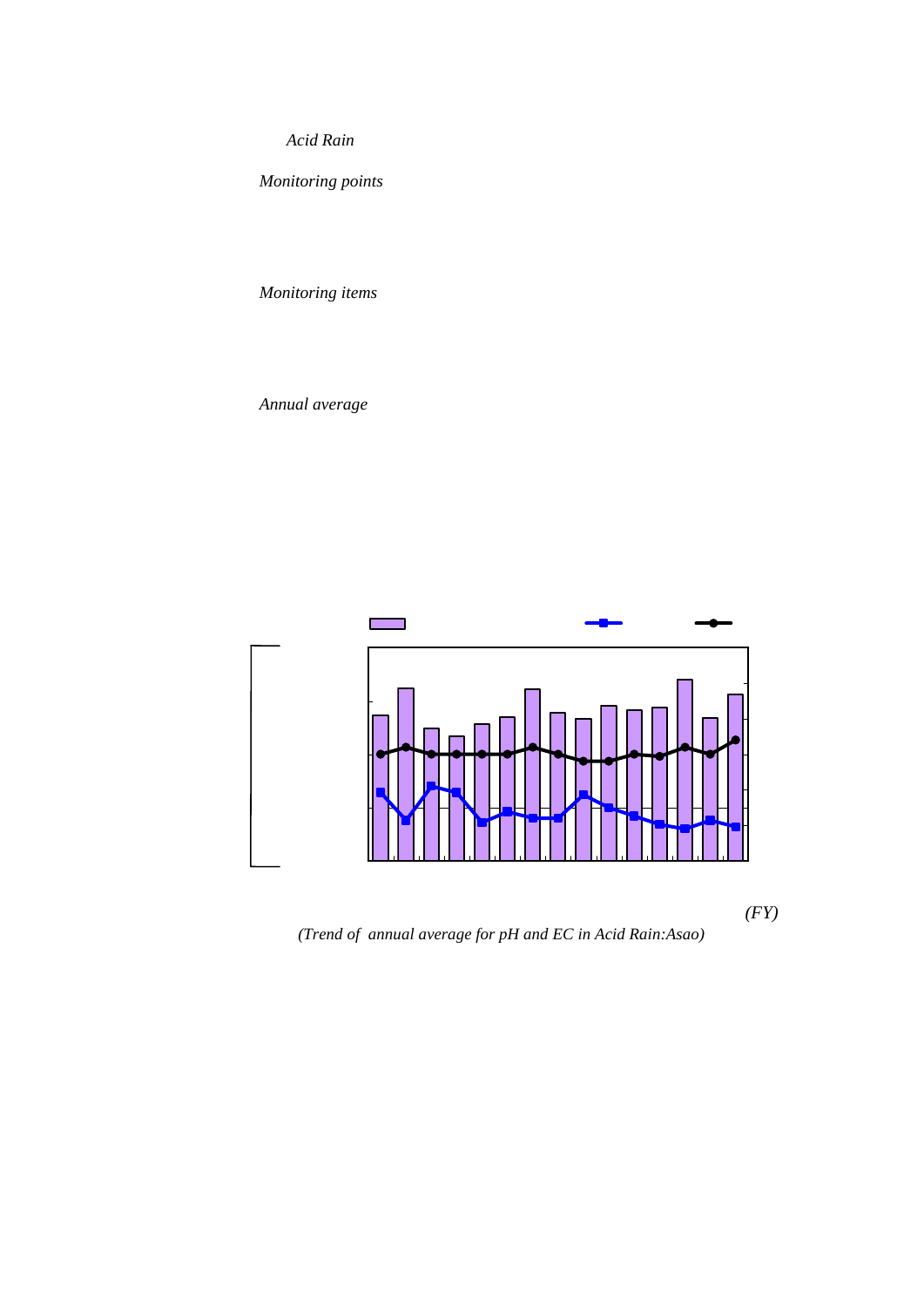|          |          |                          |       | mm     | $EC \mu S/cm$            |                          |                          |                          |                          |                          |                          |                          |                          |          |          |          |
|----------|----------|--------------------------|-------|--------|--------------------------|--------------------------|--------------------------|--------------------------|--------------------------|--------------------------|--------------------------|--------------------------|--------------------------|----------|----------|----------|
|          | (FY)     | 92                       | 93    | 94     | 95                       | 96                       | 97                       | 98                       | 99                       | $\infty$                 | $\Omega$                 | $\Omega$                 | $\infty$                 | $\Omega$ | $\infty$ | $\infty$ |
|          | Rainfall | 1361.0                   | 16165 | 1241.0 | 1169.5                   | 1287.5                   | 1351.5                   | 1607.0                   | 13880                    | 1334.0                   | 1451.0                   | 14125                    | 14400                    | 16985    | 1341.0   | 1557.5   |
| Asao     | н        | 45                       | 46    | 4.5    | 4.5                      | 45                       | 45                       | 46                       | 4.5                      | 44                       | 44                       | 45                       | 45                       | 46       | 45       | 4.7      |
|          | EC       | 32                       | 19    | 35     | 32                       | 18                       | 23                       | 20                       | 20                       | 31                       | 25                       | 21                       | 17                       | 15       | 19       | 16       |
|          | Rainfall | $\overline{\phantom{0}}$ | -     | -      | $\overline{\phantom{0}}$ | $\overline{\phantom{0}}$ | $\overline{\phantom{0}}$ | $\overline{\phantom{0}}$ | $\overline{\phantom{0}}$ | $\overline{\phantom{0}}$ | $\overline{\phantom{0}}$ | $\overline{\phantom{0}}$ | $\overline{\phantom{0}}$ | 1599.5   | 13785    | 15665    |
| Kawasaki | н        |                          |       |        | $\overline{\phantom{a}}$ | -                        | -                        | $\overline{\phantom{0}}$ | $\overline{\phantom{0}}$ | $\overline{\phantom{0}}$ | -                        |                          |                          | 4.7      | 4.7      | 4.9      |
| M.R.I    | EC       |                          |       |        | $\overline{\phantom{0}}$ | -                        | $\overline{\phantom{0}}$ | $\overline{\phantom{0}}$ | $\overline{\phantom{0}}$ | $\overline{\phantom{0}}$ | $\overline{\phantom{0}}$ | $\overline{\phantom{0}}$ |                          | 20       | ำ        | 20       |

# *Trend of annual average for pH and EC in Acid Rain*

注)麻生局は1991年8月から、公害研究所は2003年10月から測定を開始した。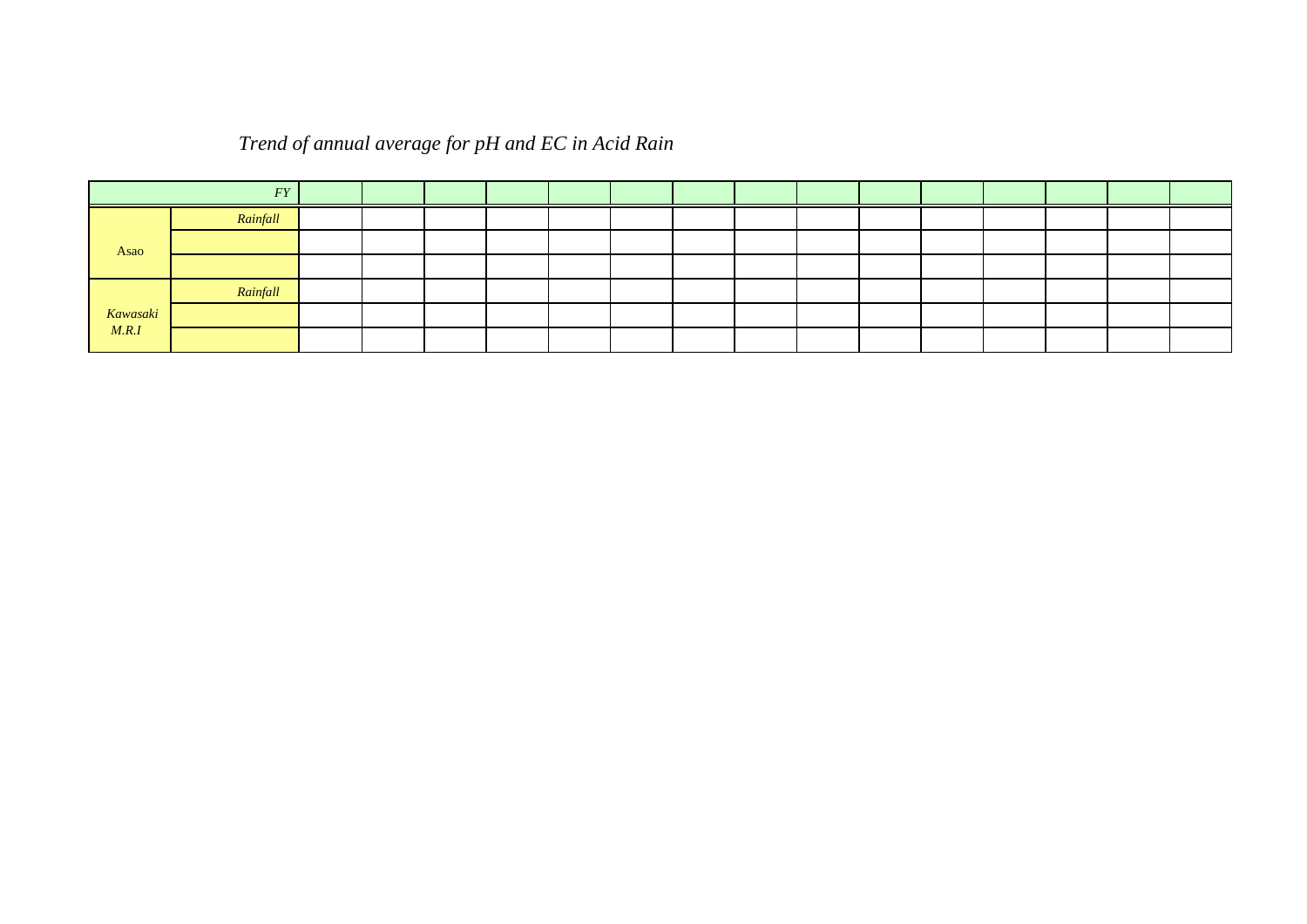

*(Trend of monthly average for wind speed : General sta.)*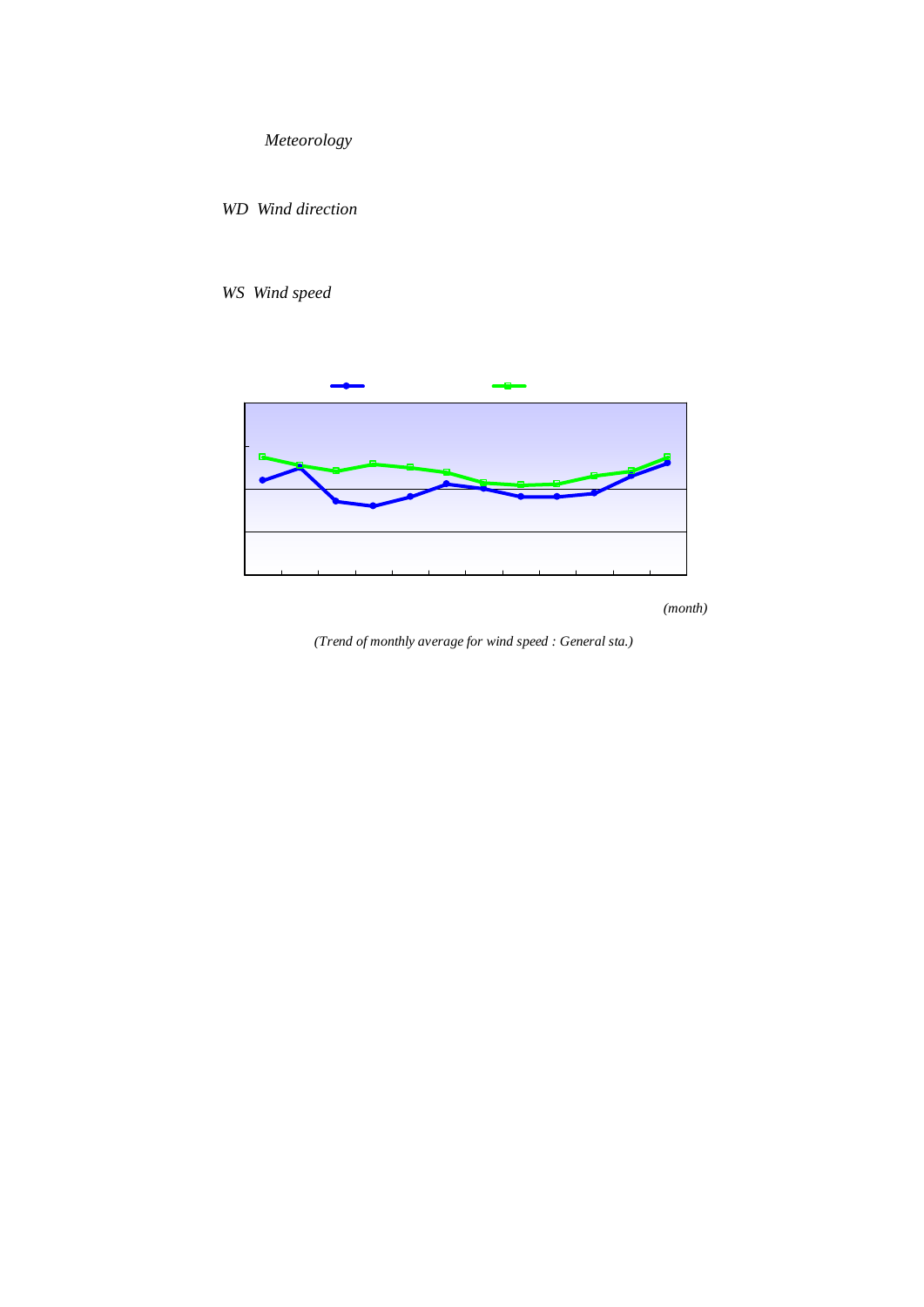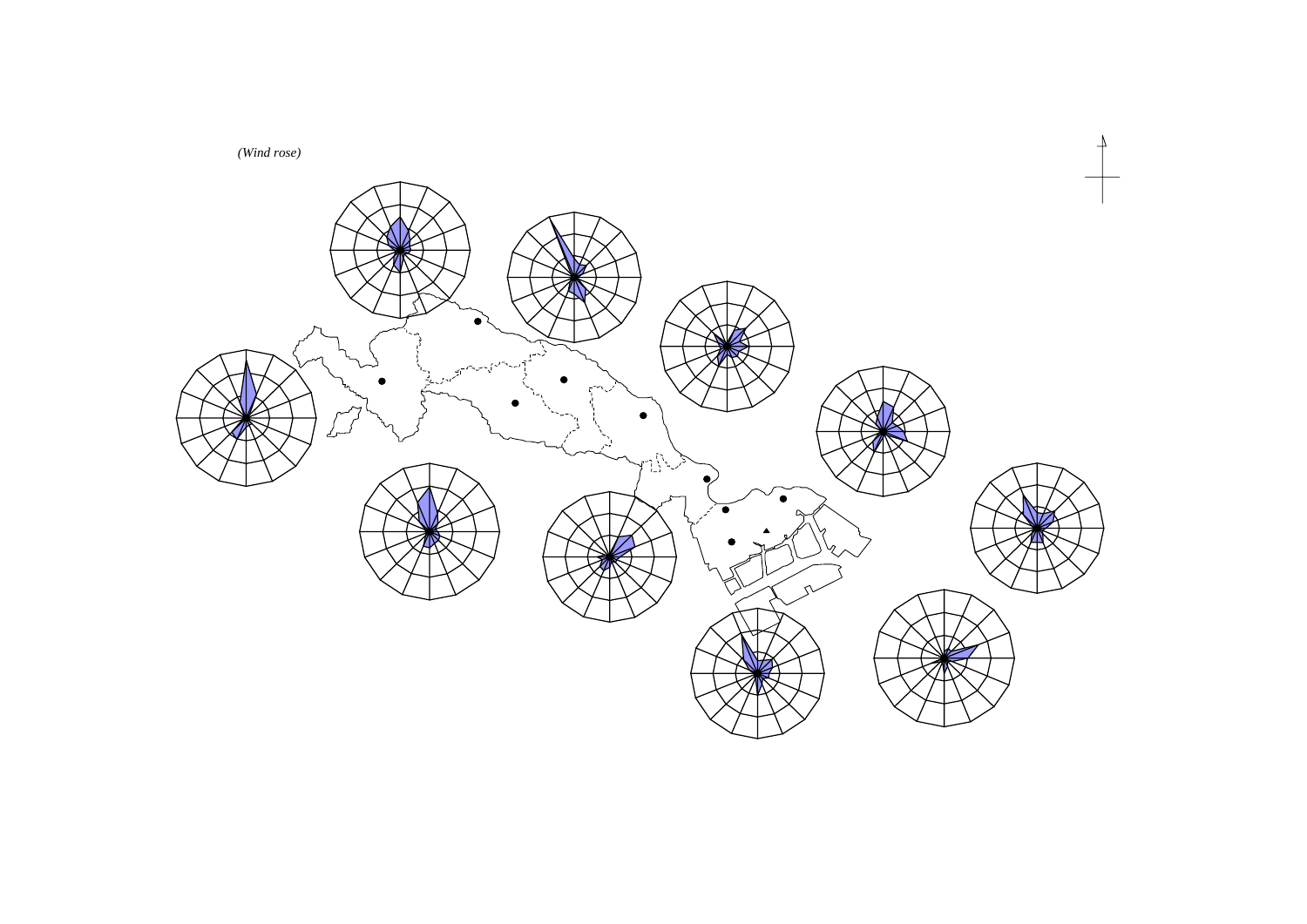





| (Measurement Result for TEMP) |  |
|-------------------------------|--|

| (Monitoring Station)                                                                  | (Daishi) | (Tajima)       | (Kawasaki) | (Saiwai) | (Nakahara) | (Takatsu) | (Miyamae) | (Tama) | (Asao) |
|---------------------------------------------------------------------------------------|----------|----------------|------------|----------|------------|-----------|-----------|--------|--------|
| (Average temperature)                                                                 | 164      | 17.0           | 165        | 15.8     | 166        | 165       | 162       | 160    | 159    |
| (Maximum temperature)                                                                 | 34.8     | 35.6           | 35.5       | 339      | 363        | 34.8      | 362       | 35.7   | 35.5   |
| (Minimum temperature)                                                                 | Q5       | Q <sub>2</sub> | 02         | Q5       | $-Q1$      | Q3        | $-04$     | $-0.9$ | $-07$  |
| $\ldots$ 1<br>(Days that maximum temperature is above 30                              | 25       | 37             | 29         | 24       | 41         | 34        | 40        | 31     | 32     |
| $\overline{2}$<br><b>Alberta</b><br>(Days that temperature stays above 25)            | 15       | 26             | 17         | 11       | 18         | 18        | 15        | 13     | 11     |
| 3<br>$\mathbf{1}$ and $\mathbf{1}$<br>(Days that minimum temperature is less than $0$ | $\Omega$ | $\Omega$       | O          | 0        | 1          | $\Omega$  | 2         | 3      |        |

| ำ              | 30 |
|----------------|----|
| $\overline{2}$ | 25 |
| $\mathcal{B}$  | ∩  |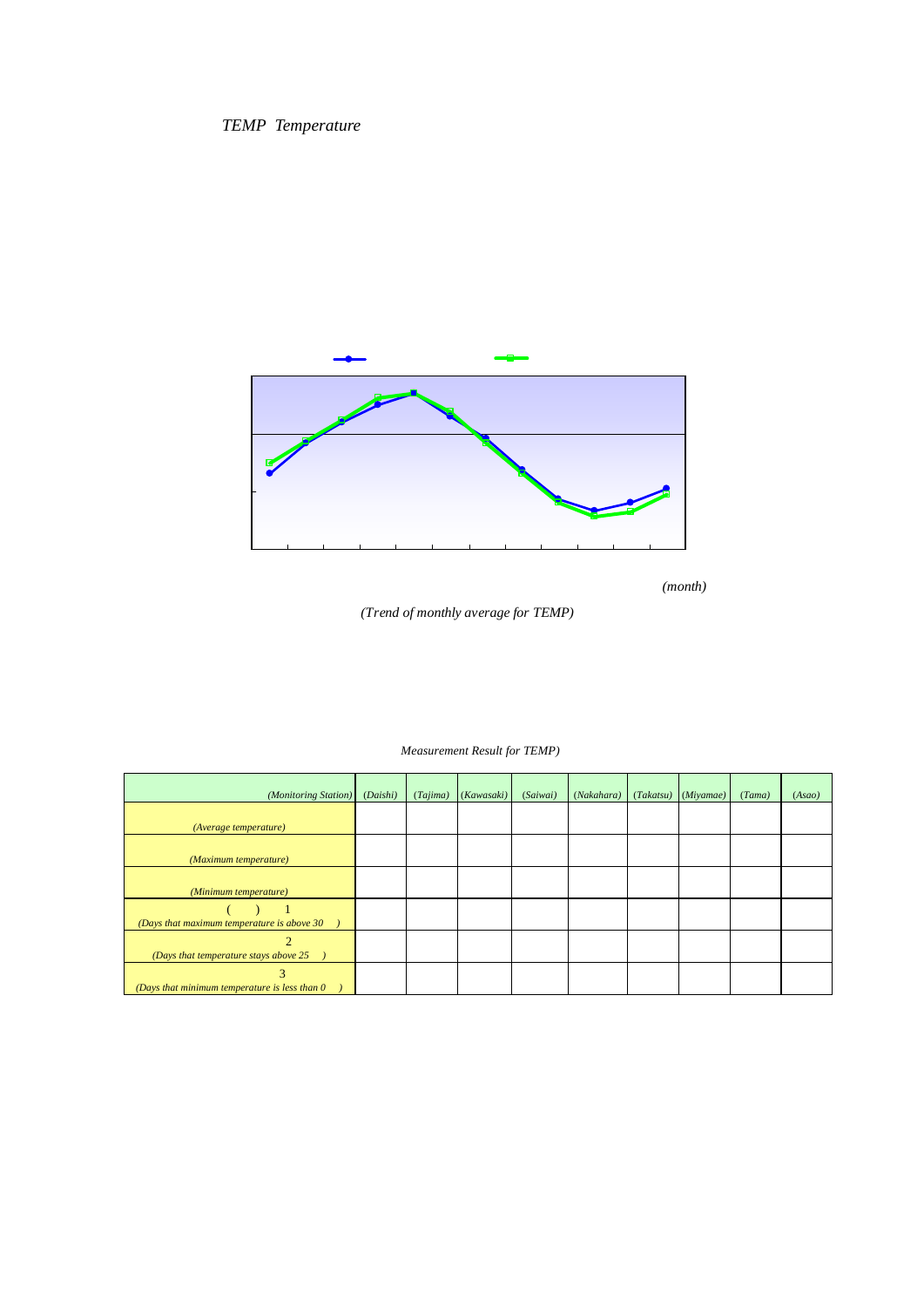| 2006<br>$20\,$ | 2006 |       |         |           |                          |           |                     |  |
|----------------|------|-------|---------|-----------|--------------------------|-----------|---------------------|--|
| 2006           |      |       |         | 3         | $20\,$                   |           |                     |  |
|                |      |       | 1995    | 43        |                          |           |                     |  |
| 2006           |      |       |         | $-09$ (   | $\overline{\phantom{a}}$ |           | $\pmb{\mathcal{X}}$ |  |
| (              |      | 1987  | $($ $)$ |           |                          | $\lambda$ | $-50$               |  |
|                | 2006 |       |         |           |                          |           |                     |  |
|                |      | 2006  |         | 1987-2005 |                          |           |                     |  |
|                |      | 3     |         |           |                          |           |                     |  |
|                |      | $-09$ |         | $-36$     |                          |           |                     |  |
|                |      |       |         |           |                          |           |                     |  |



*(Trend of monthly average for HUM)*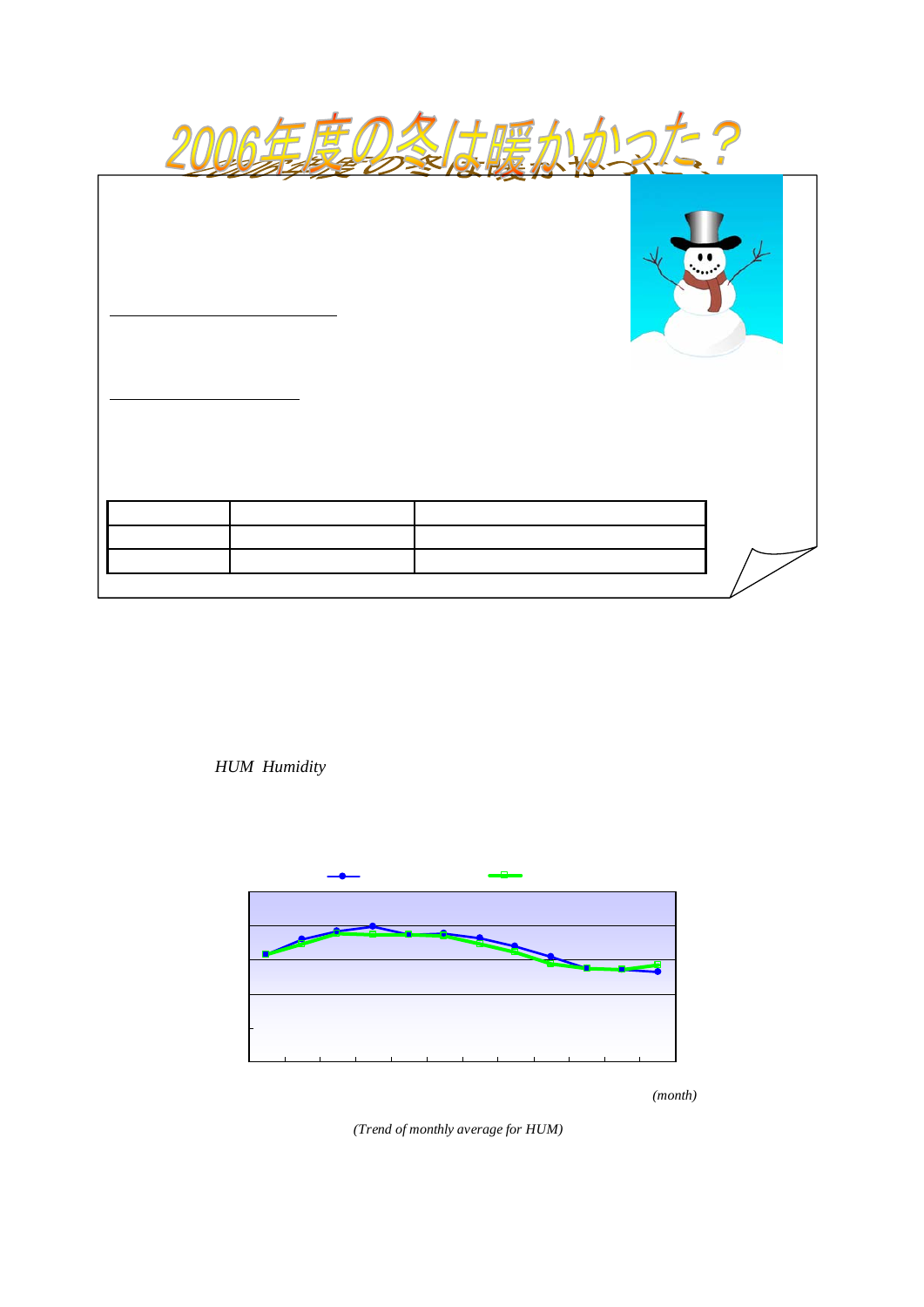

*(Trend of monthly total quantity of insolation : Tajima)*



*(Trend of yearly total quantity of insolation : Tajima)*